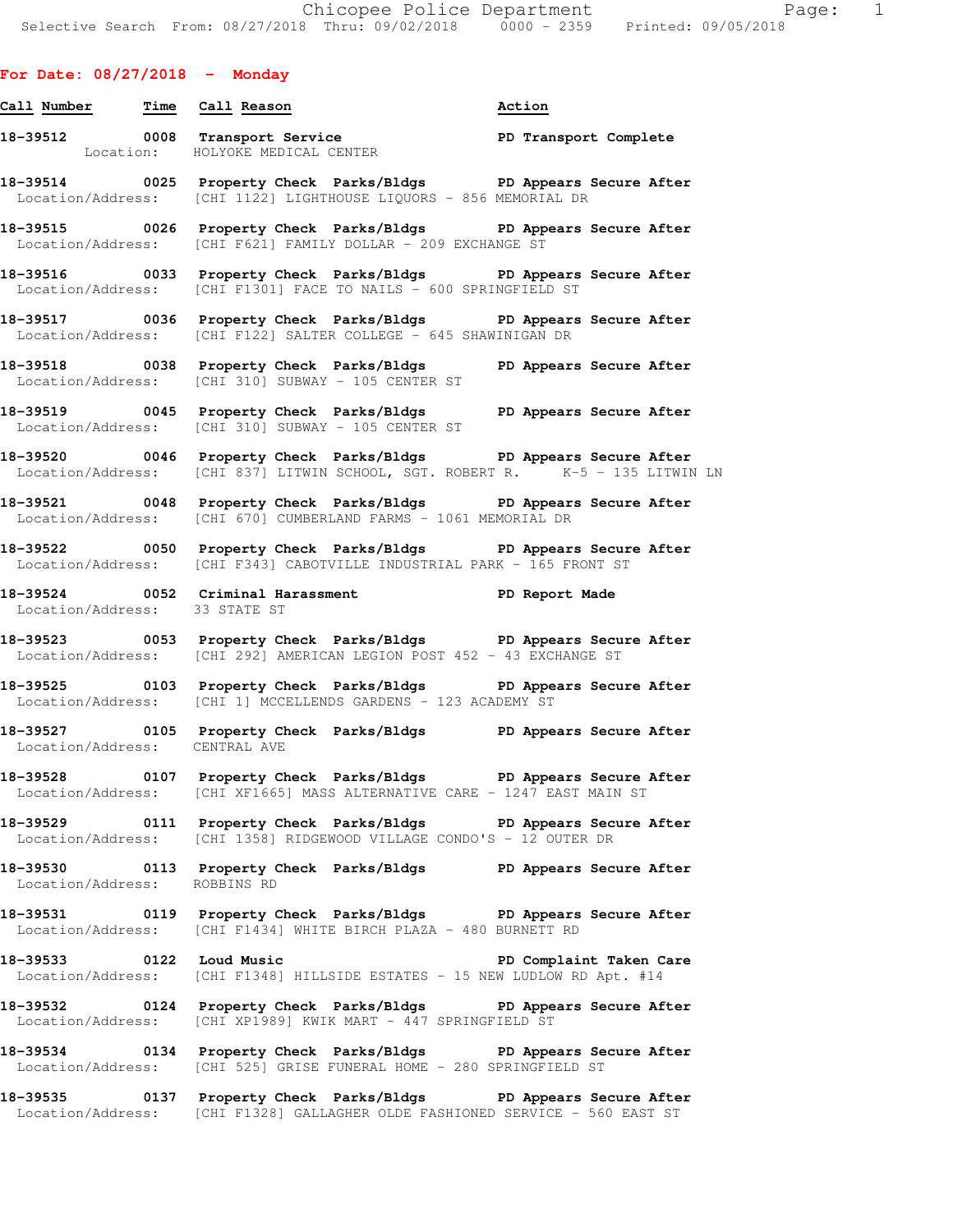**18-39537 0145 Assist Ambulance PD Assist Given**  Location/Address: 660 MEADOW ST **18-39540 0157 Property Check Parks/Bldgs PD Appears Secure After** 

Location/Address: [CHI 857] SZOT PARK - 97 SGT TRACY DR

**18-39541 0208 Property Check Parks/Bldgs PD Appears Secure After**  Location/Address: [CHI 1714] UNION MART-2 - 457 GRANBY RD

**18-39542 0210 Property Check Parks/Bldgs PD Appears Secure After**  Location/Address: [CHI 504] ALDENVILLE LIQUOR STORE - 742 GRATTAN ST

**18-39543 0215 Assist Ambulance PD Assist Given**  Location/Address: 23 MT ROYAL ST

**18-39545 0220 Property Check Parks/Bldgs PD Appears Secure After**  Location/Address: [CHI 718] CVS 693 - 1616 MEMORIAL DR

**18-39546 0225 Property Check Parks/Bldgs PD Appears Secure After**  Location/Address: [CHI F122] SALTER COLLEGE - 645 SHAWINIGAN DR

**18-39547 0227 Property Check Parks/Bldgs PD Appears Secure After**  Location/Address: [CHI 832] BELLAMY MIDDLE SCHOOL, EDWARD 6-8 - 314 PENDLETON AVE

**18-39548 0232 Property Check Parks/Bldgs PD Appears Secure After**  Location/Address: [CHI 849] RIVERS PARK - 19 ALDEN ST

**18-39549 0237 Property Check Parks/Bldgs PD Appears Secure After**  Location/Address: [CHI 68] AMF LANES CHICOPEE - 291 BURNETT RD

**18-39550 0247 Suspicious Person/Activity PD Arrest Made**  Location/Address: [CHI XP2059] RIVOLI THE - 41 SPRINGFIELD ST

**18-39551 0314 Breaking & Entering-Report PD No Report Necessary**  Location/Address: 52 LUDGER AVE

**18-39552 0351 Property Check Parks/Bldgs PD Appears Secure After**  Location/Address: [CHI 856] NASH FIELD PARK - 90 CALL ST

**18-39553 0352 Property Check Parks/Bldgs PD Appears Secure After**  Location/Address: [CHI F659] UNIQUE MOTORS - 1021 MEMORIAL DR

**18-39554 0426 Property Check Parks/Bldgs PD Appears Secure After**  Location/Address: [CHI 188] PRIDE SERVICE STATION - 167 CHICOPEE ST

**18-39555 0442 Property Check Parks/Bldgs PD Appears Secure After**  Location/Address: [CHI 309] MCDONALDS - 350 BURNETT RD

**18-39556 0443 Property Check Parks/Bldgs PD Appears Secure After**  Location/Address: [CHI F1225] ATLAS PUB - 300 CAREW ST

**18-39557 0447 Property Check Parks/Bldgs PD Appears Secure After**  Location/Address: [CHI 334] CHICOPEE MOOSE FAMILY CENTER - 244 FULLER RD

**18-39559 0449 Assist Fire Department PD Report Made**  Location/Address: 369 HAMPDEN ST

**18-39558 0450 Property Check Parks/Bldgs PD Complaint Taken Care**  Location/Address: UPTON ST

**18-39562 0517 Property Check Parks/Bldgs PD Appears Secure After**  Location/Address: [CHI 566] SAM'S FOOD STORES (SUNOCO) - 810 MEADOW ST

**18-39563 0528 Suspicious Person/Activity \* No Action Required**  Location/Address: 60 MONTELLO RD

**18-39564 0548 Motor Vehicle Stop PD Advised**  Location/Address: [CHI 735] ARBYS ROAST BEEF RESTUARANT - 1483 GRANBY RD

**18-39565 0611 Motor Vehicle Stop PD Advised**  Location/Address: 924 GRANBY RD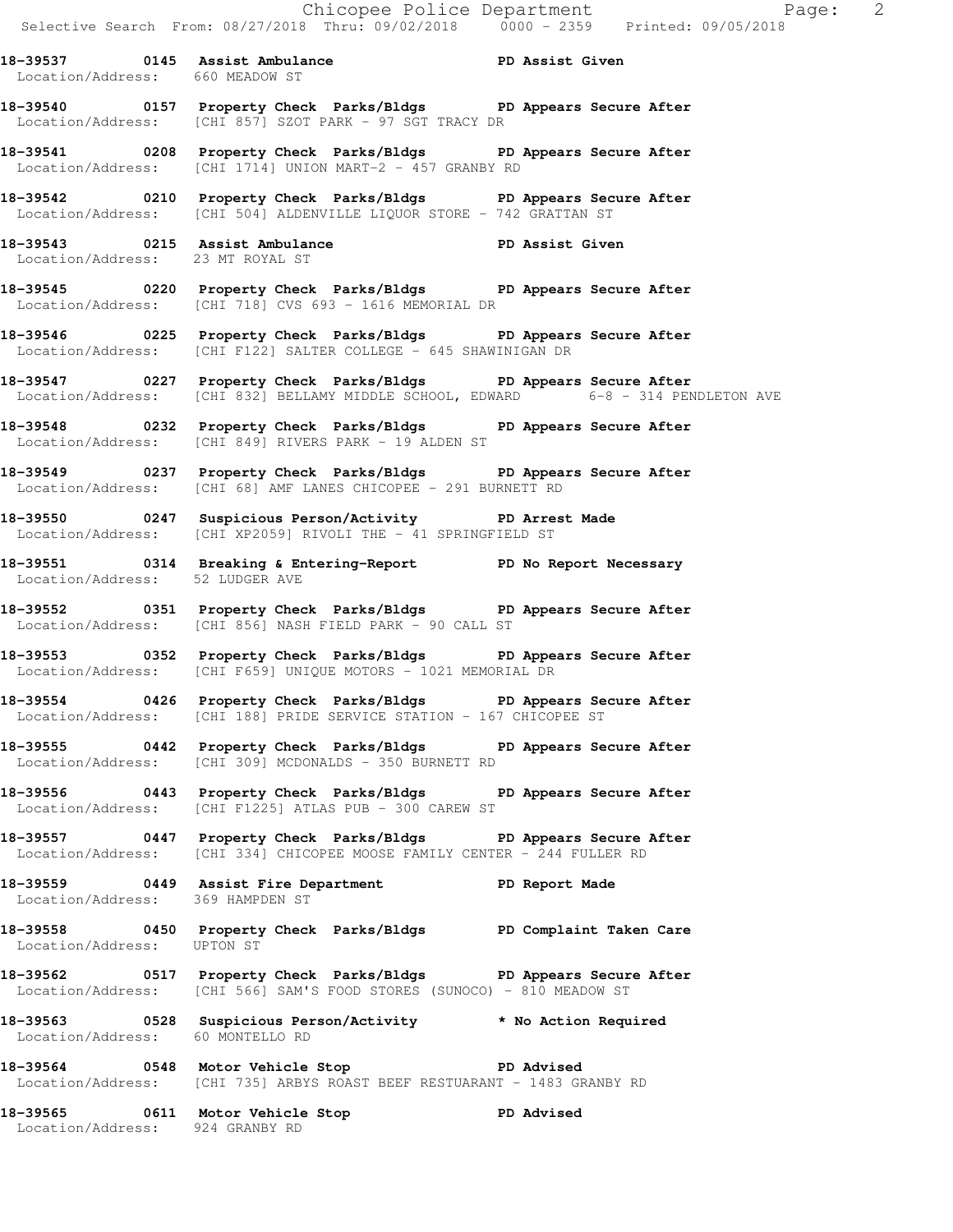**18-39566 0619 Motor Vehicle Stop PD Citation/Warning Issu** 

Location/Address: 377 SPRINGFIELD ST

**18-39567 0622 Property Check Parks/Bldgs PD Appears Secure After**  Location/Address: [CHI F988] F.L. ROBERTS CHICOPEE #04050 - 2012 MEMORIAL DR **18-39569 0634 Property Check Parks/Bldgs PD Appears Secure After**  Location/Address: [CHI 276] SUNOCO A PLUS MINI MART - 1031 CHICOPEE ST **18-39570 0640 Motor Vehicle Stop PD Advised**  Location/Address: [CHI F682] DAIRY QUEEN - 1535 MEMORIAL DR **18-39571 0642 Motor Vehicle Stop PD Citation/Warning Issu**  Location/Address: 357 SPRINGFIELD ST **18-39572 0647 Traffic Assignment PD Complaint Taken Care**  Location/Address: SHERIDAN ST **18-39573 0649 Motor Vehicle Stop PD Citation/Warning Issu**  Location/Address: [CHI 735] ARBYS ROAST BEEF RESTUARANT - 1483 GRANBY RD **18-39574 0652 Motor Vehicle Stop PD Criminal Complaint Re**  Location/Address: 341 SHERIDAN ST @ 65 FULLER RD **18-39575 0653 Motor Vehicle Stop PD Citation/Warning Issu**  Location/Address: [CHI 660] OCEAN STATE JOB LOT - 1451 MEMORIAL DR **18-39578 0712 Public Service PD Served in Hand**  Location/Address: [CHI F825] MASS TRIAL COURT [CHICOPEE] - 30 CHURCH ST **18-39579 0750 Breaking & Entering-Report PD Report Made**  Location/Address: 42 CLARENDON AVE **18-39580 0800 Breaking & Entering-Report PD Report Made**  Location/Address: [CHI 1038] INDUSTRIAL STEEL AND BOILER SERVICE INC - 939 CHICOPEE ST **18-39582 0803 CHECK THE WELL BEING \* Could not Locate**  Location/Address: ACROSS FROM - 242 GROVE ST **18-39583 0810 CHECK THE WELL BEING \* Could not Locate**  Location/Address: [CHI 1161] LORRAINES SOUP KITCHEN - 170 PENDEXTER AVE **18-39584 0816 Property Check Parks/Bldgs PD Appears Secure After**  Location/Address: [CHI F621] FAMILY DOLLAR - 209 EXCHANGE ST **18-39585 0819 Disabled Motor Vehicle PD Assist Given**  Location/Address: 0 OLD CHICOPEE ST @ 0 CHICOPEE ST 18-39586 0819 Transport Service **PD Transport Complete** Location/Address: [CHI F825] MASS TRIAL COURT [CHICOPEE] - 30 CHURCH ST **18-39587 0851 Public Service PD Complaint Taken Care**  Location/Address: [CHI 839] STEFANIK SCHOOL, GENERAL. JOHN J. K-5 - 720 MEADOW ST **18-39590 0857 Larceny Complaint Past PD Report Made**  Location/Address: 13 ALDEN ST **18-39588 0858 Property Check Parks/Bldgs PD Appears Secure After**  Location/Address: [CHI 837] LITWIN SCHOOL, SGT. ROBERT R. K-5 - 135 LITWIN LN **18-39591 0911 Property Check Parks/Bldgs PD Appears Secure After**  Location/Address: [CHI 1893] WILLIAMS PARK - 880 BURNETT RD **18-39592 0923 Identity Fraud/Theft PD Report Made**  Location/Address: 97 MT VERNON RD **18-39593 0925 Public Service PD Assist Given**  Location/Address: [CHI F84] REPUBLIC SERVICES - 845 BURNETT RD

**18-39596 0927 Service of a Summons PD Not Served**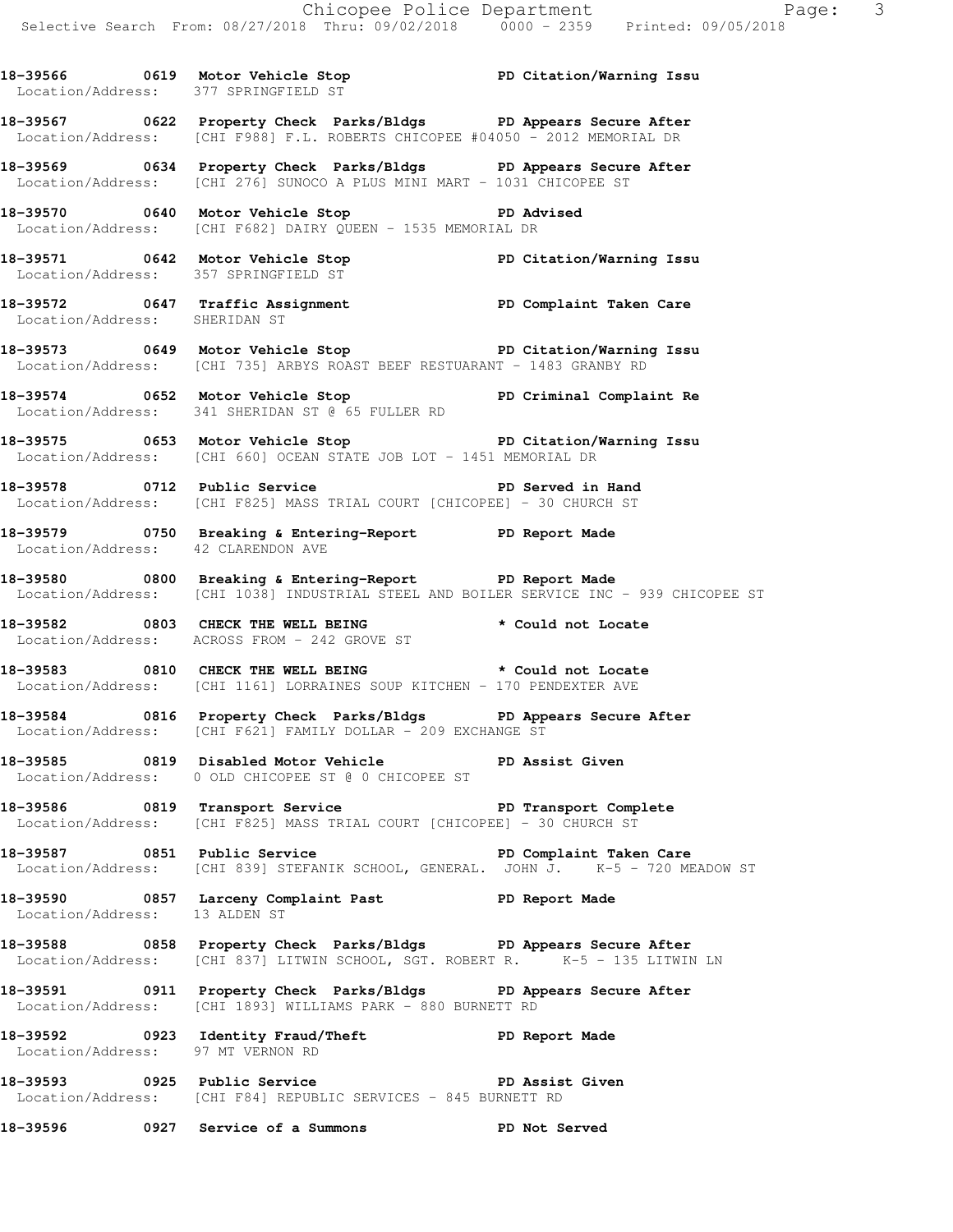|                                                                 | E Chicopee Police Department<br>Selective Search From: 08/27/2018 Thru: 09/02/2018 0000 - 2359 Printed: 09/05/2018                                    | Page: 4            |
|-----------------------------------------------------------------|-------------------------------------------------------------------------------------------------------------------------------------------------------|--------------------|
|                                                                 |                                                                                                                                                       |                    |
|                                                                 | Location/Address: [CHI F1187] MONTCALM HEIGHTS - 185 NEW LUDLOW RD Apt. #412                                                                          |                    |
|                                                                 | 18-39594 0928 Neighbor/Landlord Dispute PD Complaint Taken Care<br>Location/Address: [CHI F1120] CANTERBURY ARMS APTS - 165 EAST MAIN ST              |                    |
|                                                                 | 18-39595 		 0929 Crash Property Damage 		 PD Complaint Taken Care<br>Location/Address: [CHI F57] COPPERLINE EATERY/ CONVENIENCE STORE - 409 BROADWAY  |                    |
|                                                                 | 18-39598 0945 Larceny Complaint Past PD Report Made<br>Location/Address: [CHI 1191] WALMART - 591 MEMORIAL DR                                         |                    |
| Location/Address: 31 ROSEMONT ST                                | 18-39600 0950 Assist Ambulance * * Canceled/Cancelled enr                                                                                             |                    |
| Location/Address: 33 WHITE BIRCH AVE                            | 18-39601 0950 Service of a Summons PD Served in Hand                                                                                                  |                    |
|                                                                 | 18-39602 0952 Property Check Parks/Bldgs PD Appears Secure After<br>Location/Address: [CHI 850] LINCOLN GROVE - PARK - 224 BROADWAY                   |                    |
|                                                                 | 18-39603 0958 Public Service 2008 PD Complaint Taken Care<br>Location/Address: [CHI 840] STREIBER SCHOOL, HUGH SCOTT K-5 - 40 STREIBER DR             |                    |
| Location/Address: CHURCH ST                                     | 18-39604 1000 CHECK THE WELL BEING * No Action Required                                                                                               |                    |
|                                                                 | 18-39605 1004 Service of a Summons PD Served in Hand<br>Location/Address: 210 JOHNSON RD Apt. #13                                                     |                    |
| Location/Address: 30 LAVALLE AVE                                | 18-39608 1015 Service of a Summons PD Not Served                                                                                                      |                    |
|                                                                 | 18-39606 1017 Public Service 20 PD Complaint Taken Care<br>Location/Address: [CHI 837] LITWIN SCHOOL, SGT. ROBERT R. K-5 - 135 LITWIN LN              |                    |
| Location/Address: CHICOPEE ST                                   | 18-39610 1030 Motor Vehicle Stop PD Citation/Warning Issu                                                                                             |                    |
|                                                                 | 18-39612 1036 Public Service 20 PD Complaint Taken Care<br>Location/Address: [CHI 844] FAIRVIEW MEMORIAL ELEMENTARY SCHOOL K-5 - 26 MEMORIAL AVE      |                    |
| 18-39613 1043 Warrant Service<br>Location/Address: 209 GROVE ST |                                                                                                                                                       | * Could not Locate |
|                                                                 | 18-39615 1047 Property Check Parks/Bldgs PD Appears Secure After<br>Location/Address: [CHI 839] STEFANIK SCHOOL, GENERAL. JOHN J. K-5 - 720 MEADOW ST |                    |
|                                                                 | 18-39616 1048 Property Check Parks/Bldgs PD Appears Secure After<br>Location/Address: [CHI 857] SZOT PARK - 97 SGT TRACY DR                           |                    |
|                                                                 | 18-39617 1048 Property Check Parks/Bldgs PD Appears Secure After<br>Location/Address: [CHI 854] SARAH JANE PARK - 21 VIVIAN ST                        |                    |
|                                                                 | 18-39619 1052 Property Check Parks/Bldgs PD Appears Secure After<br>Location/Address: [CHI 325] BOAT RAMP, MEDINA STREET - 100 MEDINA ST              |                    |
|                                                                 | 18-39621 1059 Public Service 2011 PD Complaint Taken Care<br>Location/Address: [CHI F542] DUGOUT - 134 MEADOW ST                                      |                    |
| Location/Address: 123 STEDMAN ST                                | 18-39624 1116 Assist Fire Department PD Assist Given                                                                                                  |                    |
|                                                                 | 18-39626 1121 Property Check Parks/Bldgs PD Appears Secure After<br>Location/Address: [CHI 1408] HEAD QUARTERS - 852 MEMORIAL DR                      |                    |
|                                                                 | 18-39627 1122 Public Service<br>Location/Address: 1041 MEMORIAL DR @ 591 PENDLETON AVE                                                                | PD Assist Given    |
|                                                                 | 18-39631 1140 Breaking & Entering-Report PD Report Made<br>Location/Address: 97 BEESLEY AVE                                                           |                    |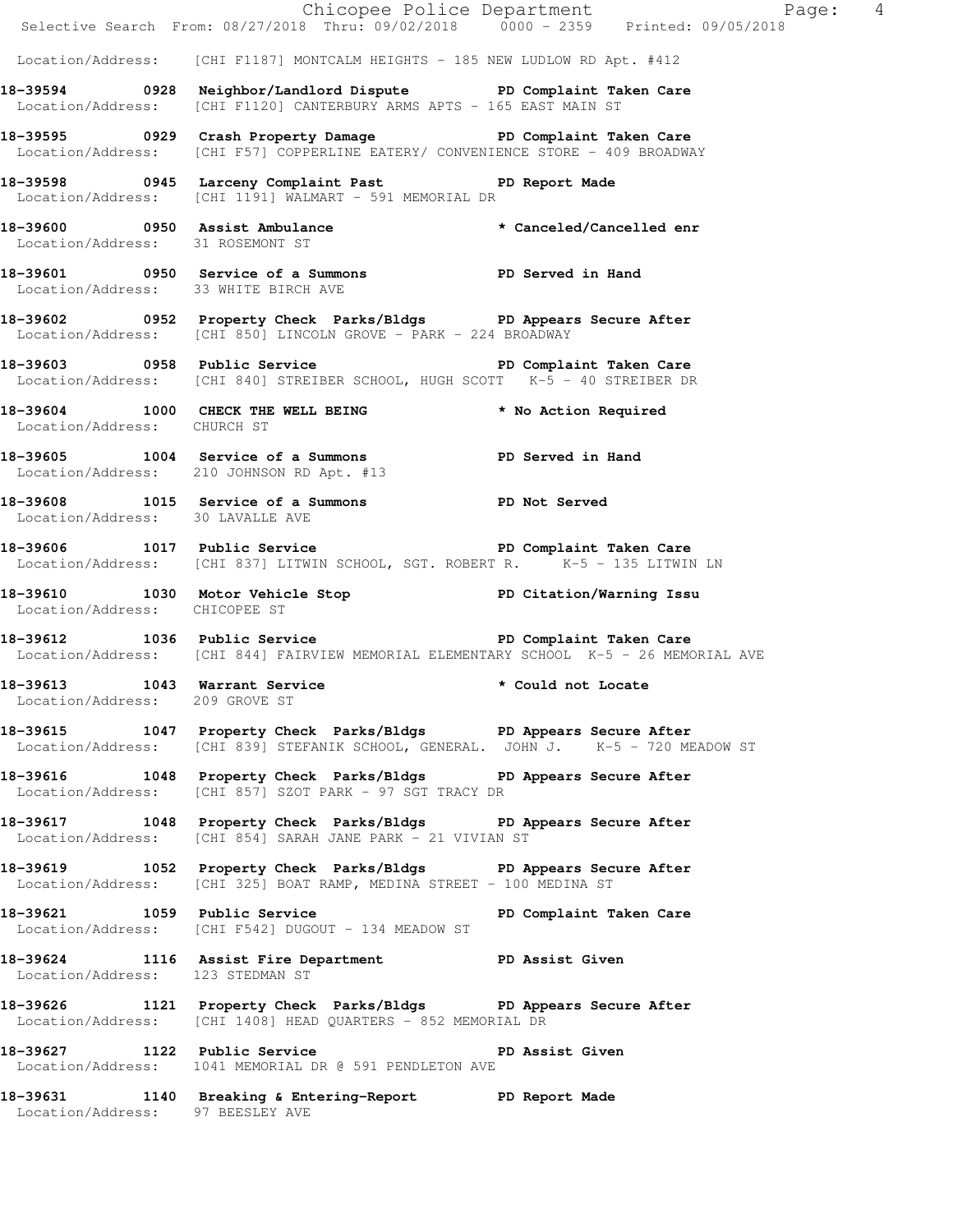|                                                                |                                                                                                                                             | Chicopee Police Department<br>Selective Search From: 08/27/2018 Thru: 09/02/2018 0000 - 2359 Printed: 09/05/2018 |
|----------------------------------------------------------------|---------------------------------------------------------------------------------------------------------------------------------------------|------------------------------------------------------------------------------------------------------------------|
|                                                                | 18-39630 1141 Public Service New PD Complaint Taken Care<br>Location/Address: [CHI 351] BASKIN'S INC - 118 LORRAINE ST                      |                                                                                                                  |
|                                                                | 18-39632 1149 Property Check Parks/Bldgs PD Complaint Taken Care<br>Location/Address: [CHI 833] BOWIE SCHOOL, HERBERT V. K-5 - 80 DARE WAY  |                                                                                                                  |
|                                                                | 18-39633 1155 Property Check Parks/Bldgs PD Complaint Taken Care<br>Location/Address: [CHI 838] CHICOPEE ACADEMY @SELSER 6-12 - 12 DARE WAY |                                                                                                                  |
|                                                                | 18-39637 1220 Crash Property Damage PD Report Made<br>Location/Address: 665 GRATTAN ST @ 685 MCKINSTRY AVE                                  |                                                                                                                  |
| Location/Address: 44 HILLMAN ST                                | 18-39638 1226 Service of a Summons PD Served in Hand                                                                                        |                                                                                                                  |
|                                                                | 18-39640 1249 Breaking & Entering-Report PD Report Made<br>Location/Address: 60 TRILBY AVE Apt. #1FL                                        |                                                                                                                  |
| Location/Address: 180 CLARENDON AVE                            | 18-39642 1251 Breaking & Entering-Report PD Report Made                                                                                     |                                                                                                                  |
|                                                                | 18-39643 1255 Unwanted Party/Undesirable PD Complaint Taken Care<br>Location/Address: [CHI F621] FAMILY DOLLAR - 209 EXCHANGE ST            |                                                                                                                  |
|                                                                | 18-39646 1258 Drug Overdose PD Report Made<br>Location/Address: 22 JOHN ST Apt. #1FL                                                        |                                                                                                                  |
|                                                                | 18-39648 1313 Public Service PD Advised<br>Location/Address: [CHI 1121] BERKSHIRE BANK - 1339 MEMORIAL DR                                   |                                                                                                                  |
| Location/Address: 22 WELLS AVE                                 | 18-39649 1322 Neighbor/Landlord Dispute PD Advised                                                                                          |                                                                                                                  |
|                                                                | 18-39650 1335 Traffic/Parking Complaint PD Complaint Taken Care<br>Location/Address: [CHI 1315] 59 PINE ST                                  |                                                                                                                  |
| Location/Address: 69 CHARLES ST                                | 18-39651 1353 Disturbance<br>18-39651 1353 Disturbance 1988 PD Complaint Taken Care                                                         |                                                                                                                  |
|                                                                | 18-39652 1419 CHECK THE WELL BEING * No Action Required<br>Location/Address: [CHI F2500] RIVERMILLS CENTER - 5 WEST MAIN ST                 |                                                                                                                  |
| 18-39653 1428 Public Service<br>Location/Address: 98 EMPIRE ST |                                                                                                                                             | PD Complaint Taken Care                                                                                          |
|                                                                | 18-39655 1435 Motor Vehicle Stop North PD Citation/Warning Issu<br>Location/Address: 1171 MEMORIAL DR @ 15 BRENTWOOD TER                    |                                                                                                                  |
| Location/Address: ARCHIE ST                                    | 18-39657 1446 Traffic/Parking Complaint PD Complaint Taken Care                                                                             |                                                                                                                  |
| Location/Address: LUCRETIA AVE                                 | 18-39659 1516 Abandoned 911 Call                                                                                                            | PD Criminal Complaint Re                                                                                         |
| Location/Address: 181 BROADWAY                                 | 18-39660 1521 Public Service                                                                                                                | PD Report Made                                                                                                   |
|                                                                | 18-39661 1534 Disabled Motor Vehicle PD Assist Given<br>Location/Address: [CHI F583] TIGER AC - 14 MONTGOMERY ST                            |                                                                                                                  |
|                                                                | 18-39662 1600 CHECK THE WELL BEING<br>Location/Address: 74 RIVERVIEW TER Apt. #B                                                            | PD Complaint Taken Care                                                                                          |
| Location/Address: 441 BRITTON ST                               | 18-39665 1617 Malicious Damage-Past PD Assist Given                                                                                         |                                                                                                                  |
| Location/Address: 629 MCKINSTRY AVE                            | 18-39666 1619 Assist Ambulance 18 PD Assist Given                                                                                           |                                                                                                                  |
|                                                                | 18-39669 1633 Property Check Parks/Bldgs PD Appears Secure After<br>Location/Address: 50 FAIRVIEW AVE                                       |                                                                                                                  |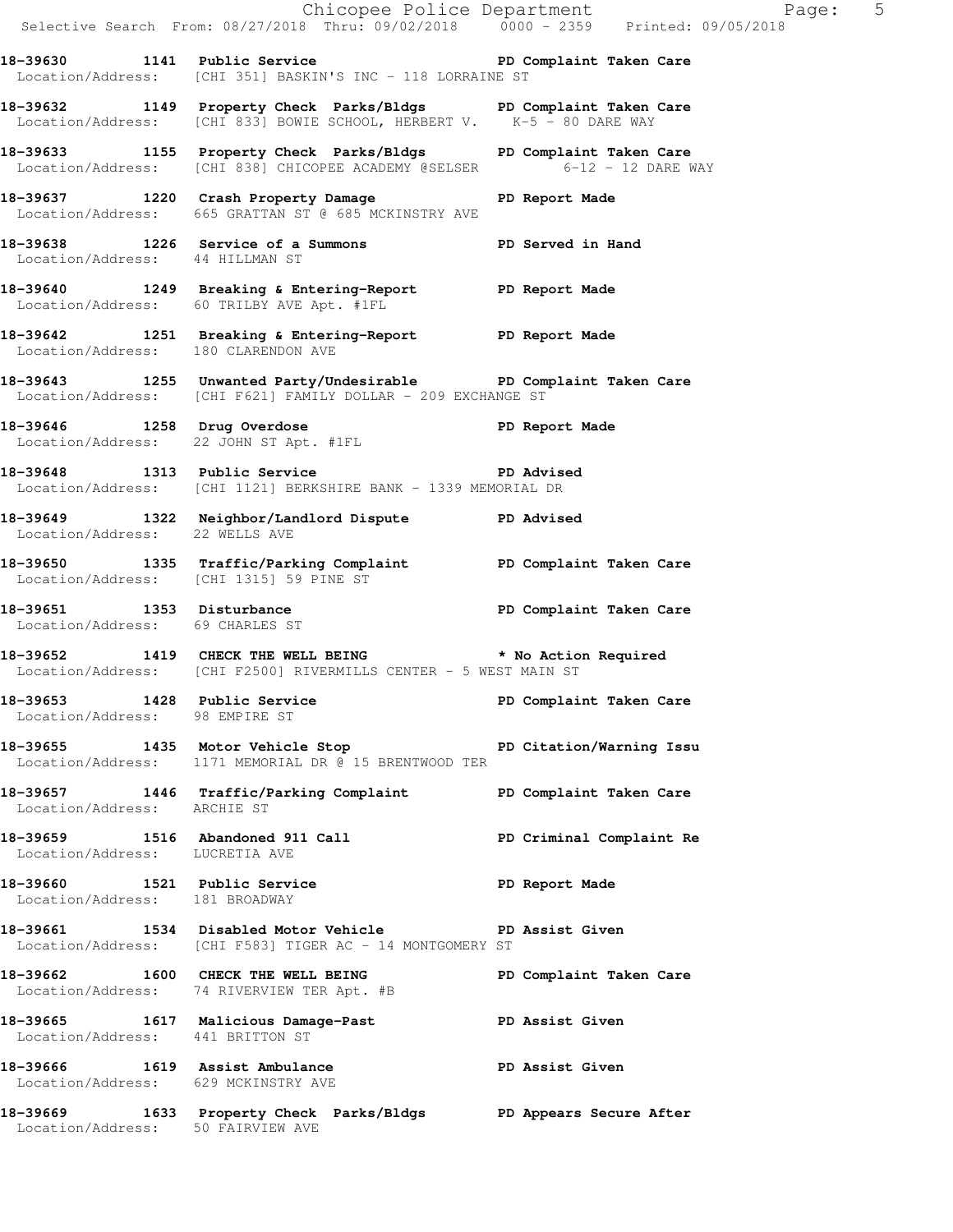**18-39670 1635 Crash Property Damage PD Report Made**  Location/Address: [CHI 529] ARNOLDS MEAT - 307 GRATTAN ST

**18-39673 1651 Larceny Complaint Past PD Report Made**  Location/Address: [CHI F3001] KIRBY SCHOOL APARTMENTS - 90 MCKINSTRY AVE Apt. #206

**18-39675 1709 Assist Ambulance PD Assist Given**  Location/Address: 31 ROSEMONT ST

**18-39677 1721 Service of a Summons PD Served in Hand**  Location/Address: [CHI F1187] MONTCALM HEIGHTS - 185 NEW LUDLOW RD Apt. #412

**18-39678 1733 Service of a Summons PD Served in Hand**  Location/Address: [CHI F1187] MONTCALM HEIGHTS - 185 NEW LUDLOW RD Apt. #412

**18-39679 1735 Service of a Summons PD Served in Hand**  Location/Address: 36 FAIR ST

**18-39680 1736 Crash Property Damage PD Report Made**  Location/Address: 132 ARTISAN ST

18-39681 1737 Investigation/DB **PD Complaint Taken Care** Location/Address: [SPR] 28 CONKLIN ST

**18-39682 1743 Service of a Summons PD Not Served**  Location/Address: 679 GRATTAN ST Apt. #2FL

18-39684 1748 Motor Vehicle Stop **PD Report Made** Location/Address: 0 FAIRVIEW AVE @ 0 GAYLORD CT

**18-39685 1749 ASSIST OTHER AGENCY PD Assist Given**  Location/Address: [CHI 563] RITE AID PHARMACY - 577 MEADOW ST

**18-39687 1755 Service of a Summons PD Not Served**  Location/Address: 30 LAVALLE AVE

**18-39689 1804 Service of a Summons PD Not Served**  Location/Address: 30 LAVALLE AVE

**18-39691 1809 Service of a Summons PD Served in Hand**  Location/Address: 30 LAVALLE AVE

**18-39692 1812 Service of a Summons PD Not Served**  Location/Address: [CHI F863] PARTRIDGE HOLLOW APARTMENTS, LLC. - 59 NEW LUDLOW RD Apt. #6B

**18-39693 1819 Traffic/Parking Complaint PD Complaint Taken Care**  Location/Address: [CHI 612] KENDALL APTS - 2 SPRINGFIELD ST

18-39694 1824 Motor Vehicle Stop **PD M/V Citation Issued** Location/Address: 1740 MEMORIAL DR

**18-39696 1848 CHECK THE WELL BEING \* No Action Required**  Location/Address: [CHI 938] HOME DEPOT - 655 MEMORIAL DR

18-39697 1856 Motor Vehicle Stop **PD Advised** Location/Address: WESTOVER RD

**18-39699 1901 Disturbance PD Arrest Made**  Location/Address: 118 FRONTENAC ST

**18-39702 1911 Shoplifter PD Complaint Taken Care**  Location/Address: [CHI 1191] WALMART - 591 MEMORIAL DR

**18-39706 1949 Suspicious Person/Activity \* Could not Locate**  Location/Address: 100 POPLAR ST

**18-39709 2025 Investigation/DB PD Report Made**  Location/Address: 90 GOODHUE AVE

**18-39710 2047 THREATS MADE PD Advised**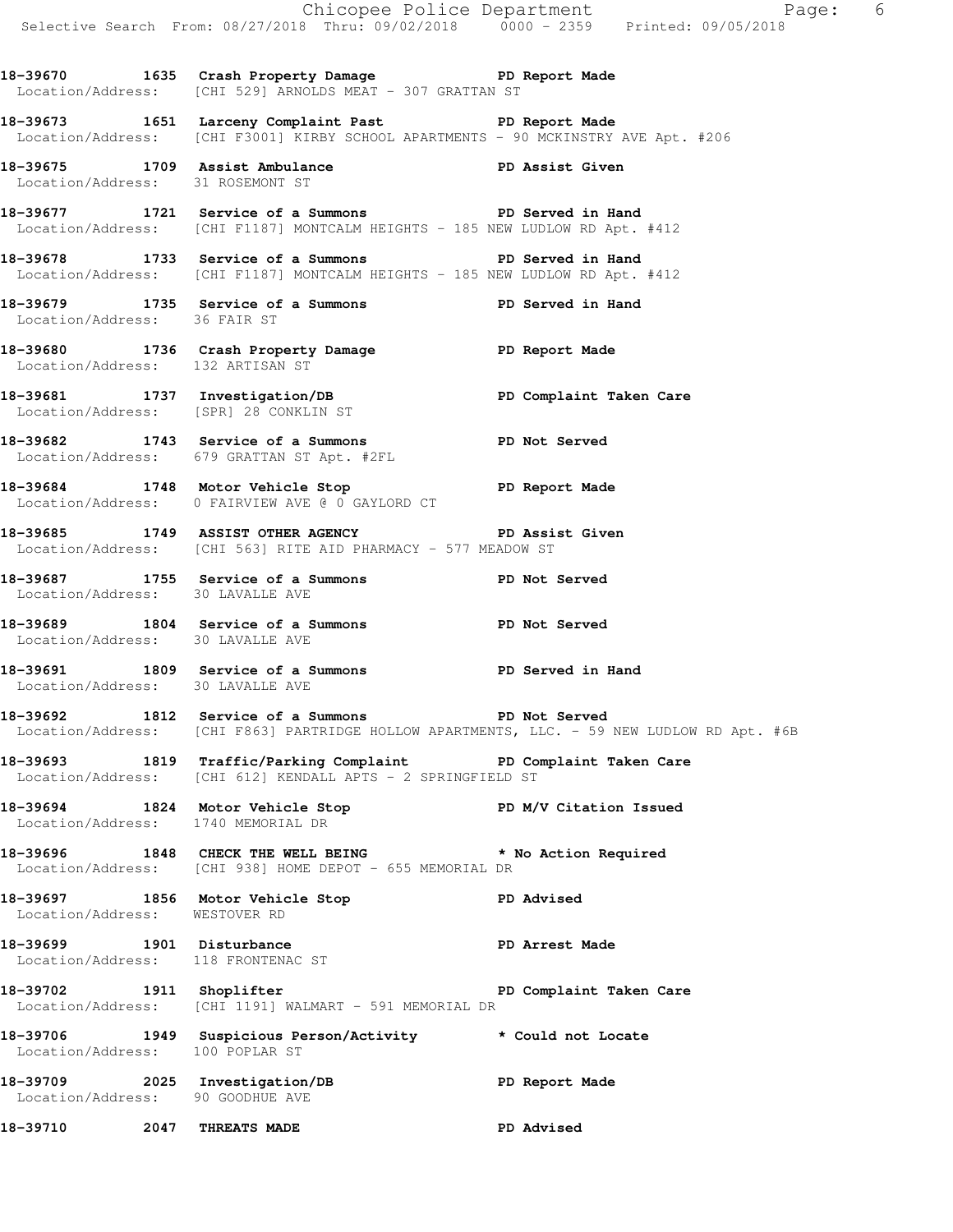|                                                        | Selective Search From: 08/27/2018 Thru: 09/02/2018 0000 - 2359 Printed: 09/05/2018                                                             |                         |
|--------------------------------------------------------|------------------------------------------------------------------------------------------------------------------------------------------------|-------------------------|
|                                                        | Location/Address: 21 ALVORD AVE Apt. #1FL                                                                                                      |                         |
| 18-39712 2112 Prowler<br>Location/Address: PARADISE ST |                                                                                                                                                | PD Complaint Taken Care |
| Location/Address: 322 DALE ST                          | 18-39714 2144 Property Check Parks/Bldgs PD Appears Secure After                                                                               |                         |
|                                                        | 18-39716 2148 Assist Ambulance New PD Assisted other Agency<br>Location/Address: [CHI 68] AMF LANES CHICOPEE - 291 BURNETT RD                  |                         |
|                                                        | 18-39717 2155 Property Check Parks/Bldgs PD Appears Secure After<br>Location/Address: [CHI 638] BJS WHOLESALE FOOD WAREHOUSE - 650 MEMORIAL DR |                         |
| 18-39719 2220 Disturbance                              | 3-39719 2220 Disturbance * Unfounded<br>Location/Address: 2 BEAUDOIN CT Apt. #2FL                                                              |                         |
| Location/Address: DESLAURIERS ST                       | 18-39722 2242 Motor Vehicle Stop PD Advised                                                                                                    |                         |
|                                                        | 18-39724 2251 Property Check Parks/Bldgs PD Appears Secure After<br>Location/Address: [CHI F621] FAMILY DOLLAR - 209 EXCHANGE ST               |                         |
|                                                        | 18-39726 2312 Motor Vehicle Stop 30 PD Advised<br>Location/Address: [CHI 670] CUMBERLAND FARMS - 1061 MEMORIAL DR                              |                         |
|                                                        | 18-39727 2324 Loud Music 2008 PD Complaint Taken Care<br>Location/Address: [CHI F162] 30 CENTER ST - 30 CENTER ST Apt. #5                      |                         |
|                                                        | 18-39731 2353 Disturbance<br>Location/Address: [CHI F162] 30 CENTER ST - 30 CENTER ST                                                          | <b>PD</b> Advised       |
| For Date: $08/28/2018$ - Tuesday                       |                                                                                                                                                |                         |
| Location/Address: 481 CENTER ST                        | 18-39732 0003 CHECK THE WELL BEING * Could not Locate                                                                                          |                         |
|                                                        | 18-39733 0014 Motor Vehicle Stop N/V Citation Issued<br>Location/Address: YALE ST @ OHIO AVE                                                   |                         |
| Location/Address: ROBBINS RD                           | 18-39734 0017 Disabled Motor Vehicle * Could not Locate                                                                                        |                         |
|                                                        | 18-39735 0019 Property Check Parks/Bldgs PD Appears Secure After<br>Location/Address: [CHI F80] DR DEEGANS DELI - 510 BURNETT RD               |                         |
|                                                        | 18-39736 0024 Property Check Parks/Bldgs PD Appears Secure After<br>Location/Address: [CHI 105] LIQUORSHED - 1345 BURNETT RD                   |                         |
|                                                        | 18-39737 0032 Property Check Parks/Bldgs PD Appears Secure After<br>Location/Address: [CHI 1122] LIGHTHOUSE LIQUORS - 856 MEMORIAL DR          |                         |
|                                                        | 18-39738 0033 Property Check Parks/Bldgs PD Appears Secure After<br>Location/Address: [CHI 857] SZOT PARK - 97 SGT TRACY DR                    |                         |
|                                                        | 18-39739 0033 Missing Person<br>Location: SOUTH HADLEY BIG Y                                                                                   |                         |
|                                                        | 18-39740 0037 Property Check Parks/Bldgs PD Appears Secure After<br>Location/Address: [CHI 849] RIVERS PARK - 19 ALDEN ST                      |                         |
|                                                        | 18-39741 0056 Property Check Parks/Bldgs PD Appears Secure After<br>Location/Address: [CHI F684] CASTLE OF KNIGHTS - 1599 MEMORIAL DR          |                         |
|                                                        | 18-39742 0056 Motor Vehicle Stop PD Citation/Warning Issu<br>Location/Address: 80 YELLE ST @ 11 OHIO AVE                                       |                         |
|                                                        | 18-39743 0101 Property Check Parks/Bldgs PD Appears Secure After<br>Location/Address: [CHI F1434] WHITE BIRCH PLAZA - 480 BURNETT RD           |                         |

Chicopee Police Department The Page: 7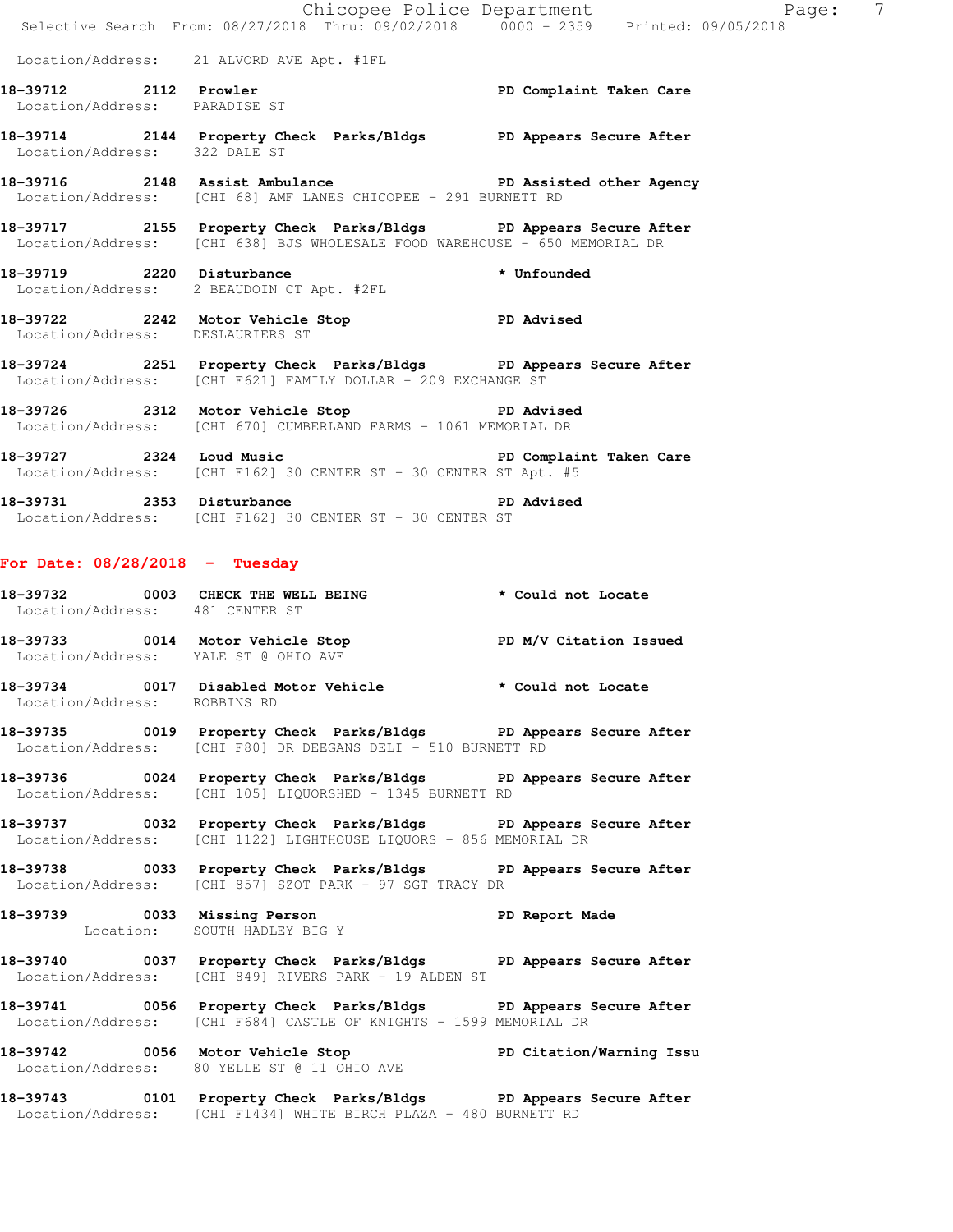**18-39746 0111 Property Check Parks/Bldgs PD Appears Secure After**  Location/Address: REAR LOT SZOT PARK - ABBEY MEMORIAL DR

**18-39747 0114 Property Check Parks/Bldgs PD Appears Secure After**  Location/Address: [CHI 721] Stanley Berchulski boat ramp - 140 SYREK ST

**18-39749 0118 Property Check Parks/Bldgs PD Appears Secure After**  Location/Address: [CHI 328] SAMS CONVENIENCE STORE - 147 BROADWAY

**18-39751 0125 Property Check Parks/Bldgs PD Appears Secure After**  Location/Address: [CHI 178] BASICS PLUS MINI MART - 190 EAST ST

**18-39752 0129 Property Check Parks/Bldgs PD Appears Secure After**  Location/Address: [CHI F1328] GALLAGHER OLDE FASHIONED SERVICE - 560 EAST ST

**18-39753 0144 Property Check Parks/Bldgs PD Citation/Warning Issu**  Location/Address: [CHI 284] MONEY STOP - 1098 CHICOPEE ST

**18-39754 0151 Property Check Parks/Bldgs PD Appears Secure After**  Location/Address: [CHI F1272] LIFE POINT CHURCH - 603 NEW LUDLOW RD

**18-39755 0154 Traffic/Parking Complaint PD Report Made**  Location/Address: [CHI F1479] 1 EMERSON ST - 1 EMERSON ST

**18-39756 0155 Property Check Parks/Bldgs PD Appears Secure After**  Location/Address: [CHI XF1656] MERCEDES-BENZ OF SPRINGFIELD - 295 BURNETT RD

18-39757 **0158** Motor Vehicle Stop **PD Arrest Made** Location/Address: [CHI 589] UHAUL STORAGE - 499 MONTGOMERY ST

**18-39758 0217 Property Check Parks/Bldgs PD Appears Secure After**  Location/Address: [CHI 1714] UNION MART-2 - 457 GRANBY RD

**18-39759 0232 Property Check Parks/Bldgs PD Appears Secure After**  Location/Address: [CHI 856] NASH FIELD PARK - 90 CALL ST

**18-39760 0249 Transport Service PD Transport Complete**  Location/Address: [CHI 589] UHAUL STORAGE - 499 MONTGOMERY ST

**18-39761 0251 Suspicious Person/Activity PD Advised**  Location/Address: [CHI 269] JENROSE WINES & LIQUORS - 945 CHICOPEE ST

**18-39762 0253 Property Check Parks/Bldgs PD Appears Secure After**  Location/Address: [CHI XP2049] SUPER SAVER LAUNDROMAT - 199 EXCHANGE ST

**18-39763 0300 Property Check Parks/Bldgs PD Appears Secure After**  Location/Address: [CHI 1498] HONEYLAND FARMS - 206 NEWBURY ST

**18-39764 0321 Property Check Parks/Bldgs PD Appears Secure After**  Location/Address: [CHI XP2058] PO'S CHINESE RESTAURANT - 480 BURNETT RD

**18-39766 0324 Public Service PD Complaint Taken Care**  Location/Address: 37 PENDLETON AVE

**18-39765 0325 Property Check Parks/Bldgs PD Appears Secure After**  Location/Address: [CHI 82] COUNTRY TRADING POST - 771 BURNETT RD

**18-39767 0326 Property Check Parks/Bldgs PD Appears Secure After**  Location/Address: [CHI 854] SARAH JANE PARK - 21 VIVIAN ST

**18-39768 0343 Property Check Parks/Bldgs PD Appears Secure After**  Location/Address: [CHI F621] FAMILY DOLLAR - 209 EXCHANGE ST

**18-39769 0349 Property Check Parks/Bldgs PD Appears Secure After**  Location/Address: [CHI 1] MCCELLENDS GARDENS - 123 ACADEMY ST

**18-39770 0356 Property Check Parks/Bldgs PD Appears Secure After**  Location/Address: [CHI F343] CABOTVILLE INDUSTRIAL PARK - 165 FRONT ST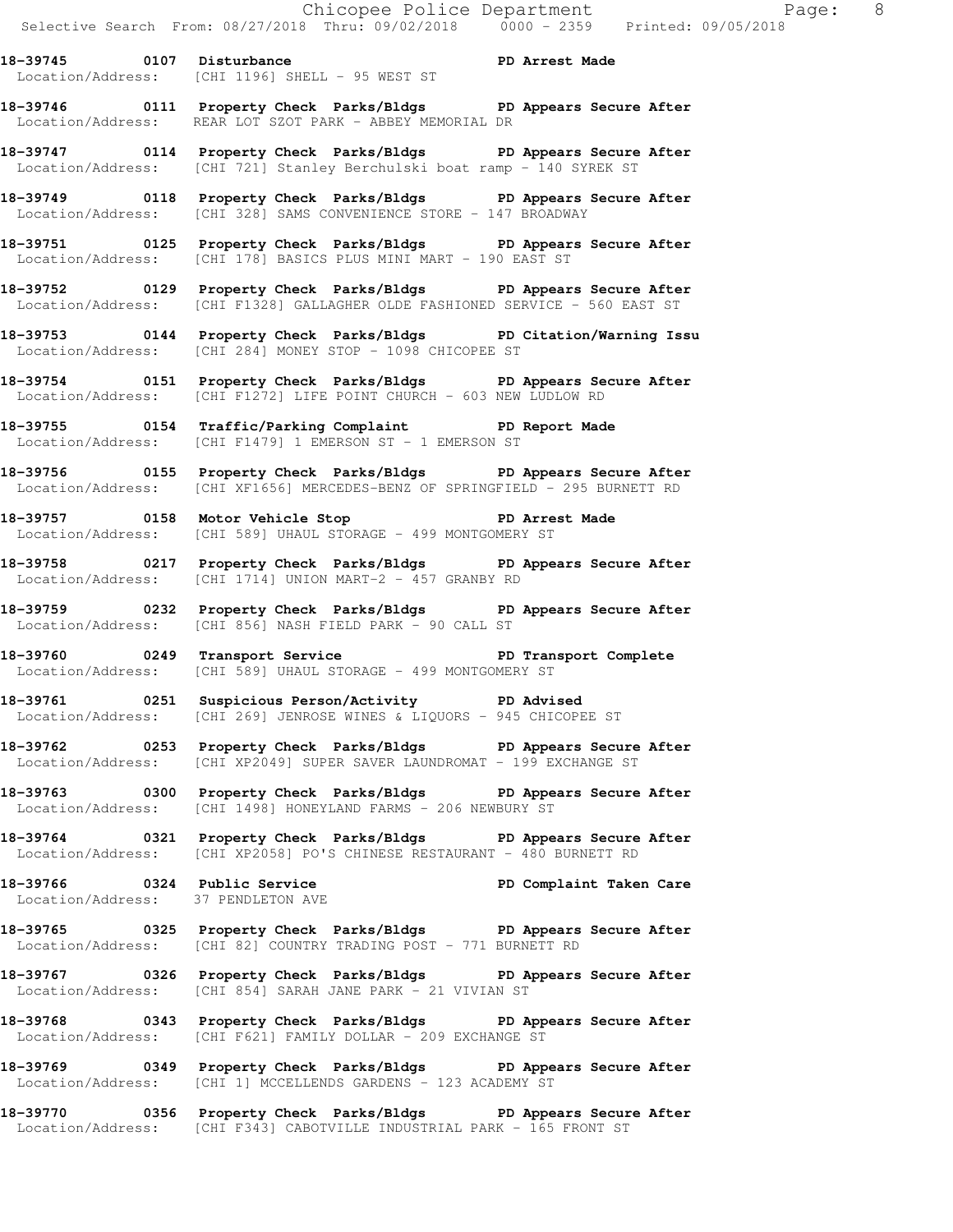**18-39772 0413 CHECK THE WELL BEING PD Advised**  Location/Address: MEADOW ST

**18-39771 0414 Property Check Parks/Bldgs PD Appears Secure After**  Location/Address: [CHI 525] GRISE FUNERAL HOME - 280 SPRINGFIELD ST

**18-39773 0435 CHECK THE WELL BEING \* No Action Required**  Location/Address: CHURCH ST

**18-39774 0445 Property Check Parks/Bldgs PD Appears Secure After**  Location/Address: [CHI 1289] ALL STAR CAR AND TRUCK RENTAL - 385 MEMORIAL DR

**18-39776 0457 Property Check Parks/Bldgs PD Appears Secure After**  Location/Address: [CHI F337] WHITE EAGLE LIQUORS - 620 FULLER RD

**18-39777 0500 Property Check Parks/Bldgs PD Appears Secure After**  Location/Address: [CHI 930] RENT A CENTER - 185 EXCHANGE ST

**18-39778 0502 Property Check Parks/Bldgs PD Appears Secure After**  Location/Address: [CHI 334] CHICOPEE MOOSE FAMILY CENTER - 244 FULLER RD

**18-39779 0503 Suspicious M/V \* False Alarm**  Location/Address: LAGADIA ST

**18-39780 0506 CHECK THE WELL BEING PD Advised**  Location/Address: 20 PENDLETON AVE

18-39781 0538 Motor Vehicle Stop **PD Advised** Location/Address: [CHI 448] SOFT TOUCH AUTO WASH - 1469 GRANBY RD

**18-39783 0623 CHECK THE WELL BEING \* No Action Required**  Location/Address: [CHI 401] CHICOPEE PARKS & RECREATION DEPT - 687 FRONT ST

**18-39784 0626 Property Check Parks/Bldgs PD Appears Secure After**  Location/Address: [CHI 1243] ST. PAT'S CEMETERY - 155 FULLER RD

**18-39785 0641 Motor Vehicle Stop PD Citation/Warning Issu**  Location/Address: 407 SPRINGFIELD ST

**18-39786 0652 Motor Vehicle Stop PD M/V Citation Issued**  Location/Address: [CHI 1027] DUNKIN DONUTS - 820 MEMORIAL DR

**18-39787 0655 Motor Vehicle Stop PD Citation/Warning Issu**  Location/Address: 419 SPRINGFIELD ST

**18-39789 0707 Property Check Parks/Bldgs PD Appears Secure After**  Location/Address: [CHI 276] SUNOCO A PLUS MINI MART - 1031 CHICOPEE ST

**18-39790 0710 Public Service PD Served in Hand**  Location/Address: [CHI F825] MASS TRIAL COURT [CHICOPEE] - 30 CHURCH ST

**18-39791 0711 CHECK THE WELL BEING PD Complaint Taken Care**  Location/Address: METHADONE CLINIC - CENTER ST

**18-39792 0712 Motor Vehicle Stop PD Citation/Warning Issu**  Location/Address: [CHI 720] FAIRVIEW SERVICE CENTER INC - 1492 MEMORIAL DR

**18-39794 0729 CHECK THE WELL BEING \* Could not Locate**  Location/Address: [CHI F1260] APARTMENTS REAR OF MULLIGANS PUB - 621 CENTER ST

**18-39797 0759 Man Down PD Assist Given**  Location/Address: 1865 MEMORIAL DR @ 17 BRITTON ST

**18-39799 0818 Transport Service PD Transport Complete**  Location/Address: [CHI F825] MASS TRIAL COURT [CHICOPEE] - 30 CHURCH ST

**18-39800 0824 Property Check Parks/Bldgs PD Complaint Taken Care**  Location/Address: [CHI F621] FAMILY DOLLAR - 209 EXCHANGE ST

**18-39801 0847 Property Check Parks/Bldgs PD Appears Secure After**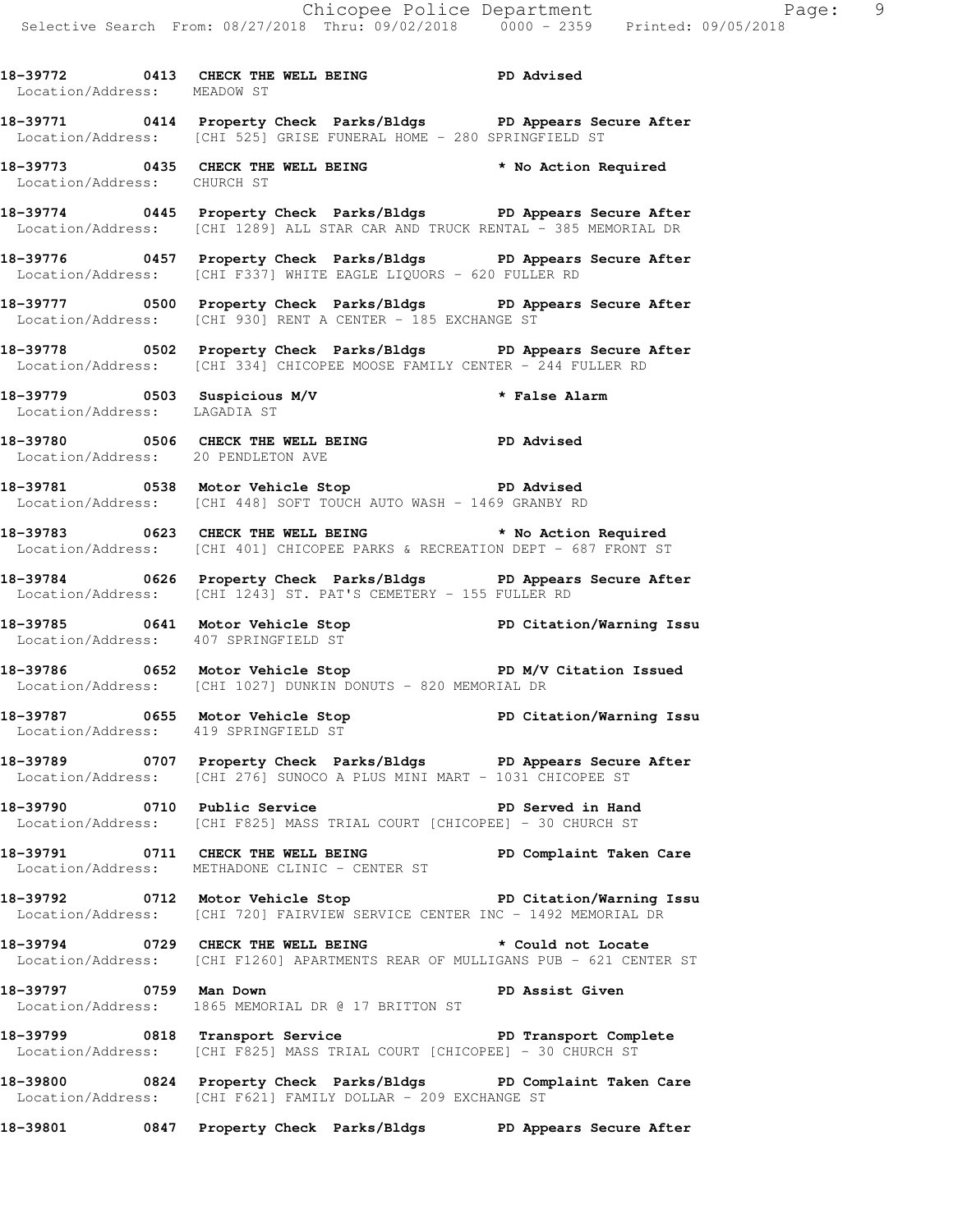|                                                                 | E<br>Chicopee Police Department<br>Selective Search From: 08/27/2018 Thru: 09/02/2018 0000 - 2359 Printed: 09/05/2018                                   | Page: 10           |  |
|-----------------------------------------------------------------|---------------------------------------------------------------------------------------------------------------------------------------------------------|--------------------|--|
|                                                                 | Location/Address: [CHI 429] KNIGHTS OF COLUMBUS - 460 GRANBY RD                                                                                         |                    |  |
|                                                                 | 18-39803 0852 Traffic/Parking Complaint * Could not Locate                                                                                              |                    |  |
|                                                                 | Location/Address: [CHI 865] UNIQUE AUTO INC - 40 PROSPECT ST                                                                                            |                    |  |
|                                                                 | 18-39804 0856 Abandoned/Found Property PD Complaint Taken Care<br>Location/Address: GUIDEWIRE COMPANY - 1974 WESTOVER RD                                |                    |  |
|                                                                 | 18-39805 0921 Property Check Parks/Bldgs PD Appears Secure After<br>Location/Address: [CHI 837] LITWIN SCHOOL, SGT. ROBERT R. K-5 - 135 LITWIN LN       |                    |  |
|                                                                 | 18-39806 0922 Property Check Parks/Bldgs PD Appears Secure After<br>Location/Address: [CHI 842] DUPONT MEM MID SCHOOL, 1ST SGT. KEVIN A. - 650 FRONT ST |                    |  |
|                                                                 | 18-39808 0927 Property Check Parks/Bldgs PD Appears Secure After<br>Location/Address: [CHI 857] SZOT PARK - 97 SGT TRACY DR                             |                    |  |
|                                                                 | 18-39809 0928 Animal Complaint<br>Location/Address: 155 CATHERINE ST                                                                                    |                    |  |
|                                                                 | 18-39811 0933 Motor Vehicle Stop N/V Citation Issued<br>Location/Address: [CHI F1440] BUFFALO WILD WINGS - 480 MEMORIAL DR                              |                    |  |
|                                                                 | 18-39812 0933 Property Check Parks/Bldgs PD Appears Secure After<br>Location/Address: [CHI 1065] CHICOPEE HIGH SCHOOL - 820 FRONT ST                    |                    |  |
|                                                                 | 18-39815 0947 Property Check Parks/Bldgs PD Appears Secure After<br>Location/Address: [CHI 325] BOAT RAMP, MEDINA STREET - 100 MEDINA ST                |                    |  |
|                                                                 | 18-39816 		 0950 Property Check Parks/Bldgs 		 PD Appears Secure After<br>Location/Address: [CHI 1893] WILLIAMS PARK - 880 BURNETT RD                   |                    |  |
| Location/Address: 536 CHICOPEE ST                               | 18-39817 18954 Motor Vehicle Stop 1890 PD Citation/Warning Issu                                                                                         |                    |  |
| Location/Address: 16 PLEASANTVIEW AVE                           | 18-39819 1010 Identity Fraud/Theft ND PD Report Made                                                                                                    |                    |  |
|                                                                 | 18-39820 1012 Public Service 20 PD Complaint Taken Care<br>Location/Address: [CHI 836] LAMBERT - LAVOIE SCHOOL K-5 - 99 KENDALL ST                      |                    |  |
| 18-39821 1018 Missing Person<br>Location/Address: 5 FANWOOD AVE |                                                                                                                                                         | * Could not Locate |  |
|                                                                 | 18-39822 1025 Property Check Parks/Bldgs PD Appears Secure After<br>Location/Address: [CHI 854] SARAH JANE PARK - 21 VIVIAN ST                          |                    |  |
|                                                                 | 18-39823 1025 Animal Complaint PD Report Made Location/Address: 118 EAST ST                                                                             |                    |  |
|                                                                 | 18-39825 1038 Traffic/Parking Complaint PD Report Made<br>Location/Address: [CHI F162] 30 CENTER ST - 30 CENTER ST                                      |                    |  |
|                                                                 | 18-39824 1039 Traffic Assignment New PD Complaint Taken Care<br>Location/Address: [CHI 395] KOZIKOWSKI FUNERAL HOME - 565 FRONT ST                      |                    |  |
|                                                                 | 18-39826 1042 Traffic Assignment PD Assist Given<br>Location/Address: [CHI 395] KOZIKOWSKI FUNERAL HOME - 565 FRONT ST                                  |                    |  |
| Location/Address: 12 LEARY AVE                                  | 18-39827 1047 Assist Other Police Department PD Complaint Taken Care                                                                                    |                    |  |
|                                                                 | 18-39828 1049 Traffic/Parking Complaint PD Complaint Taken Care<br>Location/Address: [CHI F955] QUALITY INN - 463 MEMORIAL DR                           |                    |  |
|                                                                 | 18-39829 1052 Abandoned/Found Property<br>Location/Address: 166 EAST MAIN ST @ 7 BELCHER ST                                                             | PD Report Made     |  |
| Location/Address: SUMMER ST                                     | 18-39830 1102 Larceny Complaint Past * Canceled/Cancelled enr                                                                                           |                    |  |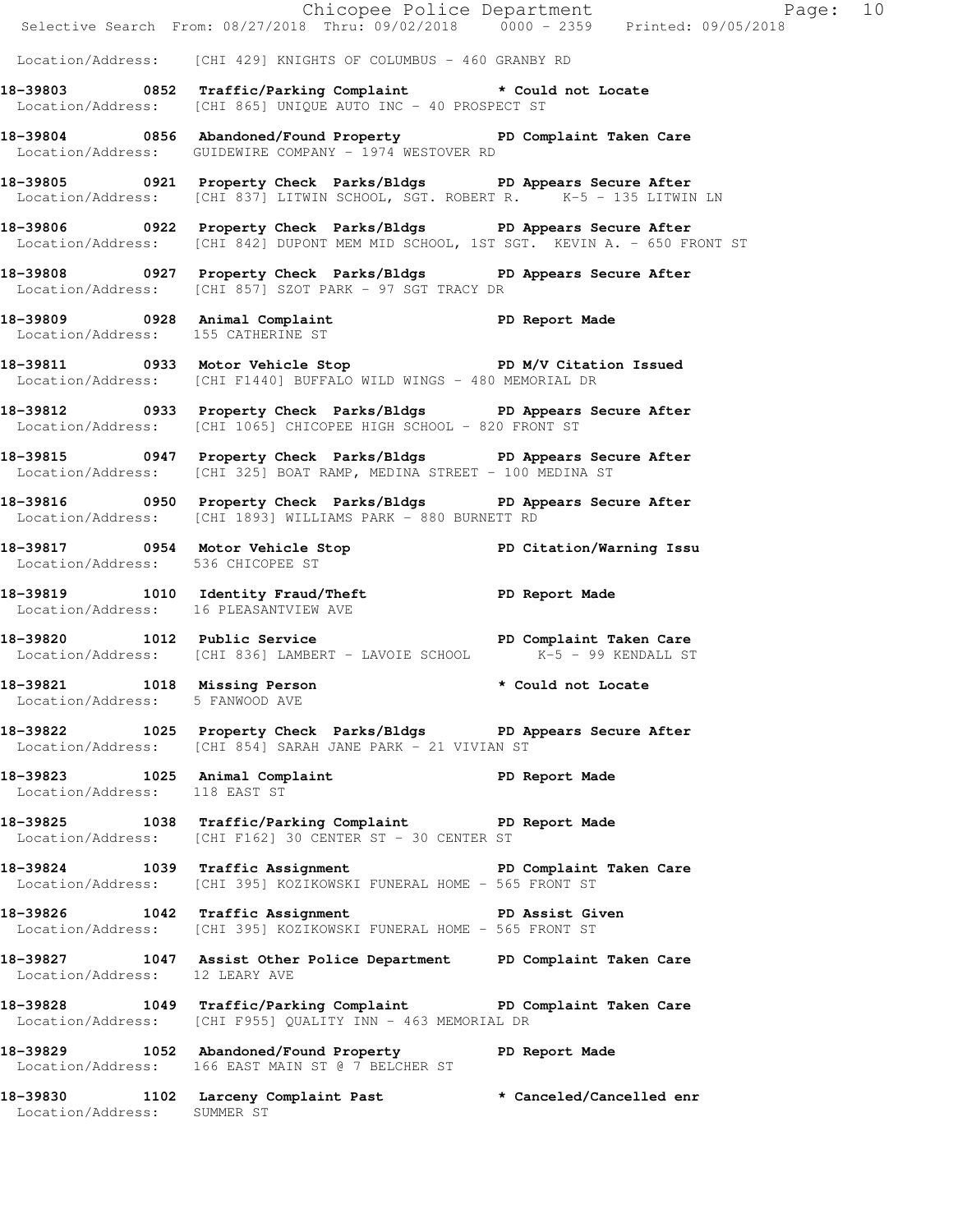|                                  | Chicopee Police Department<br>Selective Search From: 08/27/2018 Thru: 09/02/2018   0000 - 2359   Printed: 09/05/2018              |                        |
|----------------------------------|-----------------------------------------------------------------------------------------------------------------------------------|------------------------|
|                                  | 18-39831 1106 Identity Fraud/Theft PD Report Made<br>Location/Address: HOMELESS - 2 SUMMER ST                                     |                        |
|                                  | 18-39834 1134 Motor Vehicle Stop N/V Citation Issued<br>Location/Address: [CHI 671] PLANET FITNESS - 1183 MEMORIAL DR             |                        |
|                                  | 18-39835 1146 Motor Vehicle Stop North PD Citation/Warning Issu<br>Location/Address: 1231 MEMORIAL DR @ 59 JAMROG DR              |                        |
|                                  | 18-39836 1157 Motor Vehicle Stop PD Citation/Warning Issu<br>Location/Address: 1719 MEMORIAL DR                                   |                        |
|                                  | 18-39838 1158 Shoplifter 18 and PD Arrest Made<br>Location/Address: [CHI 938] HOME DEPOT - 655 MEMORIAL DR                        |                        |
|                                  | 18-39837 1159 Motor Vehicle Stop PD M/V Citation Issued<br>Location/Address: 1765 MEMORIAL DR                                     |                        |
|                                  | 18-39839 1203 Motor Vehicle Stop North PD Citation/Warning Issu<br>Location/Address: 1865 MEMORIAL DR @ 17 BRITTON ST             |                        |
|                                  | 18-39840 1209 Motor Vehicle Stop North PD M/V Citation Issued<br>Location/Address: [CHI 1738] PRIME FUEL - 1869 MEMORIAL DR       |                        |
|                                  | 18-39842 1217 Motor Vehicle Stop PD Citation/Warning Issu<br>Location/Address: 1041 MEMORIAL DR @ 591 PENDLETON AVE               |                        |
|                                  | 18-39843 1218 Motor Vehicle Stop N/V Citation Issued<br>Location/Address: [CHI 279] LUDWIN OIL & TIRE - 1084 CHICOPEE ST          |                        |
|                                  | 18-39844 1220 Motor Vehicle Stop PD Citation/Warning Issu<br>Location/Address: 1171 MEMORIAL DR @ 15 BRENTWOOD TER                |                        |
|                                  | Location/Address: 840 MEMORIAL DR @ 1483 GRANBY RD                                                                                |                        |
|                                  | 18-39846 1227 Property Check Parks/Bldgs PD Appears Secure After<br>Location/Address: [CHI 563] RITE AID PHARMACY - 577 MEADOW ST |                        |
|                                  | 18-39847 1233 Motor Vehicle Stop N/V Citation Issued<br>Location/Address: 31 GRATTAN ST @ 3 MONTGOMERY ST                         |                        |
| 18-39848 1235 MAIL RUN           | Location/Address: [CHI F368] CITY HALL ANNEX - 274 FRONT ST                                                                       | PD Assist Given        |
|                                  | 18-39850 1241 Disabled Motor Vehicle<br>Location/Address: GRATTAN ST @ MEMORIAL DR                                                | * Could not Locate     |
|                                  | 18-39851 1309 Shoplifter 2008 PD Complaint Taken Care<br>Location/Address: [CHI 938] HOME DEPOT - 655 MEMORIAL DR                 |                        |
| Location/Address: 678 BRITTON ST | 18-39852 1311 Neighbor/Landlord Dispute PD Advised                                                                                |                        |
|                                  | 18-39854 1324 CHECK THE WELL BEING PD Assist Given<br>Location/Address: 696 EAST MAIN ST @ 9 CAREW ST                             |                        |
|                                  | 18-39856 1355 Abandoned/Found Property PD Report Made<br>Location/Address: 110 CHURCH ST                                          |                        |
|                                  | 18-39858 1416 Shoplifter<br>Location/Address: [CHI 938] HOME DEPOT - 655 MEMORIAL DR                                              | PD Arrest Made         |
|                                  | 18-39859 1420 Crash Property Damage PD Report Made<br>Location/Address: [CHI 1342] BULLSEYE BAR - 621 CENTER ST                   |                        |
|                                  | 18-39860 1439 Motor Vehicle Stop<br>Location/Address: 0 DALE ST @ 0 PORTER ST                                                     | PD M/V Citation Issued |
|                                  | 18-39862 1452 Motor Vehicle Stop 50 PD Advised                                                                                    |                        |

Location/Address: 300 PROSPECT ST @ 203 BUCKLEY BLVD

Page:  $11$ <br> $18$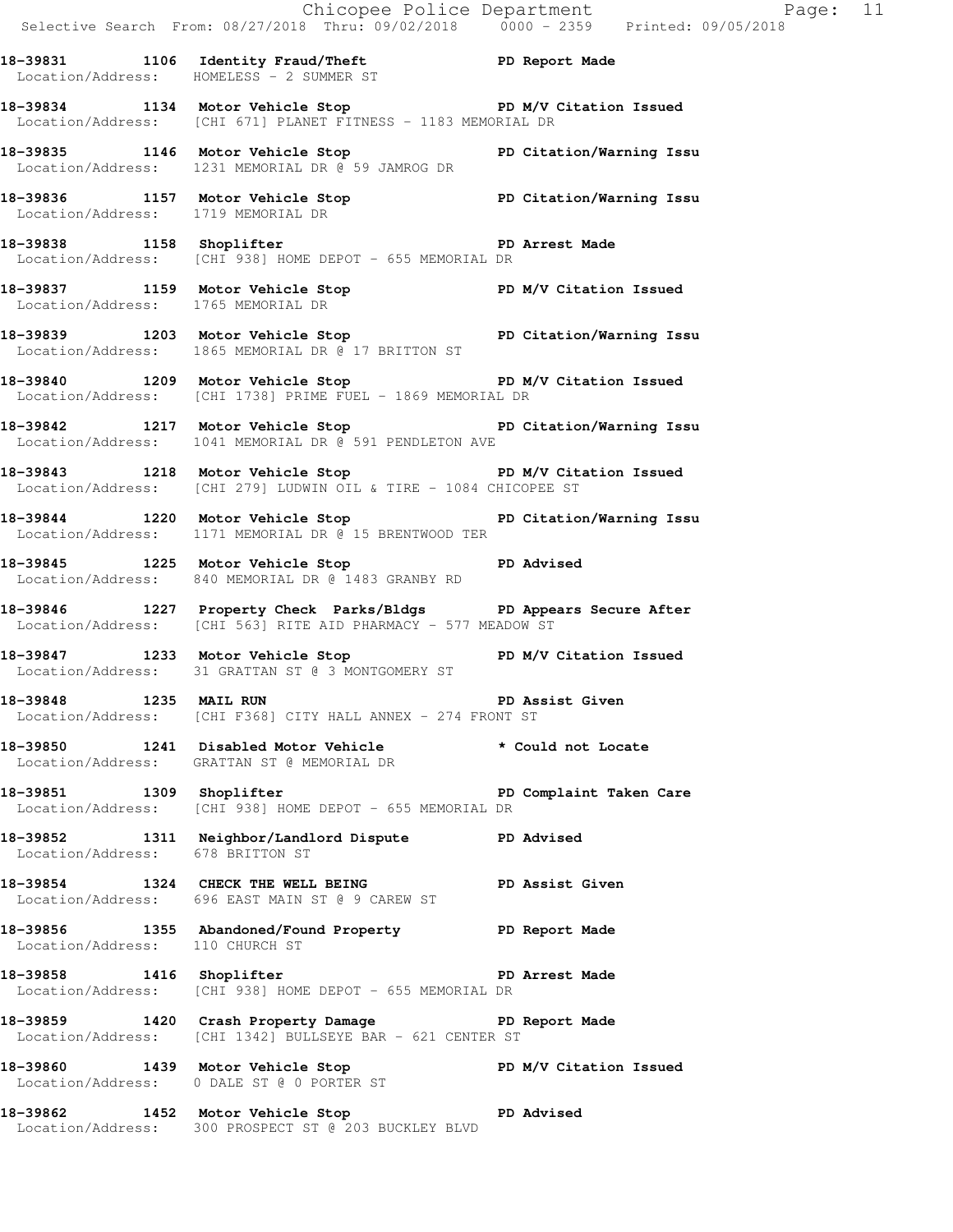**18-39866 1536 Shoplifter PD Report Made**  Location/Address: [CHI 718] CVS 693 - 1616 MEMORIAL DR **18-39867 1555 Larceny Complaint Past PD Report Made**  Location/Address: 96 HILTON ST **18-39869 1604 Public Service PD Advised**  Location/Address: 110 CHURCH ST **18-39871 1607 Crash Personal Injury PD Arrest Made**  Location/Address: 136 ROLF AVE **18-39873 1629 Public Service PD Report Made**  Location/Address: 61 ABBEY MEMORIAL DR Apt. #116 **18-39877 1647 ASSIST OTHER AGENCY PD Assist Given**  Location/Address: 43 STEBBINS ST Apt. #1FL **18-39878 1647 Assist Fire Department PD Assist Given**  Location/Address: [CHI F482] OLDE TIME SERVICE - 2041 MEMORIAL DR **18-39881 1655 CHECK THE WELL BEING \* Could not Locate**  Location/Address: [CHI 980] SHOP SMART CONVENIENCE STORE INC. - 659 GRATTAN ST

**18-39884 1719 Disturbance PD Advised**  Location/Address: [CHI 868] MOUNTAIN VIEW LANDSCAPING - 67 OLD JAMES ST

**18-39885 1726 Neighbor/Landlord Dispute PD Advised**  Location/Address: [CHI F1340] 12 CHAPMAN ST Apt. #B3

**18-39886 1731 Crash Property Damage PD Advised**  Location/Address: 15 RIVEST CT Apt. #15

**18-39887 1746 CHECK THE WELL BEING PD Arrest Made**  Location/Address: [CHI F685] FRONTERA GRILL - 1625 MEMORIAL DR

**18-39889 1802 Suspicious Person/Activity PD Advised**  Location/Address: [CHI 269] JENROSE WINES & LIQUORS - 945 CHICOPEE ST

**18-39890 1809 Shoplifter PD Advised**  Location/Address: [CHI 1191] WALMART - 591 MEMORIAL DR

**18-39891 1809 Assault & Battery Complaint PD Advised**  Location/Address: [CHI F1373] PREMIER TRANSPORTATION - 26 TAXIWAY DR

**18-39892 1816 Assist Ambulance PD Assist Given**  Location/Address: 16 AMERICA ST Apt. #6

**18-39895 1823 Traffic/Parking Complaint PD Complaint Taken Care**  Location/Address: [CHI 235] COLONIAL CAFE INC - 550 CHICOPEE ST

**18-39897 1831 Neighbor/Landlord Dispute \* Could not Locate**  Location/Address: 28 MONROE ST

18-39898 1856 CHECK THE WELL BEING **PD Assist Given** Location/Address: APPLEWOOD DR

**18-39900 1913 Disturbance PD Report Made**  Location/Address: 17 CHESTNUT ST

**18-39904 2016 Neighbor/Landlord Dispute PD Advised**  Location/Address: [CHI 1233] WINDSOR COURT APARTMENTS - 470 MEMORIAL DR Apt. #341

**18-39908 2036 Service of a Summons PD Not Served**  Location/Address: 1185 GRATTAN ST

**18-39910 2041 Crash Property Damage PD Report Made**  Location/Address: [CHI 919] BIG Y WORLD CLASS MARKETS - 650 MEMORIAL DR

**18-39913 2105 Assist Ambulance PD Assisted other Agency**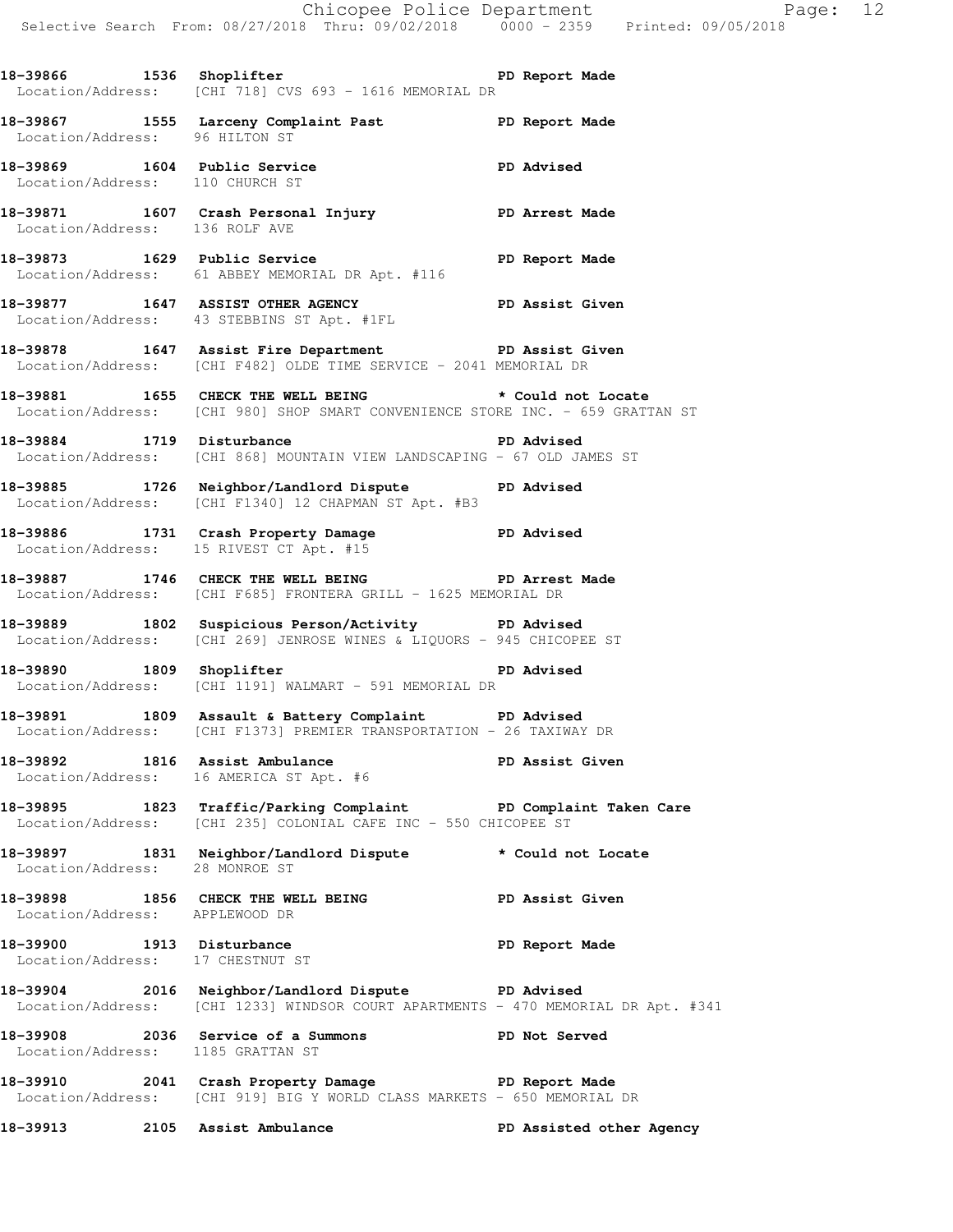|                                    |                                                                                                                                                 | Chicopee Police Department<br>Selective Search From: 08/27/2018 Thru: 09/02/2018 0000 - 2359 Printed: 09/05/2018 |  |
|------------------------------------|-------------------------------------------------------------------------------------------------------------------------------------------------|------------------------------------------------------------------------------------------------------------------|--|
|                                    | Location/Address: [CHI 561] POLEP, J. DISTR SERVICES - 705 MEADOW ST                                                                            |                                                                                                                  |  |
|                                    | 18-39914 2109 Transport Service New PD Transport Complete<br>Location/Address: [SPR F1] MERCY HOSPITAL - 271 CAREW ST                           |                                                                                                                  |  |
|                                    | 18-39915 2147 Loud Music<br>Location/Address: 77 ELM ST Apt. #3R                                                                                | <b>PD Advised</b>                                                                                                |  |
|                                    | 18-39917 2208 Property Check Parks/Bldgs PD Appears Secure After<br>Location/Address: [CHI 856] NASH FIELD PARK - 90 CALL ST                    |                                                                                                                  |  |
| Location/Address: 205 HAMPDEN ST   | 18-39920 2245 Warrant Service                                                                                                                   | PD Arrest Made                                                                                                   |  |
| Location/Address: GRANBY RD        | 18-39921 2252 CHECK THE WELL BEING * Could not Locate                                                                                           |                                                                                                                  |  |
|                                    | 18-39924 2335 Assist Ambulance PD Assisted other Agency<br>Location/Address: 103 NONOTUCK AVE                                                   |                                                                                                                  |  |
| For Date: $08/29/2018$ - Wednesday |                                                                                                                                                 |                                                                                                                  |  |
|                                    | 18-39926 0013 Property Check Parks/Bldgs PD Appears Secure After<br>Location/Address: [CHI 105] LIQUORSHED - 1345 BURNETT RD                    |                                                                                                                  |  |
|                                    | 18-39927 0018 Property Check Parks/Bldgs PD Appears Secure After<br>Location/Address: [CHI 849] RIVERS PARK - 19 ALDEN ST                       |                                                                                                                  |  |
|                                    | 18-39928 0019 Property Check Parks/Bldgs PD Appears Secure After<br>Location/Address: [CHI F1476] RIVOLI THEATER BAR - 43 SPRINGFIELD ST        |                                                                                                                  |  |
|                                    | 18-39929 0024 Property Check Parks/Bldgs PD Appears Secure After<br>Location/Address: [CHI 594] WESTOVER METROPOLITAN AIRPORT - 255 PADGETTE ST |                                                                                                                  |  |
|                                    | 18-39930 0024 Motor Vehicle Stop New PD Assist Given<br>Location/Address: 59 JAMROG DR @ 1231 MEMORIAL DR                                       |                                                                                                                  |  |
|                                    | 18-39931 0031 Property Check Parks/Bldgs PD Appears Secure After<br>Location/Address: [CHI 334] CHICOPEE MOOSE FAMILY CENTER - 244 FULLER RD    |                                                                                                                  |  |
|                                    | 18-39932 0032 Property Check Parks/Bldgs PD Advised<br>Location/Address: [CHI 856] NASH FIELD PARK - 90 CALL ST                                 |                                                                                                                  |  |
| Location/Address: 525 GRANBY RD    | 18-39933 0041 Motor Vehicle Stop 50 PD Advised                                                                                                  |                                                                                                                  |  |
|                                    | 18-39934 0050 Shoplifter 20 PD Report Made<br>Location/Address: [CHI 718] CVS 693 - 1616 MEMORIAL DR                                            |                                                                                                                  |  |
|                                    | 18-39935 0106 Property Check Parks/Bldgs PD Appears Secure After<br>Location/Address: [CHI 730] TOWN FAIR TIRE CENTERS INC - 886 MEMORIAL DR    |                                                                                                                  |  |
|                                    | 18-39936 0113 Assist Fire Department PD Report Made<br>Location/Address: 29/31 PEARL ST                                                         |                                                                                                                  |  |
| Location/Address: 16 RIVEST CT     | 18-39938 0135 Property Check Parks/Bldgs PD Appears Secure After                                                                                |                                                                                                                  |  |
|                                    | 18-39939 		 0139 Motor Vehicle Stop 		 PD M/V Citation Issued<br>Location/Address: [CHI 284] MONEY STOP - 1098 CHICOPEE ST                      |                                                                                                                  |  |
|                                    | 18-39940 0155 Property Check Parks/Bldgs PD Appears Secure After<br>Location/Address: [CHI 715] TD BANK NA - 693 MEMORIAL DR                    |                                                                                                                  |  |
| Location/Address: 561 GRANBY RD    | 18-39941 0209 Motor Vehicle Stop North PD M/V Citation Issued                                                                                   |                                                                                                                  |  |
|                                    | 18-39942 0219 Property Check Parks/Bldgs PD Appears Secure After                                                                                |                                                                                                                  |  |

Location/Address: [CHI 1837] CHICOPEE AUTO FARM - 980 EAST MAIN ST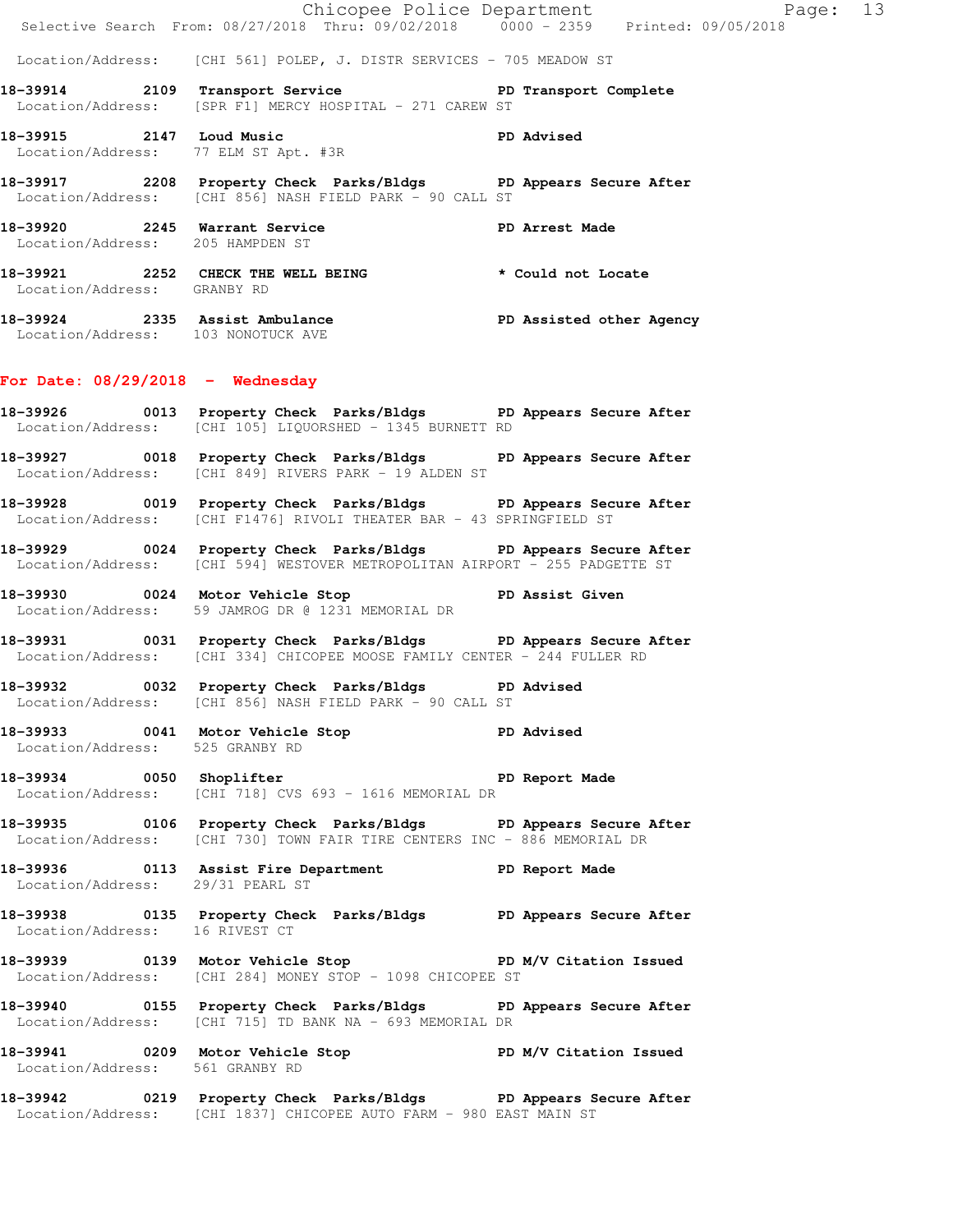|                                    | Chicopee Police Department<br>Selective Search From: 08/27/2018 Thru: 09/02/2018 0000 - 2359 Printed: 09/05/2018                                      |  |
|------------------------------------|-------------------------------------------------------------------------------------------------------------------------------------------------------|--|
|                                    | 18-39944 0232 Property Check Parks/Bldgs PD Appears Secure After<br>Location/Address: [CHI 718] CVS 693 - 1616 MEMORIAL DR                            |  |
|                                    | 18-39945 0233 Property Check Parks/Bldgs PD Advised<br>Location/Address: [CHI 276] SUNOCO A PLUS MINI MART - 1031 CHICOPEE ST                         |  |
|                                    | 18-39946 0235 Property Check Parks/Bldgs PD Appears Secure After<br>Location/Address: [CHI 1714] UNION MART-2 - 457 GRANBY RD                         |  |
|                                    | 18-39947 0243 Property Check Parks/Bldgs PD Appears Secure After<br>Location/Address: [CHI 507] ALDEN CREDIT UNION MAIN BRANCH - 710 GRATTAN ST       |  |
|                                    | 18-39949 0252 Property Check Parks/Bldgs PD Appears Secure After<br>Location/Address: [CHI F684] CASTLE OF KNIGHTS - 1599 MEMORIAL DR                 |  |
| Location/Address: 9 EMERSON ST     | 18-39950 0256 Traffic/Parking Complaint PD Report Made                                                                                                |  |
|                                    | 18-39951 0258 Property Check Parks/Bldgs PD Appears Secure After<br>Location/Address: [CHI 1568] FED EX GROUND - 140 LONCZAK DR                       |  |
|                                    | 18-39952 0303 Motor Vehicle Stop 5 PD Advised<br>Location/Address: [CHI F376] CURRY HONDA NISSAN - 767 MEMORIAL DR                                    |  |
|                                    | 18-39953 0313 Property Check Parks/Bldgs PD Appears Secure After<br>Location/Address: [CHI 854] SARAH JANE PARK - 21 VIVIAN ST                        |  |
| Location/Address: 202 HORSESHOE DR | 18-39954 0315 Assist Ambulance No PD Assist Given                                                                                                     |  |
|                                    | 18-39956 0333 Property Check Parks/Bldgs PD Appears Secure After<br>Location/Address: [CHI F1409] CHICKEN QUEEN - 1782 WESTOVER RD                    |  |
|                                    | 18-39957 0334 Traffic/Parking Complaint PD City Ordinance Violat<br>Location/Address: 0 WHITMAN ST @ 0 SKEELE ST                                      |  |
|                                    | 18-39958 		 0335 Property Check Parks/Bldgs 		 PD Appears Secure After<br>Location/Address: [CHI 325] BOAT RAMP, MEDINA STREET - 100 MEDINA ST        |  |
|                                    | 18-39959 0346 Property Check Parks/Bldgs PD Appears Secure After<br>Location/Address: [CHI 832] BELLAMY MIDDLE SCHOOL, EDWARD 6-8 - 314 PENDLETON AVE |  |
|                                    | 18-39960 0352 Property Check Parks/Bldgs PD Appears Secure After<br>Location/Address: [CHI 1122] LIGHTHOUSE LIQUORS - 856 MEMORIAL DR                 |  |
|                                    | 18-39961 0356 Property Check Parks/Bldgs PD Appears Secure After<br>Location/Address: [CHI F1194] AMERICAN TOOL SUPPLY - 850 SHERIDAN ST              |  |
|                                    | 18-39962 		 0356 Property Check Parks/Bldgs 		 PD Appears Secure After<br>Location/Address: [CHI 297] BUFFALO CLUB - 333 JAMES ST                     |  |
|                                    | 18-39963 0359 Traffic/Parking Complaint PD City Ordinance Violat<br>Location/Address: 560 CHICOPEE ST @ 22 CELESTINE ST                               |  |
|                                    | 18-39964 0401 Property Check Parks/Bldgs PD Appears Secure After<br>Location/Address: [CHI F1272] LIFE POINT CHURCH - 603 NEW LUDLOW RD               |  |
|                                    | 18-39965 0401 Motor Vehicle Stop 50 PD M/V Citation Issued<br>Location/Address: [CHI 1328] SHERWIN WILLIAMS - 544 MEMORIAL DR                         |  |
|                                    | 18-39966 0410 Traffic/Parking Complaint PD City Ordinance Violat<br>Location/Address: 175 MCKINSTRY AVE @ 1 EASTERN DR                                |  |
| Location/Address: 23 BONNER ST     | 18-39967 0418 Traffic/Parking Complaint PD City Ordinance Violat                                                                                      |  |
|                                    | 18-39968 0419 Property Check Parks/Bldgs PD Appears Secure After<br>Location/Address: [CHI 566] SAM'S FOOD STORES (SUNOCO) - 810 MEADOW ST            |  |
|                                    | 18-39969 0423 Property Check Parks/Bldgs PD Appears Secure After<br>Location/Address: [CHI 56] WALGREENS - 583 JAMES ST                               |  |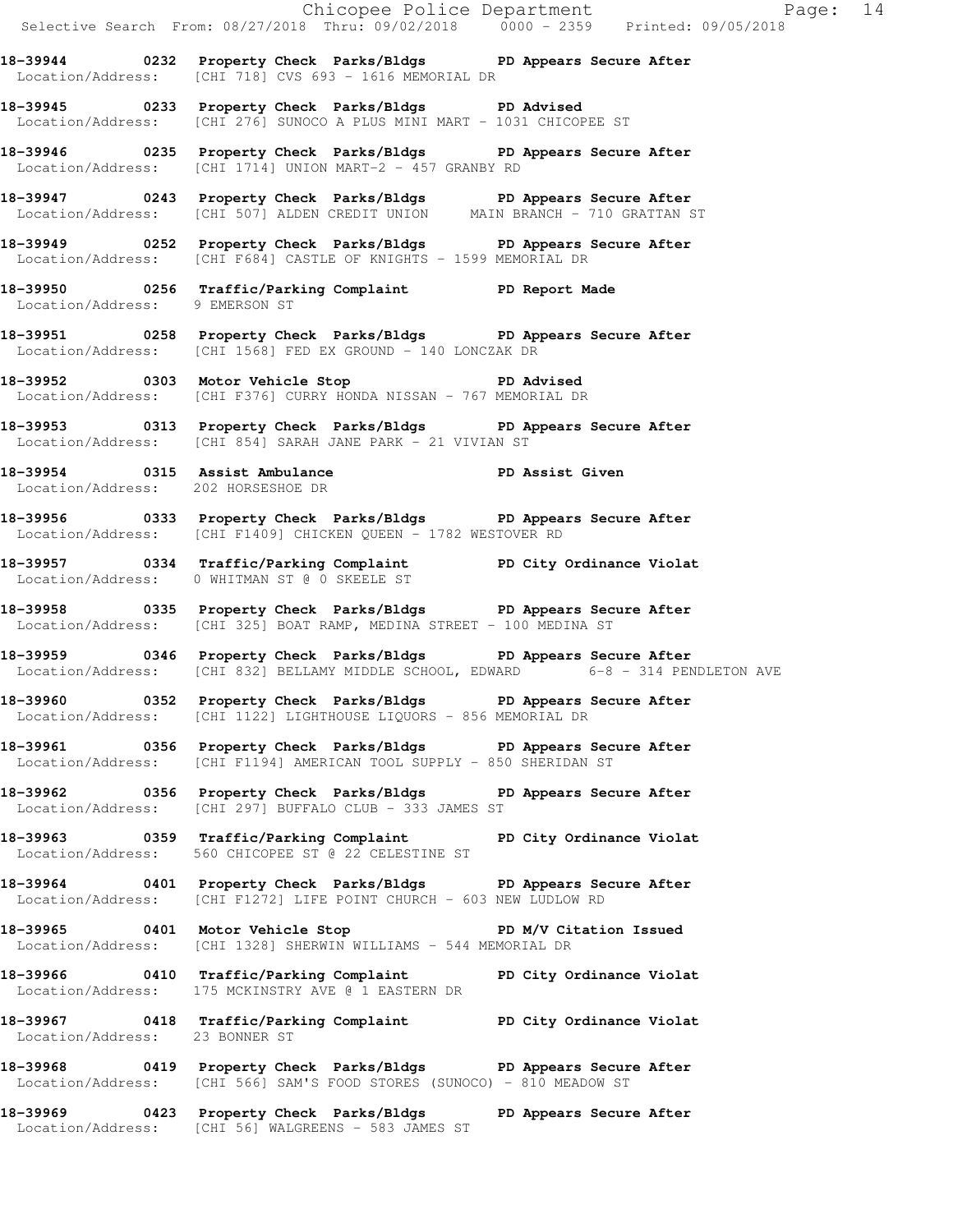18-39970 0424 Motor Vehicle Stop **PD M/V Citation Issued**  Location/Address: [CHI 1328] SHERWIN WILLIAMS - 544 MEMORIAL DR **18-39971 0428 Property Check Parks/Bldgs PD Appears Secure After**  Location/Address: [CHI 309] MCDONALDS - 350 BURNETT RD **18-39972 0430 Traffic/Parking Complaint PD City Ordinance Violat**  Location/Address: CLARK ST **18-39973 0432 Property Check Parks/Bldgs PD Appears Secure After**  Location/Address: FLETCHER CIR **18-39974 0433 Property Check Parks/Bldgs PD Appears Secure After**  Location/Address: [CHI 574] PRIDE - 27 MONTGOMERY ST **18-39975 0443 Traffic/Parking Complaint PD City Ordinance Violat**  Location/Address: MELVIN ST **18-39976 0444 Property Check Parks/Bldgs PD Appears Secure After**  Location/Address: [CHI 730] TOWN FAIR TIRE CENTERS INC - 886 MEMORIAL DR **18-39977 0451 Traffic/Parking Complaint PD City Ordinance Violat**  Location/Address: NARRAGANSETT BLVD **18-39978 0457 Property Check Parks/Bldgs PD Appears Secure After**  Location/Address: [CHI F659] UNIQUE MOTORS - 1021 MEMORIAL DR **18-39979 0500 Property Check Parks/Bldgs PD Appears Secure After**  Location/Address: [CHI 1567] FAIRVIEW EYECARE - 1176 MEMORIAL DR Apt. #STE B **18-40137 0500 Property Check Parks/Bldgs PD Appears Secure After**  Location/Address: [CHI 560] CHICOPEE CENTRAL MAINTENANCE GARAGE - 677 MEADOW ST **18-39981 0522 Property Check Parks/Bldgs PD Appears Secure After**  Location/Address: [CHI 563] RITE AID PHARMACY - 577 MEADOW ST 18-39982 **0529** Motor Vehicle Stop **PD M/V Citation Issued**  Location/Address: 715 CHICOPEE ST @ 3 MEADOW ST **18-39983 0548 Motor Vehicle Stop PD M/V Citation Issued**  Location/Address: [CHI 1328] SHERWIN WILLIAMS - 544 MEMORIAL DR 18-39984 **0559** Assist Ambulance **PD Assist Given**  Location/Address: 4 ARCHIE ST 18-39986 **0612** Motor Vehicle Stop **PD M/V Citation Issued**  Location/Address: [CHI 1096] ARBOR KIDS, THE - 999 MEMORIAL DR **18-39987 0628 Motor Vehicle Stop PD M/V Citation Issued**  Location/Address: [CHI 284] MONEY STOP - 1098 CHICOPEE ST **18-39988 0629 Traffic/Parking Complaint \* No Action Required**  Location/Address: 0 STONINA DR @ 0 NONOTUCK AVE

**18-39989 0630 Motor Vehicle Stop PD M/V Citation Issued**  Location/Address: [CHI 1096] ARBOR KIDS, THE - 999 MEMORIAL DR

**18-39990 0636 Motor Vehicle Stop PD M/V Citation Issued**  Location/Address: [CHI 670] CUMBERLAND FARMS - 1061 MEMORIAL DR

**18-39991 0636 Animal Complaint \* Could not Locate**  Location/Address: GROVE ST

**18-39992 0639 Motor Vehicle Stop PD M/V Citation Issued**  Location/Address: [CHI 673] CITIZENS BANK - 1283 MEMORIAL DR

**18-39993 0641 Traffic Assignment PD Advised**  Location/Address: 758 SHERIDAN ST

**18-39995 0648 Assist Ambulance \* Transported to Hospita**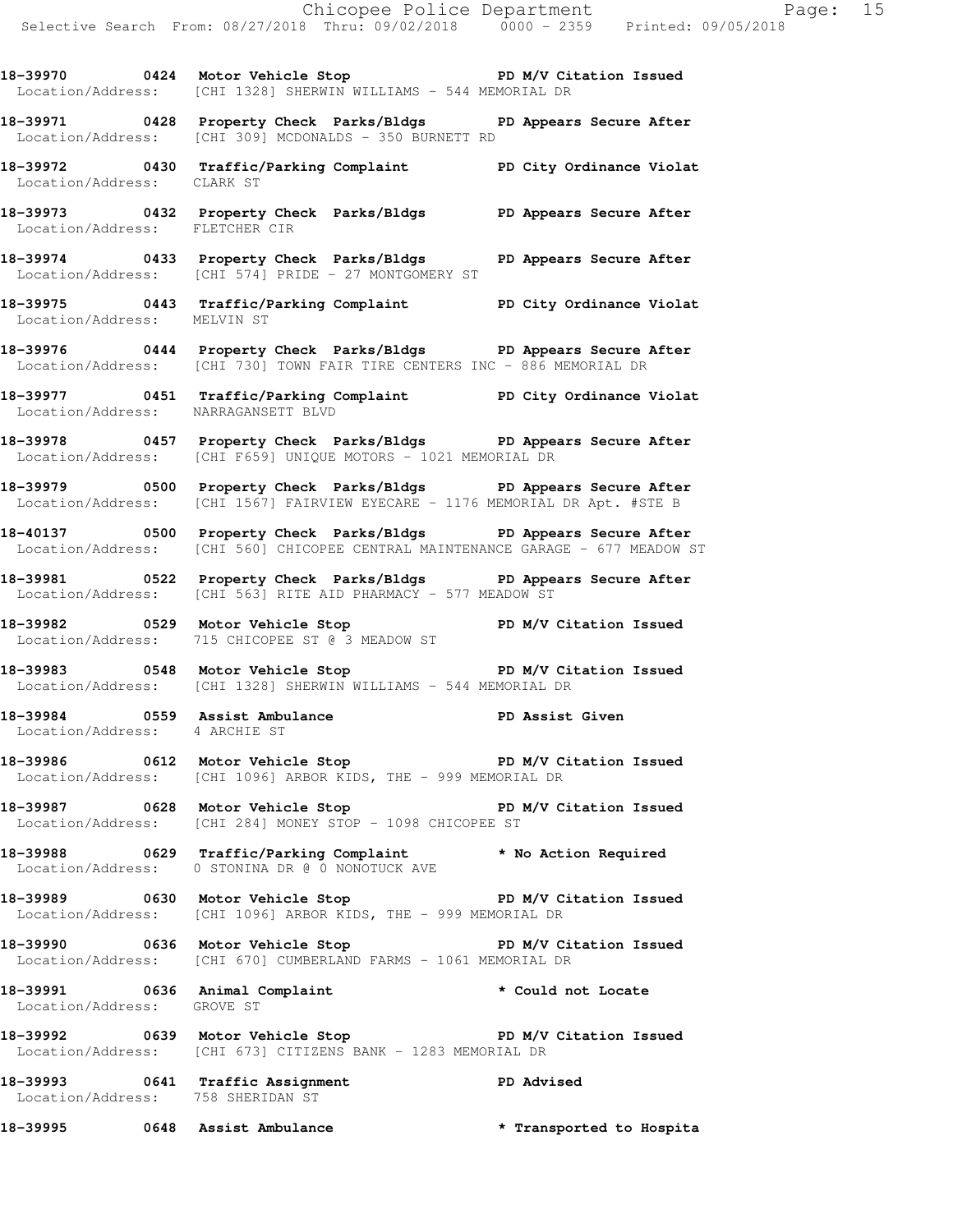|                                    | E<br>Chicopee Police Department<br>Selective Search From: 08/27/2018 Thru: 09/02/2018 0000 - 2359 Printed: 09/05/2018                                 | Page: 16               |  |
|------------------------------------|-------------------------------------------------------------------------------------------------------------------------------------------------------|------------------------|--|
| Location/Address: 72 NASH ST       |                                                                                                                                                       |                        |  |
|                                    | 18-39997 0706 Motor Vehicle Stop New PD M/V Citation Issued<br>Location/Address: [CHI 426] ARBORS (THE) AT CHICOPEE - 929 MEMORIAL DR                 |                        |  |
|                                    | 18-39998 0711 Transport Service New PD Transport Complete<br>Location/Address: [CHI 560] CHICOPEE CENTRAL MAINTENANCE GARAGE - 677 MEADOW ST          |                        |  |
|                                    | Location/Address: [CHI F825] MASS TRIAL COURT [CHICOPEE] - 30 CHURCH ST                                                                               |                        |  |
|                                    | 18-40000 0727 Motor Vehicle Stop PD M/V Citation Issued<br>Location/Address: 222 SPRINGFIELD ST @ 21 CHAPIN ST                                        |                        |  |
|                                    | 18-40001 0737 Motor Vehicle Stop N/V Citation Issued<br>Location/Address: [CHI 1297] GAME STOP - 649 MEMORIAL DR                                      |                        |  |
|                                    | 18-40002 0817 CHECK THE WELL BEING * Could not Locate<br>Location/Address: [CHI F1185] BANK OF AMERICA - 1594 MEMORIAL DR                             |                        |  |
| Location/Address: 99 GRAPE ST      | 18-40003 0839 Repossessed Motor Vehicle/Othe PD Complaint Taken Care                                                                                  |                        |  |
|                                    | 18-40005 0853 Transport Service <b>18-100 PD</b> Complaint Taken Care<br>Location/Address: [CHI F825] MASS TRIAL COURT [CHICOPEE] - 30 CHURCH ST      |                        |  |
| Location/Address: 40 PAJAK ST      | 18-40007 0857 Property Check Parks/Bldgs PD Served in Hand                                                                                            |                        |  |
|                                    | 18-40012 0919 Warrant Service <b>18 Communist PD</b> Transport Complete<br>Location/Address: [CHI XP1984] 142 CASINO AVE                              |                        |  |
|                                    | 18-40013 0927 CHECK THE WELL BEING PD Report Made<br>Location/Address: [CHI F1249] 17 ASINOF AVE Apt. #3R                                             |                        |  |
|                                    | 18-40015 0952 Traffic/Parking Complaint * Unfounded<br>Location/Address: [CHI 670] CUMBERLAND FARMS - 1061 MEMORIAL DR                                |                        |  |
|                                    | 18-40016 0954 Property Check Parks/Bldgs PD Appears Secure After<br>Location/Address: [CHI 832] BELLAMY MIDDLE SCHOOL, EDWARD 6-8 - 314 PENDLETON AVE |                        |  |
|                                    | 18-40017 1007 Traffic/Parking Complaint * Unfounded<br>Location/Address: [CHI 660] OCEAN STATE JOB LOT - 1451 MEMORIAL DR                             |                        |  |
|                                    | 18-40018 1026 Property Check Parks/Bldgs PD Appears Secure After<br>Location/Address: [CHI 429] KNIGHTS OF COLUMBUS - 460 GRANBY RD                   |                        |  |
|                                    | 18-40019 1030 Larceny Complaint Past PD Report Made<br>Location/Address: [CHI F499] WESTOVER JOB CORPS - 103 JOHNSON RD                               |                        |  |
|                                    | 18-40021 1045 CHECK THE WELL BEING<br>Location/Address: 73 EDBERT ST Apt. #A                                                                          | PD No Report Necessary |  |
| Location/Address: 3 WARWICK RD     | 18-40022 1051 Breaking & Entering-Report TPD Report Made                                                                                              |                        |  |
|                                    | 18-40023 1059 Property Check Parks/Bldgs PD Appears Secure After<br>Location/Address: STATE POOL - MEADOW ST                                          |                        |  |
| Location/Address: 52 RIVERVIEW TER | 18-40024 1102 Investigation/Traffic                                                                                                                   | * Could not Locate     |  |
| Location/Address: 84 GRAPE ST      | 18-40025 1103 Investigation/Traffic * Could not Locate                                                                                                |                        |  |
| Location/Address: 54 ELMER DR      | 18-40026 1103 Investigation/Traffic <b>PED</b> Complaint Taken Care                                                                                   |                        |  |
| Location/Address: 40 CLARK ST      | 18-40027 1104 Traffic/Parking Complaint PD Advised                                                                                                    |                        |  |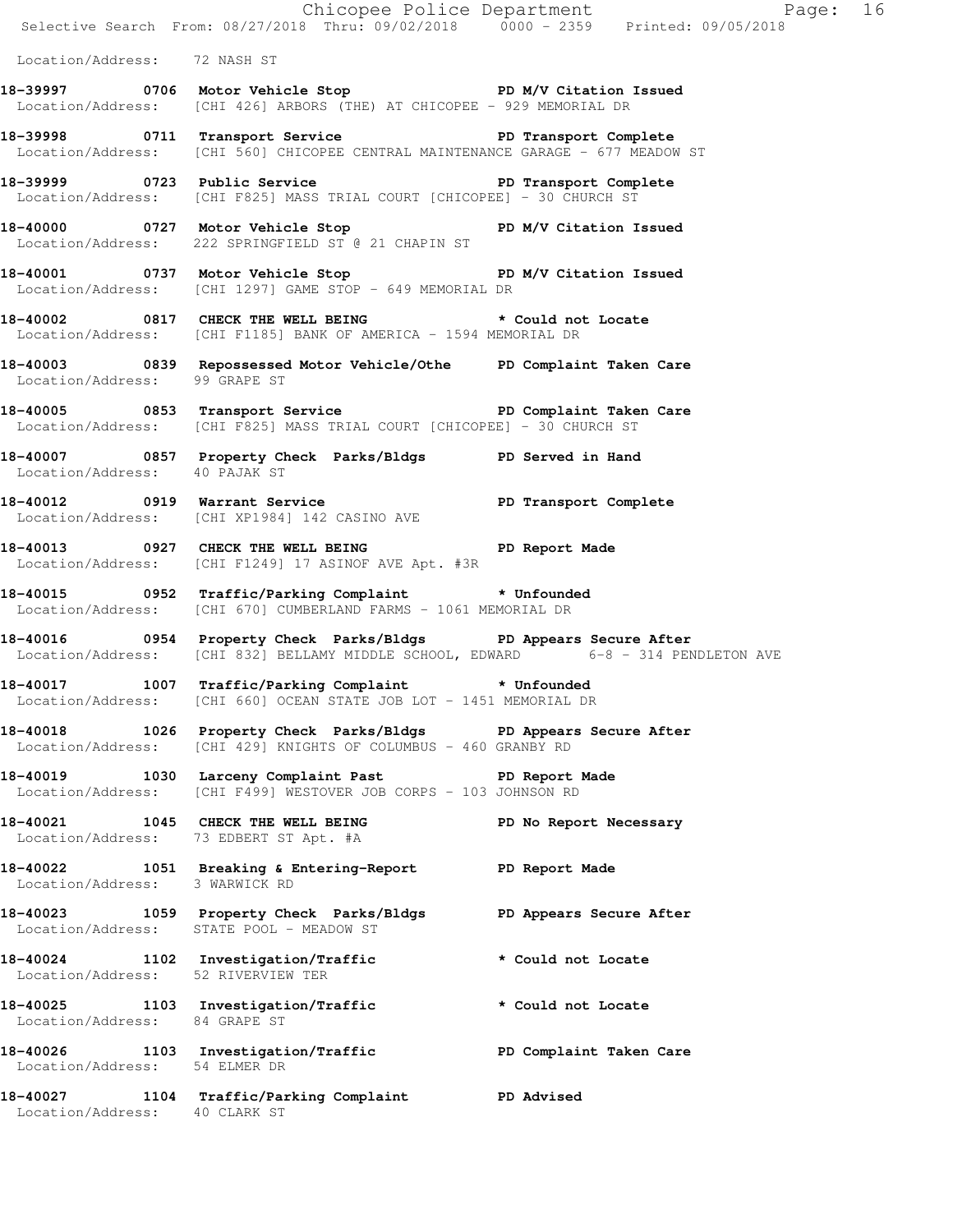Chicopee Police Department Page: 17 Selective Search From: 08/27/2018 Thru: 09/02/2018 0000 - 2359 Printed: 09/05/2018 **18-40028 1117 Service of a Summons PD Not Served**  Location/Address: 62 PELOQUIN DR **18-40030 1152 Malicious Damage-Past PD Report Made**  Location/Address: 1318 MEMORIAL DR Apt. #3A **18-40033 1219 Motor Vehicle Stop PD M/V Citation Issued**  Location/Address: [CHI 565] MCDONALDS - 777 MEADOW ST **18-40034 1226 Crash Property Damage PD Report Made**  Location/Address: [CHI 782] ELMS, COLLEGE OF OUR LADY OF THE - 291 SPRINGFIELD ST **18-40038 1231 Repossessed Motor Vehicle/Othe PD Complaint Taken Care**  Location/Address: [CHI F3001] KIRBY SCHOOL APARTMENTS - 90 MCKINSTRY AVE Apt. #217 **18-40037 1235 Identity Fraud/Theft PD Report Made**  Location/Address: 234 SCHOOL ST **18-40039 1240 Public Service PD Advised**  Location/Address: [CHI 614] GENOS AUTO SERVICE - 121 MEMORIAL DR **18-40042 1311 CHECK THE WELL BEING PD Complaint Taken Care**  Location/Address: [CHI 1233] WINDSOR COURT APARTMENTS - 470 MEMORIAL DR Apt. #224 **18-40043 1314 Public Service PD Advised**  Location/Address: [CHI 1824] CHICOPEE STREET GENERAL STORE - 957 CHICOPEE ST **18-40044 1322 MAIL RUN PD Complaint Taken Care**  Location/Address: [CHI F368] CITY HALL ANNEX - 274 FRONT ST **18-40048 1330 Assist Ambulance PD Assisted other Agency**  Location/Address: [CHI 1160] CHICOPEE LIBRARY-EMILY PARTYKA CENTER BRANCH - 449 FRONT ST **18-40047 1331 Property Check Parks/Bldgs PD Advised**  Location/Address: [CHI 1233] WINDSOR COURT APARTMENTS - 470 MEMORIAL DR **18-40050 1344 Motor Vehicle Stop PD M/V Citation Issued**  Location/Address: 1360 MEMORIAL DR @ 27 STREIBER DR **18-40052 1354 Disturbance PD Advised**  Location/Address: 80 PONDVIEW DR 18-40051 1355 Motor Vehicle Stop **PD M/V Citation Issued** Location/Address: [CHI F641] WENDYS OLD FASHIONED HAMBURGERS AREA OFFICE - 786 MEMORIAL DR **18-40053 1411 Motor Vehicle Stop PD M/V Citation Issued**  Location/Address: 1387 GRANBY RD @ 13 LAUZIER TER **18-40054 1411 Service of a Summons PD Not Served**  Location/Address: 15 TRAFTON ST 18-40055 1413 CHECK THE WELL BEING PD Assist Given Location/Address: [CHI F1409] CHICKEN QUEEN - 1782 WESTOVER RD **18-40056 1443 Motor Vehicle Stop PD M/V Citation Issued**  Location/Address: [CHI 942] MEMORIAL DRIVE ANIMAL CLINIC - 1430 MEMORIAL DR **18-40057 1449 Unwanted Party/Undesirable \* Could not Locate**  Location/Address: [CHI F368] CITY HALL ANNEX - 274 FRONT ST **18-40058 1453 Motor Vehicle Stop PD M/V Citation Issued**  Location/Address: 1621 MEMORIAL DR @ 549 JAMES ST 18-40060 1508 Motor Vehicle Stop **PD M/V Citation Issued**  Location/Address: BROADWAY **18-40063 1529 Shoplifter PD Complaint Taken Care**  Location/Address: [CHI F621] FAMILY DOLLAR - 209 EXCHANGE ST **18-40064 1538 Traffic/Parking Complaint PD Appears Secure After**  Location/Address: [CHI XP2050] FAMILY DOLLAR - 251 MEADOW ST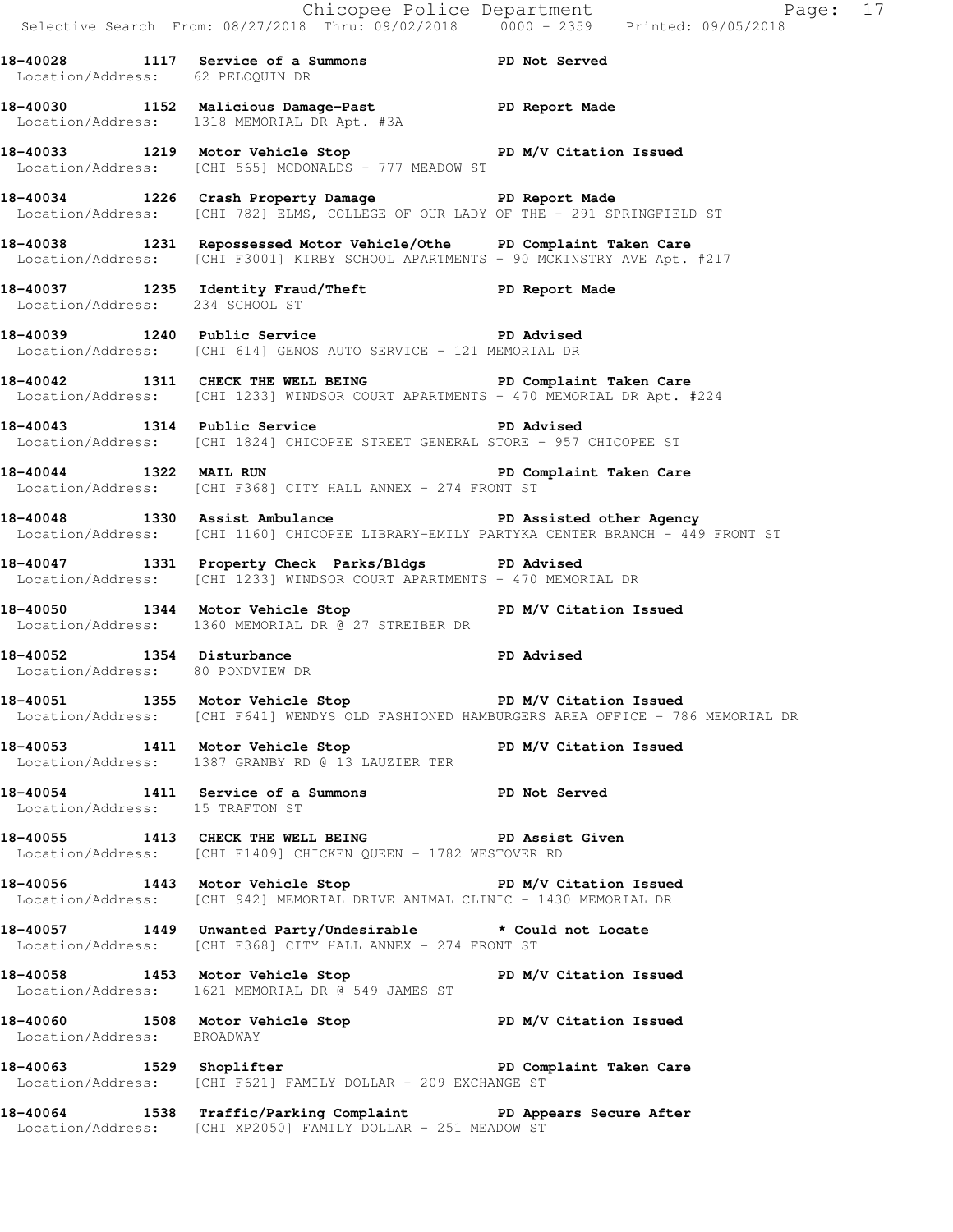**18-40066 1553 CHECK THE WELL BEING PD Complaint Taken Care**  Location/Address: [CHI 652] SCRAPPYS LIQUOR LOCKER INC. - 577 EAST ST **18-40067 1622 Disabled Motor Vehicle PD Assist Given** 

Location/Address: [CHI 574] PRIDE - 3 MONTGOMERY ST @ 120 MEMORIAL DR

18-40068 1637 Disturbance **1637 Disturbance** PD Complaint Taken Care Location/Address: 230 GRANBY RD @ 25 FISHER RD

**18-40069 1649 Disabled Motor Vehicle PD Assist Given**  Location/Address: [CHI 297] BUFFALO CLUB - 333 JAMES ST

**18-40071 1659 Service of a Summons PD Served in Hand**  Location/Address: 16 HARVARD ST Apt. #2R

**18-40073 1701 Public Service \* Unfounded**  Location/Address: FRANCIS ST

**18-40072 1702 Traffic/Parking Complaint \* Could not Locate**  Location/Address: HARTFORD ST

**18-40074 1706 Service of a Summons PD Not Served**  Location/Address: 27 ROSE ST

18-40075 1719 Public Service **1898 PD Complaint Taken Care** Location/Address: 52 HORSESHOE DR

**18-40076 1726 Disturbance \* No Action Required**  Location/Address: VICTORIA PARK

**18-40077 1727 Assist Ambulance PD Assisted other Agency**  Location/Address: [CHI 269] JENROSE WINES & LIQUORS - 945 CHICOPEE ST

**18-40078 1728 Traffic/Parking Complaint \* Could not Locate**  Location/Address: 1003 MCKINSTRY AVE @ 1148 GRANBY RD

**18-40080 1743 Traffic/Parking Complaint PD Advised**  Location/Address: 0 CHICOPEE ST @ 0 HOPE ST

**18-40084 1805 Drug Overdose PD Report Made**  Location/Address: PAINE AVE

**18-40087 1829 Neighbor/Landlord Dispute PD Advised**  Location/Address: [CHI 1233] WINDSOR COURT APARTMENTS - 470 MEMORIAL DR Apt. #217

**18-40091 1942 Harassing Phone Calls PD Advised**  Location/Address: 1297 GRANBY RD

**18-40093 2019 Service of a Summons PD Served in Hand**  Location/Address: 15 TRAFTON ST

**18-40094 2025 Assist Ambulance PD Assist Given**  Location/Address: 163 CHAPEL ST

**18-40095 2029 Loud Music PD Complaint Taken Care**  Location/Address: 207 GRANBY RD

**18-40097 2030 Crash Property Damage \* Could not Locate**  Location/Address: [CHI 782] ELMS, COLLEGE OF OUR LADY OF THE - 291 SPRINGFIELD ST

**18-40098 2035 Motor Vehicle Stop PD Advised**  Location/Address: [CHI F1328] GALLAGHER OLDE FASHIONED SERVICE - 560 EAST ST

**18-40100 2045 Property Check Parks/Bldgs PD Appears Secure After**  Location/Address: [CHI 857] SZOT PARK - 97 SGT TRACY DR

**18-40101 2047 Abandoned 911 Call \* False Alarm**  Location/Address: [CHI 563] RITE AID PHARMACY - 577 MEADOW ST

**18-40103 2112 Suspicious M/V \* No Action Required**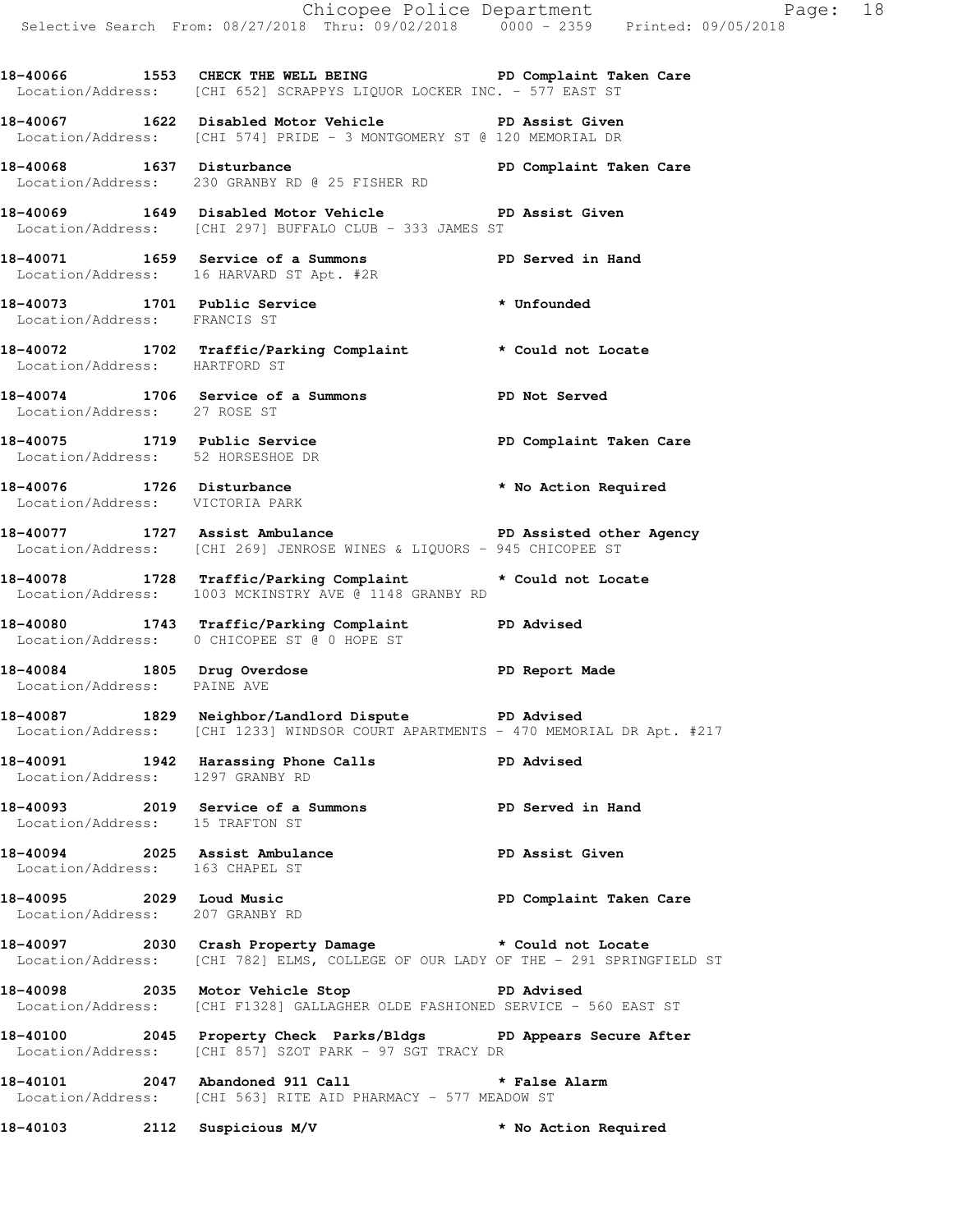| 18-40109 |                                   | 2216 Property Check Parks/Bldgs PD Appears Secure After                                                                                  |  |          |  |
|----------|-----------------------------------|------------------------------------------------------------------------------------------------------------------------------------------|--|----------|--|
|          |                                   | 18-40108 2209 Larceny Complaint Past PD Report Made<br>Location/Address: [CHI 670] CUMBERLAND FARMS - 1061 MEMORIAL DR                   |  |          |  |
|          |                                   | 18-40107 2208 Property Check Parks/Bldgs PD Appears Secure After<br>Location/Address: [CHI F621] FAMILY DOLLAR - 209 EXCHANGE ST         |  |          |  |
|          |                                   | 18-40106 2203 Property Check Parks/Bldgs PD Appears Secure After<br>Location/Address: [CHI 346] US POST OFFICE - 28 MAIN ST              |  |          |  |
|          |                                   | 18-40105 2156 Property Check Parks/Bldgs PD Appears Secure After<br>Location/Address: [CHI 325] BOAT RAMP, MEDINA STREET - 100 MEDINA ST |  |          |  |
|          |                                   | 18-40104 2155 Animal Complaint * Could not Locate<br>  Location/Address: [CHI XF1652] FAMILY DOLLAR - 251 MEADOW ST                      |  |          |  |
|          | Location/Address: 78 SOUTHWICK ST |                                                                                                                                          |  |          |  |
|          |                                   | Chicopee Police Department<br>Selective Search From: 08/27/2018 Thru: 09/02/2018 0000 - 2359 Printed: 09/05/2018                         |  | Page: 19 |  |

**18-40110 2256 Larceny Complaint Past PD Report Made**  Location/Address: [CHI 449] CVS 2339 - 1176 GRANBY RD

**18-40111 2306 Disturbance PD Advised**  Location/Address: 141 MEETINGHOUSE RD Apt. #C

Location/Address: [CHI 1498] HONEYLAND FARMS - 206 NEWBURY ST

### **For Date: 08/30/2018 - Thursday**

- **18-40114 0003 Suspicious Person/Activity PD Appears Secure After**  Location/Address: 17 JOHN ST
- **18-40115 0017 Property Check Parks/Bldgs PD Appears Secure After**  Location/Address: [CHI F684] CASTLE OF KNIGHTS - 1599 MEMORIAL DR
- **18-40116 0025 Property Check Parks/Bldgs PD Appears Secure After**  Location/Address: [CHI 86] FOOD BAG - 947 BURNETT RD
- **18-40117 0026 Motor Vehicle Stop PD M/V Citation Issued**  Location/Address: ELMS COLLEGE - SPRINGFIELD ST
- **18-40118 0029 Property Check Parks/Bldgs PD Appears Secure After**  Location/Address: WARWICK RD
- **18-40119 0031 Property Check Parks/Bldgs PD Appears Secure After**  Location/Address: [CHI 276] SUNOCO A PLUS MINI MART - 1031 CHICOPEE ST
- **18-40120 0035 Suspicious M/V PD Citation/Warning Issu**  Location/Address: PROSPECT ST
- **18-40121 0048 Property Check Parks/Bldgs PD Appears Secure After**  Location/Address: [CHI XP2059] RIVOLI THE - 41 SPRINGFIELD ST
- **18-40122 0050 Suspicious M/V PD Advised**  Location/Address: FLETCHER CIR
- **18-40123 0051 Property Check Parks/Bldgs PD Appears Secure After**  Location/Address: [CHI 849] RIVERS PARK - 19 ALDEN ST
- **18-40124 0057 Traffic/Parking Complaint PD Complaint Taken Care**  Location/Address: PLANTE CIR
- **18-40125 0105 Property Check Parks/Bldgs PD Appears Secure After**  Location/Address: HENDRICK ST
- 18-40126 0106 Property Check Parks/Bldgs PD Appears Secure After<br>Location/Address: [CHI 832] BELLAMY MIDDLE SCHOOL, EDWARD 6-8 314 PENDLETON AVE Location/Address: [CHI 832] BELLAMY MIDDLE SCHOOL, EDWARD
- **18-40129 0112 Breaking & Entering in progres \* Could not Locate**  Location/Address: 86 FRONT ST Apt. #14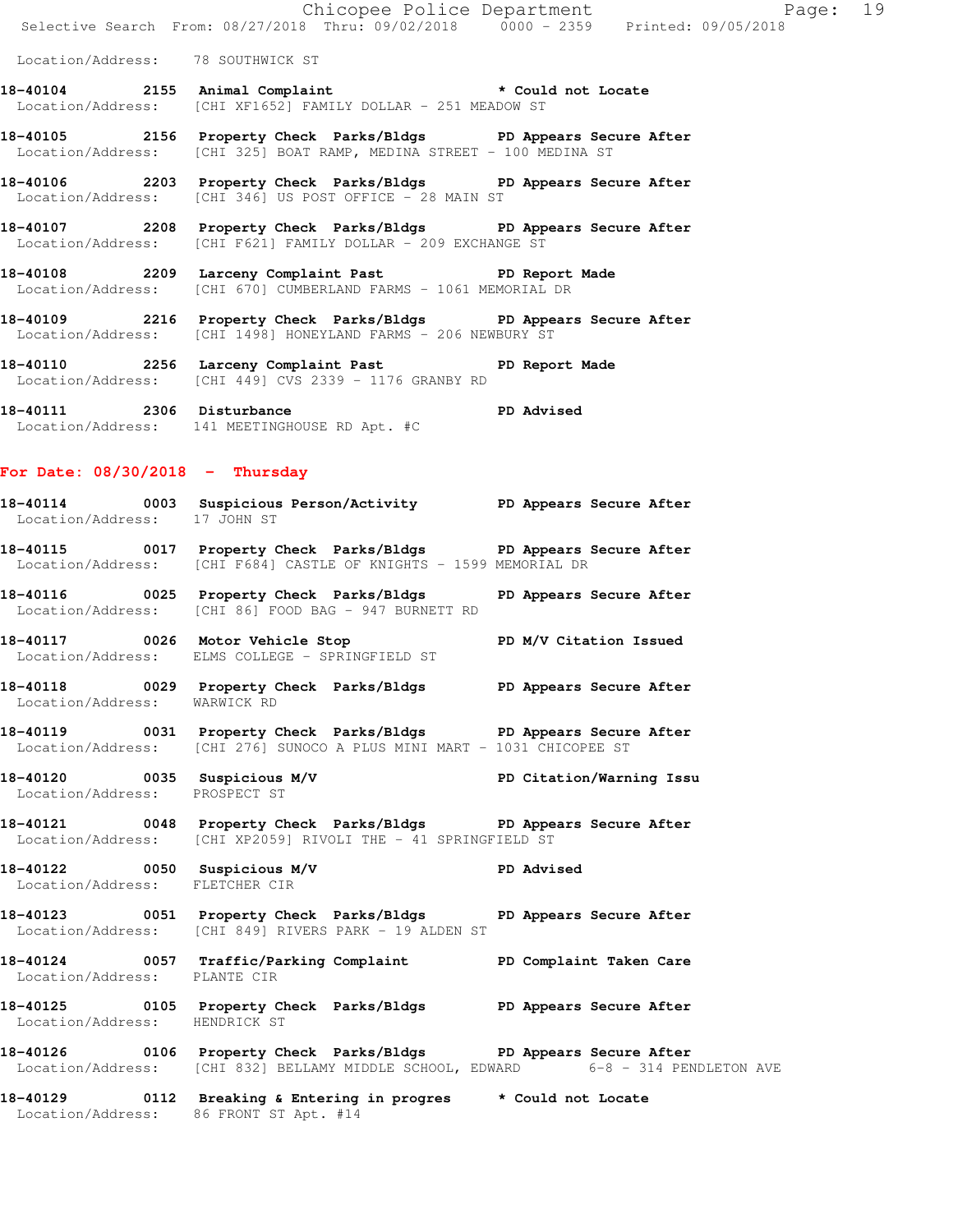**18-40127 0113 Property Check Parks/Bldgs PD Appears Secure After**  Location/Address: [CHI 718] CVS 693 - 1616 MEMORIAL DR

**18-40128 0113 Property Check Parks/Bldgs PD Appears Secure After**  Location/Address: [CHI 1837] CHICOPEE AUTO FARM - 980 EAST MAIN ST

**18-40130 0135 Property Check Parks/Bldgs PD Appears Secure After**  Location/Address: [CHI 670] CUMBERLAND FARMS - 1061 MEMORIAL DR

**18-40131 0145 Motor Vehicle Stop PD M/V Citation Issued**  Location/Address: [CHI 269] JENROSE WINES & LIQUORS - 945 CHICOPEE ST

**18-40132 0150 Property Check Parks/Bldgs PD Appears Secure After**  Location/Address: [CHI 782] ELMS, COLLEGE OF OUR LADY OF THE - 291 SPRINGFIELD ST

**18-40133 0156 Motor Vehicle Stop PD Citation/Warning Issu**  Location/Address: [CHI 670] CUMBERLAND FARMS - 1061 MEMORIAL DR

**18-40135 0200 Repossessed Motor Vehicle/Othe PD Assisted other Agency**  Location/Address: [CHI 39] MAC ARTHUR TERRACE APARTMENTS - 70 BROADWAY Apt. #293

**18-40136 0205 Repossessed Motor Vehicle/Othe PD Assisted other Agency**  Location/Address: [CHI 39] MAC ARTHUR TERRACE APARTMENTS - 70 BROADWAY Apt. #108

**18-40138 0220 Property Check Parks/Bldgs PD Appears Secure After**  Location/Address: [CHI F1225] ATLAS PUB - 300 CAREW ST

**18-40139 0223 Property Check Parks/Bldgs PD Appears Secure After**  Location/Address: [CHI 56] WALGREENS - 583 JAMES ST

**18-40140 0223 Property Check Parks/Bldgs PD Appears Secure After**  Location/Address: [CHI F343] CABOTVILLE INDUSTRIAL PARK - 165 FRONT ST

**18-40141 0230 Property Check Parks/Bldgs PD Appears Secure After**  Location/Address: [CHI 188] PRIDE SERVICE STATION - 167 CHICOPEE ST

**18-40142 0239 Motor Vehicle Stop PD M/V Citation Issued**  Location/Address: 175 MONTGOMERY ST

**18-40143 0239 Property Check Parks/Bldgs PD Appears Secure After**  Location/Address: [CHI XF1651] SUPER SAVER LAUNDROMAT - 199 EXCHANGE ST

**18-40144 0253 Property Check Parks/Bldgs PD Appears Secure After**  Location/Address: [CHI 730] TOWN FAIR TIRE CENTERS INC - 886 MEMORIAL DR

**18-40145 0304 Property Check Parks/Bldgs PD Appears Secure After**  Location/Address: [CHI 325] BOAT RAMP, MEDINA STREET - 100 MEDINA ST

**18-40146 0305 Property Check Parks/Bldgs PD Appears Secure After**  Location/Address: [CHI 1604] BELCHER SCHOOL K-2 - 125 MONTGOMERY ST

**18-40147 0314 Property Check Parks/Bldgs PD Appears Secure After**  Location/Address: [CHI 854] SARAH JANE PARK - 21 VIVIAN ST

**18-40148 0314 Motor Vehicle Stop PD Advised**  Location/Address: 560 CHICOPEE ST @ 22 CELESTINE ST

**18-40149 0321 Property Check Parks/Bldgs PD Appears Secure After**  Location/Address: [CHI 227] FRITO LAY INC - 90 CHAMPION DR

**18-40150 0325 Property Check Parks/Bldgs PD Appears Secure After**  Location/Address: [CHI F1194] AMERICAN TOOL SUPPLY - 850 SHERIDAN ST

**18-40151 0330 Motor Vehicle Stop PD Citation/Warning Issu**  Location/Address: 1177 GRATTAN ST @ 135 MEADOW ST

**18-40152 0342 Motor Vehicle Stop PD Advised**  Location/Address: [CHI 1049] 700 CENTER ST @ 3 PLAINFIELD ST

**18-40153 0342 Property Check Parks/Bldgs PD Appears Secure After**  Location/Address: [CHI 1187] DOMINOS PIZZA - 1273 MEMORIAL DR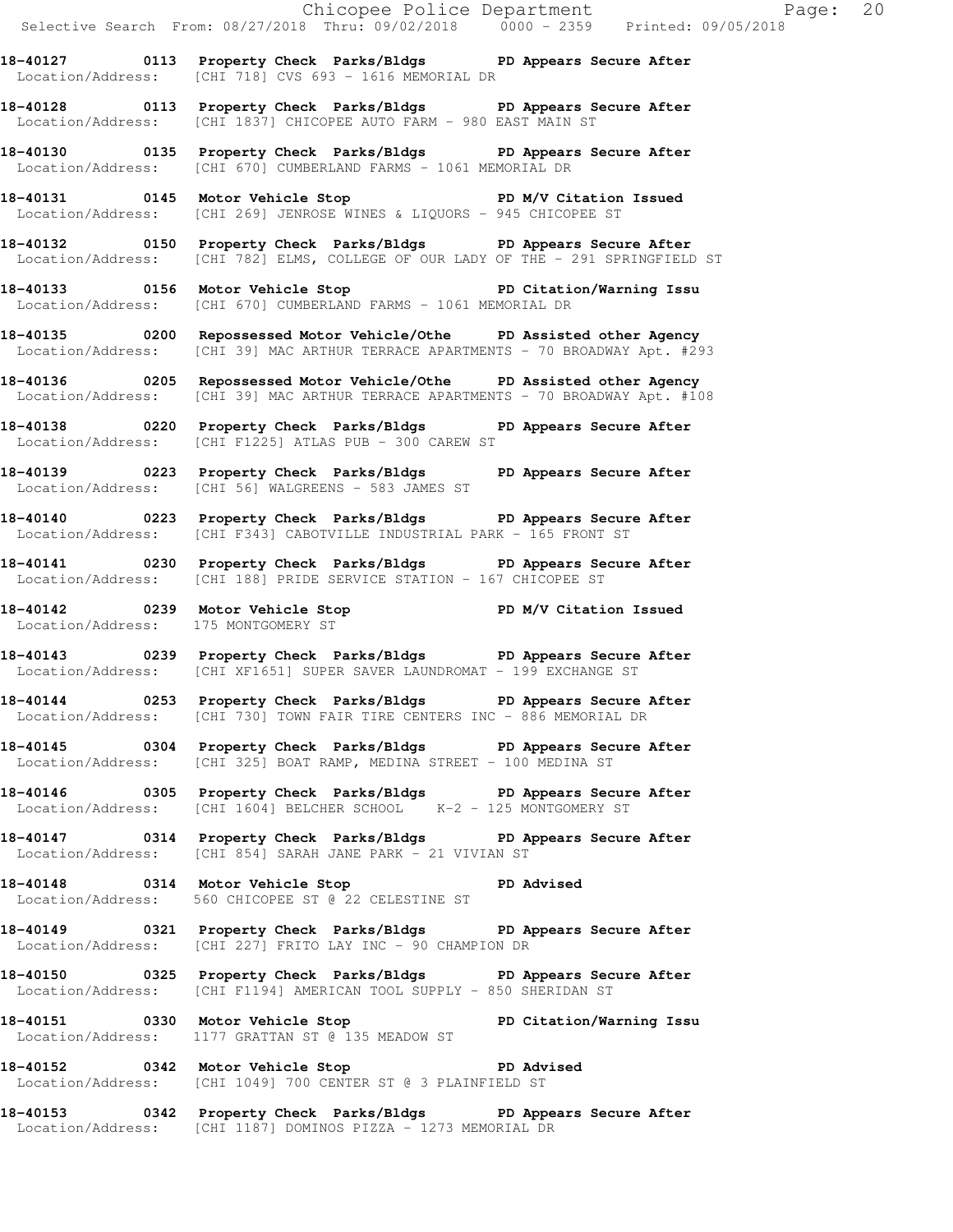**18-40154 0344 Property Check Parks/Bldgs PD Appears Secure After**  Location/Address: [CHI 670] CUMBERLAND FARMS - 1061 MEMORIAL DR

**18-40155 0351 Traffic/Parking Complaint PD Citation/Warning Issu**  Location/Address: 505 IRENE ST

**18-40156 0352 Property Check Parks/Bldgs PD Appears Secure After**  Location/Address: [CHI 574] PRIDE - 27 MONTGOMERY ST

**18-40157 0356 Property Check Parks/Bldgs PD Appears Secure After**  Location/Address: [CHI F208] CAVALIER RESTAURANT, ALCOA CATERING - 366 CHICOPEE ST

**18-40158 0409 Property Check Parks/Bldgs PD Appears Secure After**  Location/Address: [CHI 328] SAMS CONVENIENCE STORE - 147 BROADWAY

**18-40159 0410 Property Check Parks/Bldgs PD Appears Secure After**  Location/Address: [CHI 334] CHICOPEE MOOSE FAMILY CENTER - 244 FULLER RD

**18-40160 0420 Property Check Parks/Bldgs PD Appears Secure After**  Location/Address: [CHI F1272] LIFE POINT CHURCH - 603 NEW LUDLOW RD

**18-40161 0431 Motor Vehicle Stop PD Advised**  Location/Address: [CHI 1196] SHELL - 95 WEST ST

**18-40162 0441 Property Check Parks/Bldgs PD Appears Secure After**  Location/Address: [CHI 563] RITE AID PHARMACY - 577 MEADOW ST

**18-40163 0442 Motor Vehicle Stop PD M/V Citation Issued**  Location/Address: [CHI 1585] MIDAS MUFFLER - 704 MEMORIAL DR

**18-40164 0449 Motor Vehicle Stop PD Criminal Complaint Re**  Location/Address: [CHI 1498] HONEYLAND FARMS - 206 NEWBURY ST

**18-40165 0536 Property Check Parks/Bldgs PD Appears Secure After**  Location/Address: [CHI 560] CHICOPEE CENTRAL MAINTENANCE GARAGE - 677 MEADOW ST

**18-40166 0547 Property Check Parks/Bldgs PD Appears Secure After**  Location/Address: [CHI F805] HUKE LAU - 705 MEMORIAL DR

**18-40167 0553 Property Check Parks/Bldgs PD Appears Secure After**  Location/Address: [CHI 297] BUFFALO CLUB - 333 JAMES ST

**18-40168 0613 Repossessed Motor Vehicle/Othe PD Assisted other Agency**  Location/Address: 315 CHICOPEE ST

**18-40170 0631 Traffic/Parking Complaint PD Complaint Taken Care**  Location/Address: 1050 BURNETT RD

**18-40171 0632 Traffic/Parking Complaint PD Complaint Taken Care**  Location/Address: 0 PENDLETON AVE @ 0 BOSTON ST

**18-40172 0632 Traffic Assignment PD Complaint Taken Care**  Location/Address: [CHI F1150] CHICOPEE COMPREHENSIVE HIGH SCHOOL - 617 MONTGOMERY ST

**18-40173 0633 Traffic/Parking Complaint PD M/V Citation Issued**  Location/Address: [CHI 832] BELLAMY MIDDLE SCHOOL, EDWARD 6-8 - 314 PENDLETON AVE

**18-40174 0640 Motor Vehicle Stop PD M/V Citation Issued**  Location/Address: 0 PENDLETON AVE @ 0 BOSTON ST

**18-40175 0643 Traffic Assignment PD Complaint Taken Care**  Location/Address: [CHI 839] STEFANIK SCHOOL, GENERAL. JOHN J. K-5 - 720 MEADOW ST

**18-40176 0645 Traffic/Parking Complaint PD Complaint Taken Care**  Location/Address: [CHI 842] DUPONT MEM MID SCHOOL, 1ST SGT. KEVIN A. - 650 FRONT ST

**18-40177 0701 Traffic Assignment PD Complaint Taken Care**  Location/Address: [CHI 1065] CHICOPEE HIGH SCHOOL - 820 FRONT ST

**18-40178 0703 Motor Vehicle Stop PD Advised**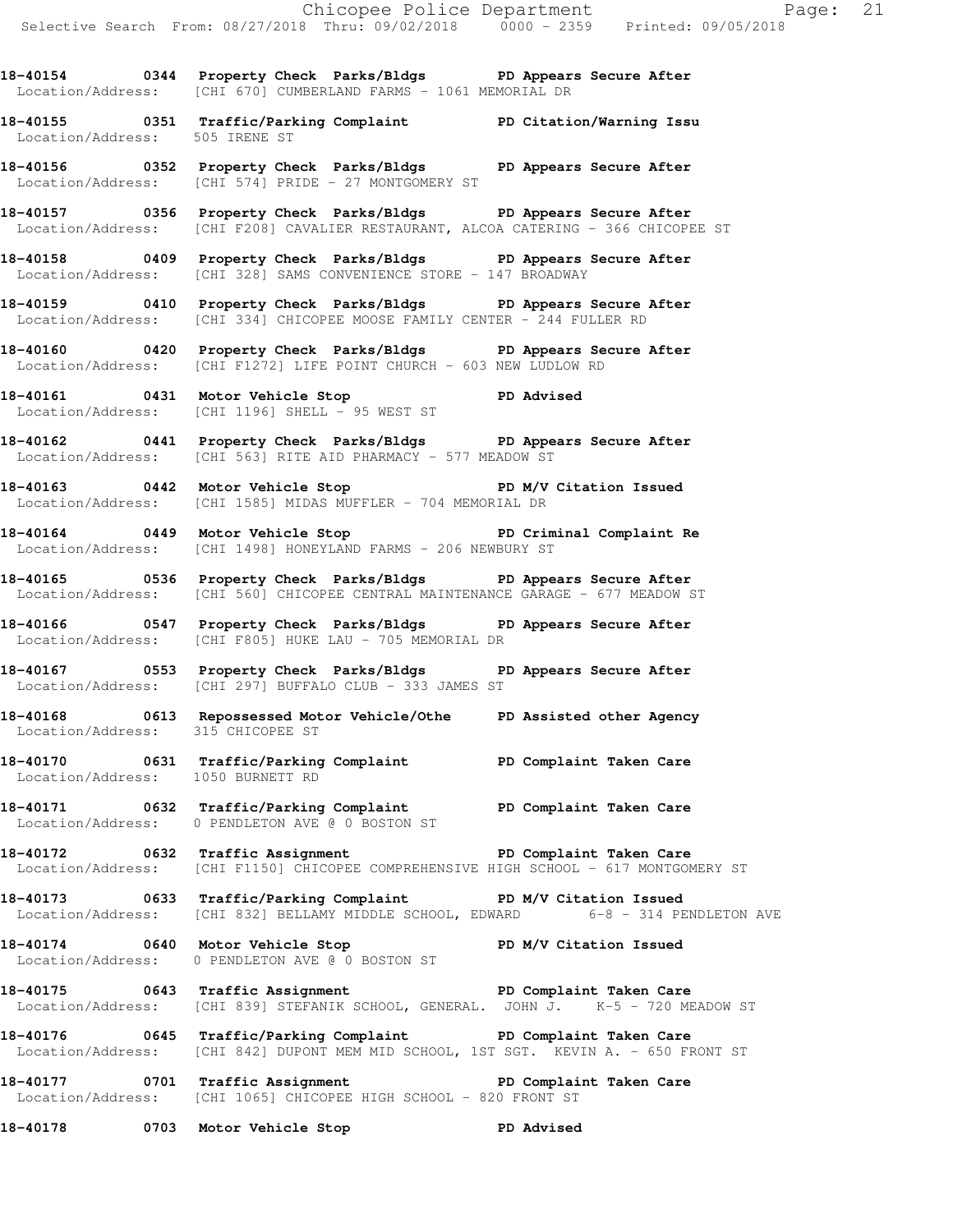|                                    |                                                                                                                                                             | Chicopee Police Department<br>Selective Search From: 08/27/2018 Thru: 09/02/2018 0000 - 2359 Printed: 09/05/2018 |
|------------------------------------|-------------------------------------------------------------------------------------------------------------------------------------------------------------|------------------------------------------------------------------------------------------------------------------|
|                                    | Location/Address: [CHI 832] BELLAMY MIDDLE SCHOOL, EDWARD 6-8 - 314 PENDLETON AVE                                                                           |                                                                                                                  |
|                                    | 18-40179   0709   Motor Vehicle Stop   PD M/V Citation Issued Location/Address:   1004   MONTGOMERY ST                                                      |                                                                                                                  |
|                                    | 18-40182 		 0729 Public Service 		 PD Complaint Taken Care<br>Location/Address: [CHI F825] MASS TRIAL COURT [CHICOPEE] - 30 CHURCH ST                       |                                                                                                                  |
|                                    | 18-40183 0805 Traffic/Parking Complaint PD Complaint Taken Care<br>Location/Address: [CHI 834] BOWE SCHOOL, PATRICK E. K-5 - 115 HAMPDEN ST                 |                                                                                                                  |
|                                    | 18-40184  0824  Disturbance    * Unfounded<br>Location/Address: [CHI 1818] THOMAS LAROCHELLE - 54 DEBRA DR                                                  |                                                                                                                  |
| Location/Address: WHEATLAND AVE    | 18-40185 0828 Missing Person                                                                                                                                | * Canceled/Cancelled enr                                                                                         |
|                                    | 18-40186   0830   Animal Complaint<br>Location/Address:   0 MONROE ST @ 0 WASHINGTON ST    Q    COMPLAINT   PD Complaint Taken Care                         |                                                                                                                  |
|                                    | 18-40187 0838 Neighbor/Landlord Dispute PD Advised<br>Location/Address: 58 RIVERVIEW TER Apt. #H                                                            |                                                                                                                  |
|                                    | 18-40189 0906 Crash Property Damage PD Report Made<br>Location/Address: [CHI 782] ELMS, COLLEGE OF OUR LADY OF THE - 291 SPRINGFIELD ST                     |                                                                                                                  |
|                                    | 18-40190 0918 Traffic/Parking Complaint * Unfounded<br>Location/Address: [CHI 670] CUMBERLAND FARMS - 1061 MEMORIAL DR                                      |                                                                                                                  |
|                                    | 18-40194 0921 Property Check Parks/Bldgs PD Appears Secure After<br>Location/Address: [CHI 325] BOAT RAMP, MEDINA STREET - 100 MEDINA ST                    |                                                                                                                  |
|                                    | 18-40191 0922 Property Check Parks/Bldgs PD Appears Secure After<br>Location/Address: [CHI 832] BELLAMY MIDDLE SCHOOL, EDWARD 6-8 - 314 PENDLETON AVE       |                                                                                                                  |
|                                    | 18-40192 		 0922 Property Check Parks/Bldgs 		 PD Appears Secure After<br>Location/Address: [CHI 839] STEFANIK SCHOOL, GENERAL. JOHN J. K-5 - 720 MEADOW ST |                                                                                                                  |
| Location/Address: 629 CENTER ST    | 18-40193 0926 Disturbance                                                                                                                                   | PD Complaint Taken Care                                                                                          |
|                                    | 18-40195 0928 Motor Vehicle Stop 5 PD Citation/Warning Issu<br>Location/Address: 49 BUCKLEY BLVD                                                            |                                                                                                                  |
| Location/Address: 80 PONDVIEW DR   | 18-40196 		 0931 Neighbor/Landlord Dispute 		 PD Report Made                                                                                                |                                                                                                                  |
|                                    | 18-40197 0933 Property Check Parks/Bldgs PD Appears Secure After<br>Location/Address: [CHI 854] SARAH JANE PARK - 21 VIVIAN ST                              |                                                                                                                  |
|                                    | 18-40200 0941 Assist Ambulance No PD Assist Given<br>Location/Address: [CHI F53] RIVERBEND MEDICAL GROUP - 444 MONTGOMERY ST                                |                                                                                                                  |
|                                    | 18-40201 0948 Trespasser/Trespassing PD Report Made<br>Location/Address: [CHI F458] EASTERN ETCHING & MFG - 35 LOWER GRAPE ST                               |                                                                                                                  |
|                                    | 18-40202 1010 CHECK THE WELL BEING PD Complaint Taken Care<br>Location/Address: 892 GRANBY RD @ 427 GRATTAN ST                                              |                                                                                                                  |
|                                    | 18-40203 1012 Motor Vehicle Stop 30 PD Advised<br>Location/Address: 11 SHERIDAN ST @ 121 MEMORIAL DR                                                        |                                                                                                                  |
| Location/Address: 140 BAY STATE RD | 18-40206 1024 Traffic/Parking Complaint PD Complaint Taken Care                                                                                             |                                                                                                                  |
|                                    | 18-40204 1027 Motor Vehicle Stop 50 PD M/V Citation Issued<br>Location/Address: [CHI 307] EZ CONVENIENCE & VAPE SHOP - 751 MEADOW ST                        |                                                                                                                  |
|                                    | 18-40205 1038 CHECK THE WELL BEING PD No Report Necessary<br>Location/Address: [CHI 325] BOAT RAMP, MEDINA STREET - 100 MEDINA ST                           |                                                                                                                  |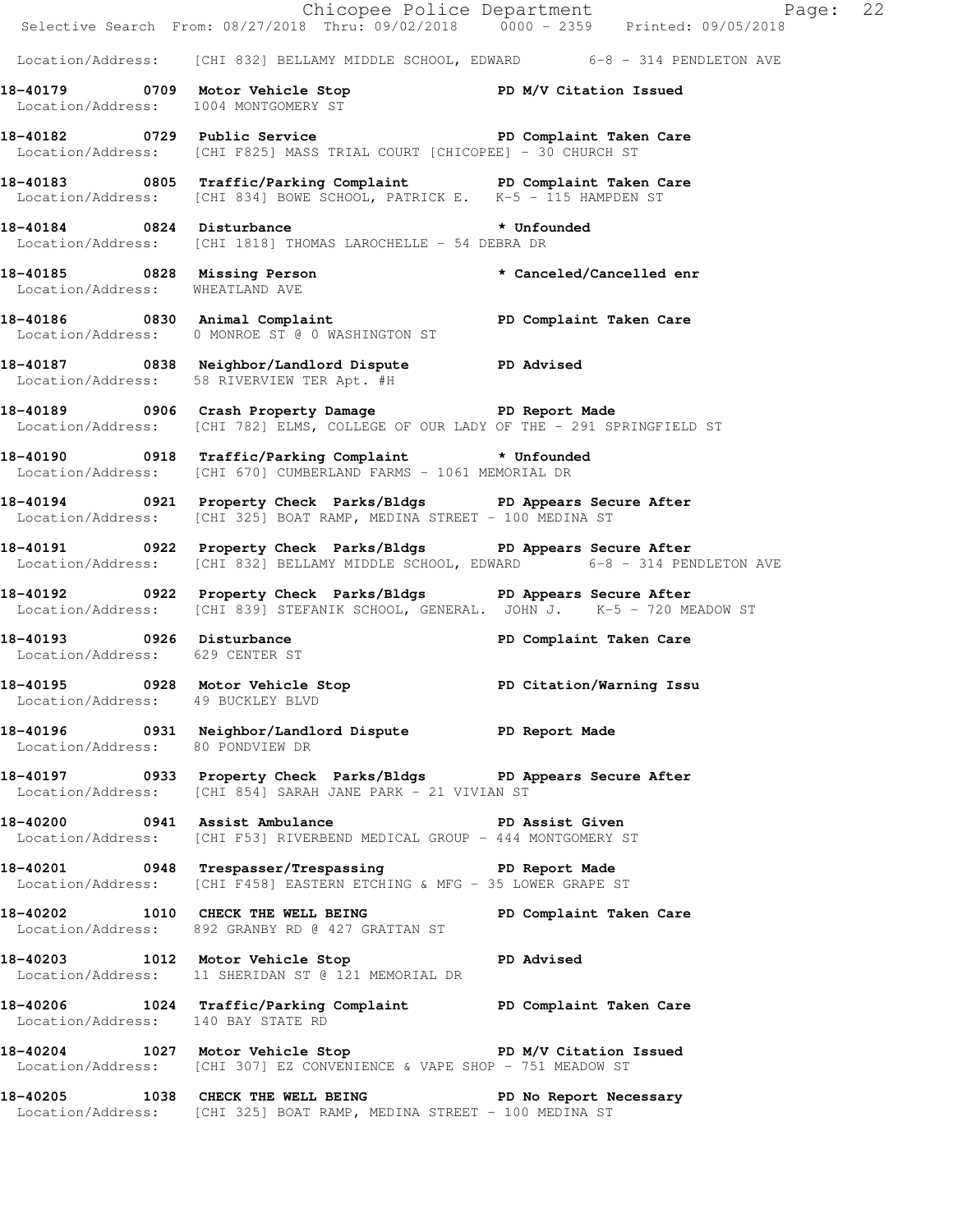|                                |                                                                                                                                                  | Page: 23 |
|--------------------------------|--------------------------------------------------------------------------------------------------------------------------------------------------|----------|
|                                |                                                                                                                                                  |          |
| Location/Address: 34 - KANE DR | 18-40207 1103 Warrant Service New PD Not Served                                                                                                  |          |
|                                | 18-40208 1105 Property Check Parks/Bldgs PD Appears Secure After<br>Location/Address: [CHI 847] RAY ASH PARK - 52 ARCADE ST                      |          |
|                                | 18-40209 1120 Larceny Complaint Past ND Report Made<br>Location/Address: [CHI 323] POLISH NATIONAL CREDIT UNION - 244 EXCHANGE ST                |          |
|                                | 18-40210 1121 Unwanted Party/Undesirable PD Complaint Taken Care<br>Location/Address: [CHI 174] COMMUNITY SUBSTANCE ABUSE CENTER - 628 CENTER ST |          |
|                                | 18-40211 1128 Traffic/Parking Complaint * Unfounded<br>Location/Address: [CHI 660] OCEAN STATE JOB LOT - 1451 MEMORIAL DR                        |          |
| Location/Address: 32 KANE DR   | 18-40212 1129 Warrant Service <b>120 and 18-40212</b> 1229 Marrant Service                                                                       |          |
|                                | 18-40213 1134 Traffic/Parking Complaint PD Complaint Taken Care<br>Location/Address: [CHI F1161] CHICOPEE MARKETPLACE - 591 MEMORIAL DR          |          |
|                                | 18-40214 1134 Assist Ambulance No PD Report Made<br>Location/Address: [CHI 831] BELCHER SCHOOL (OLD) - 10 SOUTHWICK ST                           |          |

**18-40216 1143 Assist Fire Department PD Assist Given**  Location/Address: 23 BESTON ST

**18-40218 1200 Traffic/Parking Complaint \* No Action Required**  Location/Address: 95 NASH ST

**18-40219 1205 Motor Vehicle Stop PD Citation/Warning Issu**  Location/Address: 1041 MEMORIAL DR @ 591 PENDLETON AVE

**18-40220 1209 Crash Property Damage PD Report Made**  Location/Address: [CHI 1191] WALMART - 591 MEMORIAL DR

18-40222 1232 Motor Vehicle Stop **PD M/V Citation Issued** Location/Address: [CHI 253] KULIG OIL CO - 159 GRANBY RD

**18-40223 1240 Property Check Parks/Bldgs PD Appears Secure After**  Location/Address: [CHI 838] CHICOPEE ACADEMY @SELSER 6-12 - 12 DARE WAY

18-40224 1251 Motor Vehicle Stop **PD M/V Citation Issued** Location/Address: ST JAMES AVE

**18-40227 1304 CHECK THE WELL BEING PD Advised**  Location/Address: [CHI F1278] HARMONY HOMES - 735 MEMORIAL DR Apt. #36

**18-40230 1313 Investigation/Traffic PD Complaint Taken Care**  Location/Address: [CHI 919] BIG Y WORLD CLASS MARKETS - 650 MEMORIAL DR

18-40231 1317 Motor Vehicle Stop **PD M/V Citation Issued** Location/Address: [CHI 919] BIG Y WORLD CLASS MARKETS - 650 MEMORIAL DR

**18-40232 1321 Public Service PD Advised**  Location/Address: 65 DAYTON ST

**18-40234 1328 CHECK THE WELL BEING PD Complaint Taken Care**  Location/Address: 10 WEST ST

**18-40235 1338 Motor Vehicle Stop PD M/V Citation Issued**  Location/Address: [CHI F1279] CHICOPEE FIRE HQ - 80 CHURCH ST

**18-40236 1338 Criminal Harassment \* Canceled/Cancelled enr**  Location/Address: [CHI 274] ROGERS PLACE - 1016 CHICOPEE ST

**18-40238 1354 Disabled Motor Vehicle \* Canceled/Cancelled enr**  Location/Address: NEAR 391 NORTH ENTRANCE - GRATTAN ST

**18-40237 1355 Service of a Summons PD Not Served**  Location/Address: [CHI F863] PARTRIDGE HOLLOW APARTMENTS, LLC. - 59 NEW LUDLOW RD Apt. #6B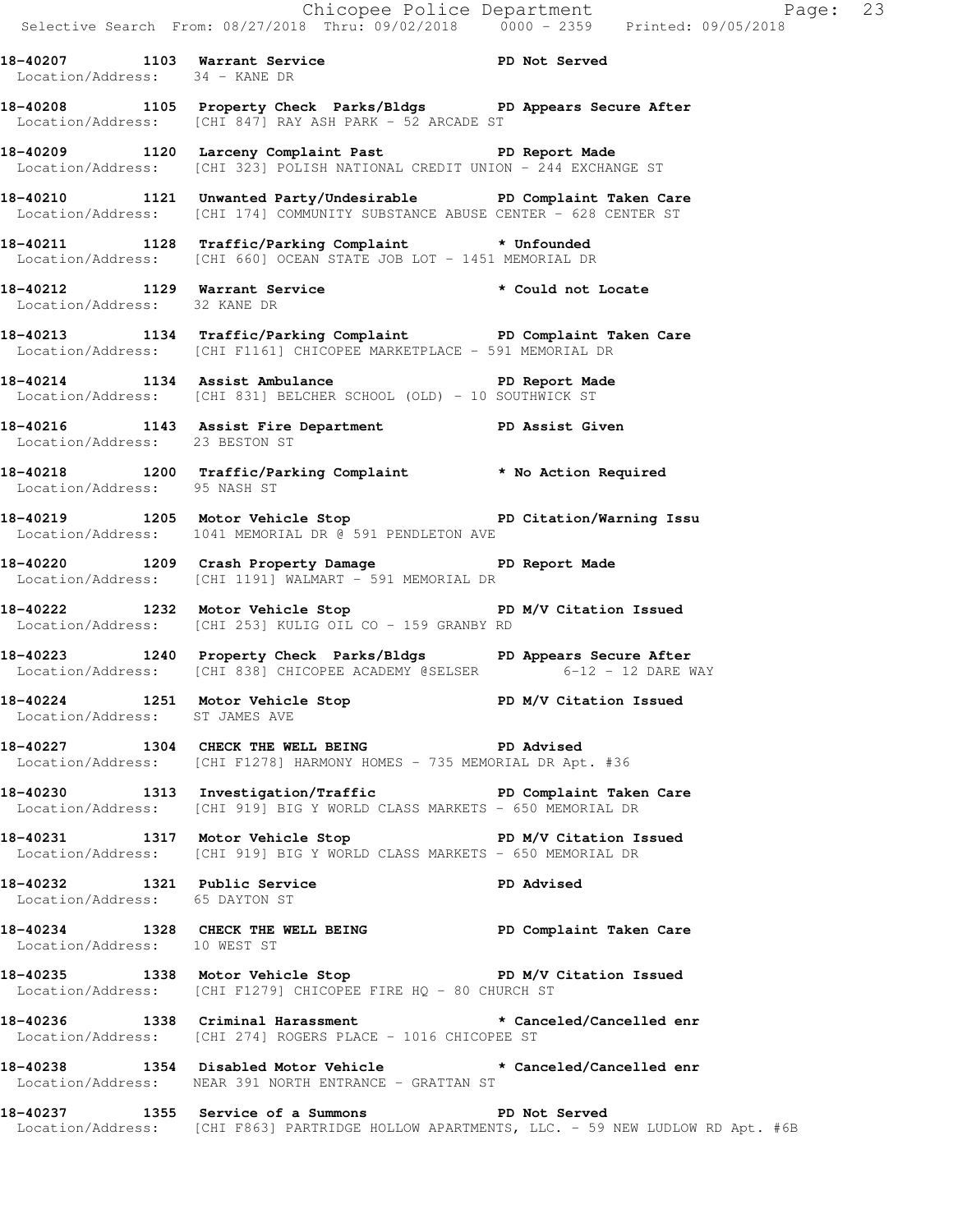**18-40239 1359 Traffic Assignment \* No Action Required**  Location/Address: [CHI 839] STEFANIK SCHOOL, GENERAL. JOHN J. K-5 - 720 MEADOW ST

**18-40240 1404 Traffic/Parking Complaint PD Complaint Taken Care**  Location/Address: [CHI F1150] CHICOPEE COMPREHENSIVE HIGH SCHOOL - ROLF AVE

**18-40241 1425 Traffic/Parking Complaint \* Unfounded**  Location/Address: [CHI 719] PRICE RITE - 1600 MEMORIAL DR

**18-40242 1429 Traffic/Parking Complaint PD Complaint Taken Care**  Location/Address: [CHI 836] LAMBERT - LAVOIE SCHOOL K-5 - 99 KENDALL ST

**18-40244 1444 Traffic Assignment \* No Action Required**  Location/Address: [CHI 834] BOWE SCHOOL, PATRICK E. K-5 - 115 HAMPDEN ST

**18-40245 1448 Abandoned/Found Property PD Complaint Taken Care**  Location/Address: 118 BLANCHWOOD AVE

**18-40246 1455 Public Service PD Advised**  Location/Address: [CHI 1600] MONTY'S ROADHOUSE - 733 CHICOPEE ST

**18-40248 1500 Motor Vehicle Stop PD M/V Citation Issued**  Location/Address: EAST MAIN ST

**18-40249 1513 Custody/Probate PD Complaint Taken Care**  Location/Address: 209 GROVE ST

**18-40250 1521 Crash Property Damage \* Could not Locate**  Location/Address: BJ ENTRANCE - MONTGOMERY ST

**18-40251 1522 Traffic/Parking Complaint \* Unfounded**  Location/Address: 52 STEPHENS ST

**18-40253 1603 Assist Ambulance PD Assist Given**  Location/Address: 57 BALTIC AVE

18-40256 1627 Larceny Complaint Past **PD** Advised Location/Address: 68 FACTORY ST

**18-40257 1630 Public Service PD Advised**  Location/Address: [CHI 1722] ALDI - 505 MEMORIAL DR

**18-40259 1642 Crash Property Damage PD Report Made**  Location/Address: 651 MCKINSTRY AVE

**18-40260 1643 Service of a Summons PD Not Served**  Location/Address: 62 PELOQUIN DR

**18-40262 1652 Public Service PD Assist Given**  Location/Address: [EAA] EASTHAMPTON TOWN HALL - DAWSON

**18-40263 1654 Property Check Parks/Bldgs PD Appears Secure After**  Location/Address: [CHI F307] CHICOPEE CONVENIENCE MART - 201 EXCHANGE ST

18-40266 1708 CHECK THE WELL BEING **PD Complaint Taken Care** Location/Address: [CHI 146] MCKINLEY HOUSE APARTMENTS - 38 ASINOF AVE Apt. #432

**18-40265 1709 Disabled Motor Vehicle PD Complaint Taken Care**  Location/Address: 427 GRATTAN ST @ 892 GRANBY RD

**18-40267 1716 Assist Ambulance PD Assist Given**  Location/Address: 450 MEADOW ST @ 175 PENDEXTER AVE

18-40269 1721 Missing Person **PD Assisted other Agency**  Location/Address: 78 DEBRA DR **18-40271 1725 CHECK THE WELL BEING \* Could not Locate** 

Location/Address: EXIT 2 OFF 391 - CENTER ST

**18-40272 1811 Larceny Complaint Past PD Report Made**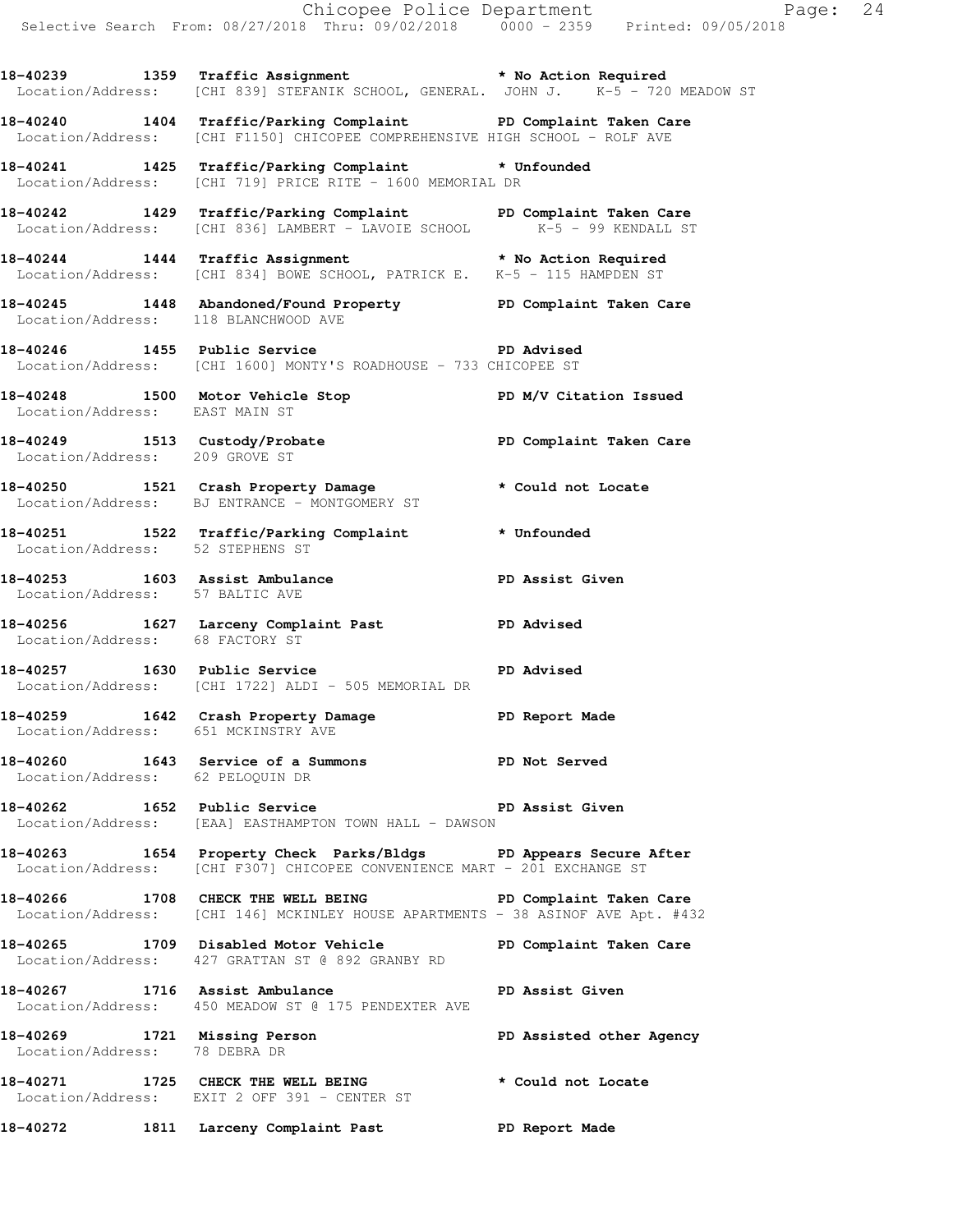|                                                               |                                                                                                                                                   | Chicopee Police Department<br>Selective Search From: 08/27/2018 Thru: 09/02/2018 0000 - 2359 Printed: 09/05/2018 |  |
|---------------------------------------------------------------|---------------------------------------------------------------------------------------------------------------------------------------------------|------------------------------------------------------------------------------------------------------------------|--|
|                                                               |                                                                                                                                                   |                                                                                                                  |  |
|                                                               | Location/Address: [CHI 1154] PIONEER VALLEY BAPTIST CHAPEL - 56 PERKINS ST                                                                        |                                                                                                                  |  |
|                                                               | 18-40274 1825 Breaking & Entering-Report PD Report Made<br>Location/Address: 36 RIVERS AVE Apt. #3                                                |                                                                                                                  |  |
|                                                               | 18-40276 1833 Property Check Parks/Bldgs PD Appears Secure After<br>Location/Address: [CHI 837] LITWIN SCHOOL, SGT. ROBERT R. K-5 - 135 LITWIN LN |                                                                                                                  |  |
|                                                               | 18-40280 1902 Assist Ambulance<br>Location/Address: [CHI 959] US TSUBAKI, INC - 106 LONCZAK DR                                                    | PD Assist Given                                                                                                  |  |
| Location/Address: 53 CROSS ST                                 | 18-40283 1928 Suspicious Person/Activity PD Complaint Taken Care                                                                                  |                                                                                                                  |  |
|                                                               | 18-40286 1936 Malicious Damage-Past PD Report Made<br>Location/Address: 156 FRONTENAC ST                                                          |                                                                                                                  |  |
|                                                               | 18-40288 1943 Larceny Complaint Past * Unfounded<br>Location/Address: [CHI 1191] WALMART - 591 MEMORIAL DR                                        |                                                                                                                  |  |
| Location/Address: 11 OLIVER ST                                | 18-40289 1959 Neighbor/Landlord Dispute PD Advised                                                                                                |                                                                                                                  |  |
|                                                               | 18-40290 2006 Unwanted Party/Undesirable PD Advised<br>Location/Address: [CHI F621] FAMILY DOLLAR - 209 EXCHANGE ST                               |                                                                                                                  |  |
|                                                               | 18-40291 2008 Motor Vehicle Stop PD Citation/Warning Issu<br>Location/Address: [CHI 1839] MCDONALDS - 639 MEMORIAL DR                             |                                                                                                                  |  |
| Location/Address: 85 WARWICK RD                               | 18-40292 2009 Suspicious Person/Activity * No Action Required                                                                                     |                                                                                                                  |  |
|                                                               | 18-40293 2021 Suspicious Person/Activity PD Advised<br>Location/Address: 384 CHICOPEE ST Apt. #2FL                                                |                                                                                                                  |  |
|                                                               | 18-40294 2029 Motor Vehicle Stop North PD Citation/Warning Issu<br>Location/Address: 1621 MEMORIAL DR @ 549 JAMES ST                              |                                                                                                                  |  |
|                                                               | 18-40295 2042 Suspicious M/V * Could not Locate<br>Location/Address: 274 NARRAGANSETT BLVD                                                        |                                                                                                                  |  |
|                                                               | 18-40296 2054 Property Check Parks/Bldgs PD Appears Secure After<br>Location/Address: [CHI 857] SZOT PARK - 97 SGT TRACY DR                       |                                                                                                                  |  |
|                                                               | 18-40297 18-40297 2056 Motor Vehicle Stop 18 PD Citation/Warning Issu<br>Location/Address: ABBEY MEMORIAL DR @ ACADEMY ST                         |                                                                                                                  |  |
|                                                               | 18-40298 2101 Crash Property Damage PD Report Made<br>Location/Address: [CHI F621] FAMILY DOLLAR - 209 EXCHANGE ST                                |                                                                                                                  |  |
|                                                               | 18-40299 2107 Motor Vehicle Stop 50 PD Advised<br>Location/Address: 806 FRONT ST @ 19 WHEATLAND AVE                                               |                                                                                                                  |  |
|                                                               | 18-40300 2118 Crash Personal Injury<br>Location/Address: 0 SYREK ST @ 0 FARMINGTON ST                                                             | PD Report Made                                                                                                   |  |
| 18-40302 2202 THREATS MADE<br>Location/Address: 28 LACHINE ST |                                                                                                                                                   | * Could not Locate                                                                                               |  |
|                                                               | 18-40304 2216 Crash Property Damage PD Criminal Complaint Re<br>Location/Address: [CHI 449] CVS 2339 - 1176 GRANBY RD                             |                                                                                                                  |  |
|                                                               | 18-40305 2225 Suspicious Person/Activity PD Advised<br>Location/Address: 799 PROSPECT ST @ 445 JAMES ST                                           |                                                                                                                  |  |
| 18-40306 2245 Disturbance<br>Location/Address: 285 FRONT ST   |                                                                                                                                                   | PD Complaint Taken Care                                                                                          |  |
|                                                               | 18-40307 2333 Shoplifter 2008 PD Arrest Made<br>Location/Address: [CHI 718] CVS 693 - 1616 MEMORIAL DR                                            |                                                                                                                  |  |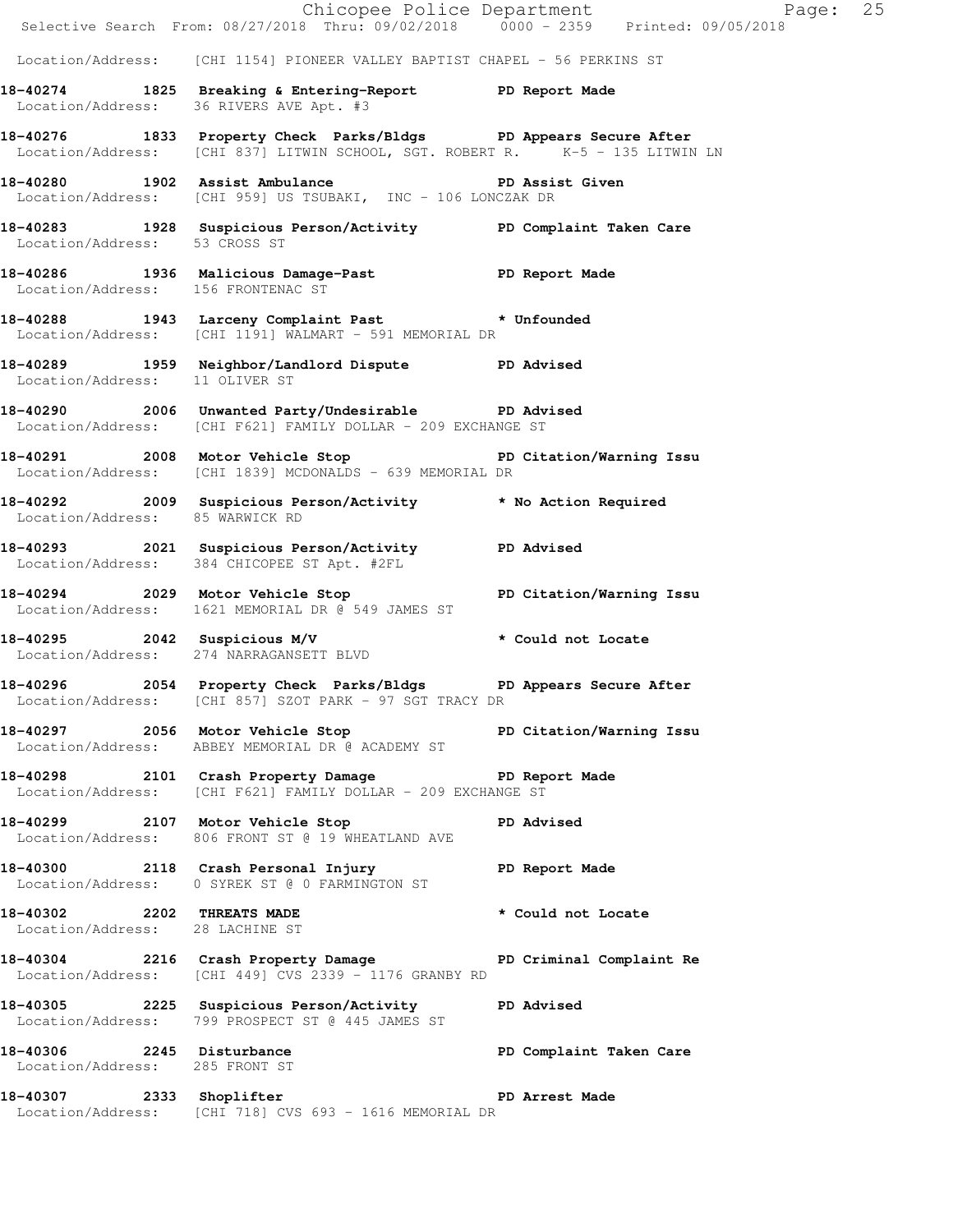**18-40308 2359 Firearms/Shots Fired PD Report Made**  Location/Address: 109 EASTERN DR

### **For Date: 08/31/2018 - Friday**

- **18-40309 0020 Property Check Parks/Bldgs PD Appears Secure After**  Location/Address: [CHI 1130] SHERIDAN STREET SELF STORAGE LLC - 105 SHERIDAN ST **18-40310 0040 Property Check Parks/Bldgs PD Appears Secure After**
- Location/Address: [CHI F1328] GALLAGHER OLDE FASHIONED SERVICE 560 EAST ST
- **18-40311 0047 Property Check Parks/Bldgs PD Appears Secure After**  Location/Address: [CHI F1272] LIFE POINT CHURCH - 603 NEW LUDLOW RD
- **18-40312 0047 Property Check Parks/Bldgs PD Appears Secure After**  Location/Address: [CHI 1604] BELCHER SCHOOL K-2 - 125 MONTGOMERY ST
- **18-40313 0050 Property Check Parks/Bldgs PD Appears Secure After**  Location/Address: [CHI F1150] CHICOPEE COMPREHENSIVE HIGH SCHOOL - 617 MONTGOMERY ST
- **18-40314 0101 Property Check Parks/Bldgs PD Appears Secure After**  Location/Address: [CHI XF1665] MASS ALTERNATIVE CARE - 1247 EAST MAIN ST
- **18-40315 0103 Property Check Parks/Bldgs PD Appears Secure After**  Location/Address: [CHI F1301] FACE TO NAILS - 600 SPRINGFIELD ST
- **18-40317 0116 Assist Ambulance PD Assist Given**  Location/Address: [CHI 1658] THE APARTMENTS AT AMES PRIVILEGE - 1 SPRINGFIELD ST Apt. #328
- **18-40319 0124 Property Check Parks/Bldgs PD Appears Secure After**  Location/Address: [CHI 857] SZOT PARK - 97 SGT TRACY DR
- **18-40320 0127 Property Check Parks/Bldgs PD Appears Secure After**  Location/Address: [CHI 1408] HEAD QUARTERS - 852 MEMORIAL DR
- **18-40323 0146 Property Check Parks/Bldgs PD Appears Secure After**  Location/Address: [CHI 1065] CHICOPEE HIGH SCHOOL - 820 FRONT ST
- **18-40324 0153 Property Check Parks/Bldgs PD Appears Secure After**  Location/Address: [CHI F1420] MR CONE - 1048 GRANBY RD
- **18-40325 0156 Property Check Parks/Bldgs PD Appears Secure After**  Location/Address: [CHI 730] TOWN FAIR TIRE CENTERS INC - 886 MEMORIAL DR
- **18-40326 0201 Disturbance PD Report Made**  Location/Address: [CHI 1578] DOC'S PLACE - 1264 GRANBY RD
- **18-40328 0230 Property Check Parks/Bldgs PD Appears Secure After**  Location/Address: [CHI 82] COUNTRY TRADING POST - 771 BURNETT RD
- **18-40329 0239 Property Check Parks/Bldgs PD Appears Secure After**  Location/Address: [CHI 1714] UNION MART-2 - 457 GRANBY RD
- **18-40330 0245 Motor Vehicle Stop PD Citation/Warning Issu**  Location/Address: 805 MEMORIAL DR @ 1537 WESTOVER RD
- **18-40331 0251 Assist Ambulance PD Assist Given**  Location/Address: 22 JOHN ST Apt. #2R
- **18-40334 0322 Property Check Parks/Bldgs PD Appears Secure After**  Location/Address: [CHI 563] RITE AID PHARMACY - 577 MEADOW ST
- **18-40335 0323 Property Check Parks/Bldgs PD Appears Secure After**  Location/Address: [CHI F239] MAGGIO'S PIZZA - 582 CHICOPEE ST
- **18-40336 0324 Property Check Parks/Bldgs PD Appears Secure After**  Location/Address: [CHI 292] AMERICAN LEGION POST 452 - 43 EXCHANGE ST
- **18-40337 0325 Property Check Parks/Bldgs PD Appears Secure After**  Location/Address: [CHI 566] SAM'S FOOD STORES (SUNOCO) - 810 MEADOW ST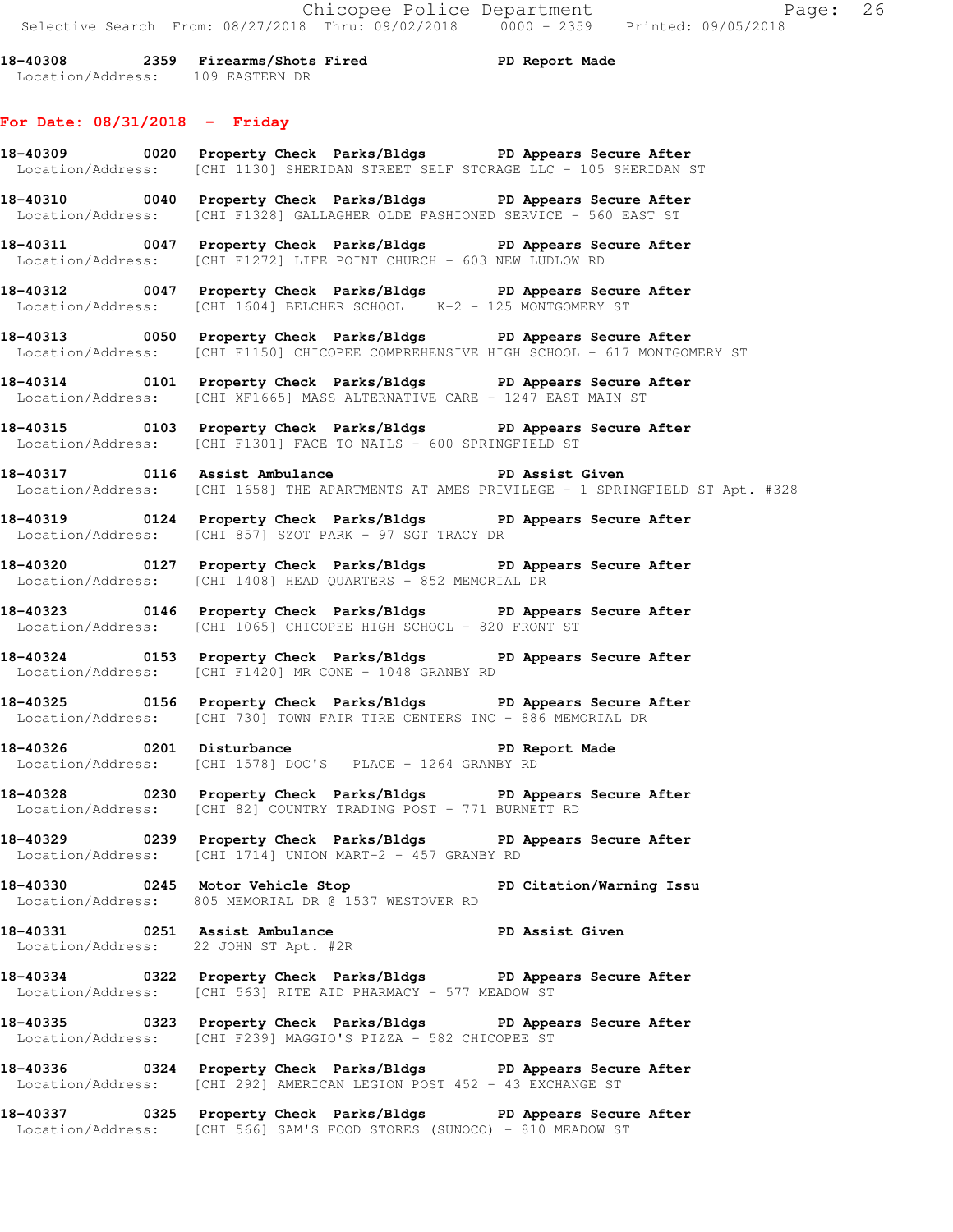**18-40338 0332 Assist Ambulance PD Assist Given**  Location/Address: 16 AMERICA ST Apt. #6

- **18-40340 0336 Property Check Parks/Bldgs PD Appears Secure After**  Location/Address: [CHI F1345] ALL STAR RENTAL - 399 MEMORIAL DR
- **18-40341 0349 Property Check Parks/Bldgs PD Appears Secure After**  Location/Address: [CHI 854] SARAH JANE PARK - 21 VIVIAN ST
- **18-40342 0351 Property Check Parks/Bldgs PD Appears Secure After**  Location/Address: [CHI 366] HIGHLAND FARMS - 466 CHICOPEE ST
- **18-40343 0409 Assist Fire Department PD Assist Given**  Location/Address: 36 TOLPA CT
- **18-40345 0419 Property Check Parks/Bldgs PD Appears Secure After**  Location/Address: [CHI 309] MCDONALDS - 350 BURNETT RD
- **18-40346 0426 Property Check Parks/Bldgs PD Appears Secure After**  Location/Address: [CHI F343] CABOTVILLE INDUSTRIAL PARK - 165 FRONT ST
- **18-40347 0428 Assist Ambulance PD Assist Given**  Location/Address: 22 COAKLEY DR
- **18-40350 0438 Property Check Parks/Bldgs PD Appears Secure After**  Location/Address: [CHI 529] ARNOLDS MEAT - 307 GRATTAN ST
- **18-40352 0527 ASSIST OTHER AGENCY PD Assist Given**  Location/Address: 309 GRATTAN ST @ 199 COLUMBA ST
- **18-40354 0553 Assist Fire Department PD Assist Given**  Location/Address: [CHI F1508] 597 CHICOPEE ST - 597 CHICOPEE ST
- **18-40356 0607 Property Check Parks/Bldgs PD Appears Secure After**  Location/Address: [CHI 1530] VALLEY WEST SCHOOL - 269 MOORE ST
- **18-40358 0619 Motor Vehicle Stop PD M/V Citation Issued**  Location/Address: 755 CHICOPEE ST @ 12 PERRAULT ST
- **18-40359 0622 Property Check Parks/Bldgs PD Complaint Taken Care**  Location: METHADONE CLINIC
- **18-40361 0632 Property Check Parks/Bldgs PD Citation/Warning Issu**  Location/Address: 1050 BURNETT RD
- **18-40363 0636 Traffic Assignment PD No Report Necessary**  Location/Address: [CHI 1] MCCELLENDS GARDENS - 123 ACADEMY ST
- **18-40362 0637 Traffic Assignment PD Complaint Taken Care**  Location/Address: [CHI 832] BELLAMY MIDDLE SCHOOL, EDWARD 6-8 - 314 PENDLETON AVE
- **18-40364 0638 Property Check Parks/Bldgs PD Appears Secure After**  Location/Address: [CHI 1122] LIGHTHOUSE LIQUORS - 856 MEMORIAL DR
- **18-40365 0640 Traffic Assignment PD Complaint Taken Care**  Location/Address: MEMORIAL DR
- **18-40366 0641 Traffic Assignment \* No Action Required**  Location/Address: GRANBY RD
- **18-40367 0646 Traffic Assignment PD Complaint Taken Care**  Location/Address: [CHI 842] DUPONT MEM MID SCHOOL, 1ST SGT. KEVIN A. - 650 FRONT ST
- 18-40368 **18-40368** 0646 Traffic Assignment **PD Complaint Taken Care** Location/Address: [CHI 429] KNIGHTS OF COLUMBUS - 460 GRANBY RD
- **18-40369 0656 Motor Vehicle Stop PD Advised**  Location/Address: 68 HAMPDEN ST
- **18-40370 0701 Traffic Assignment PD Complaint Taken Care**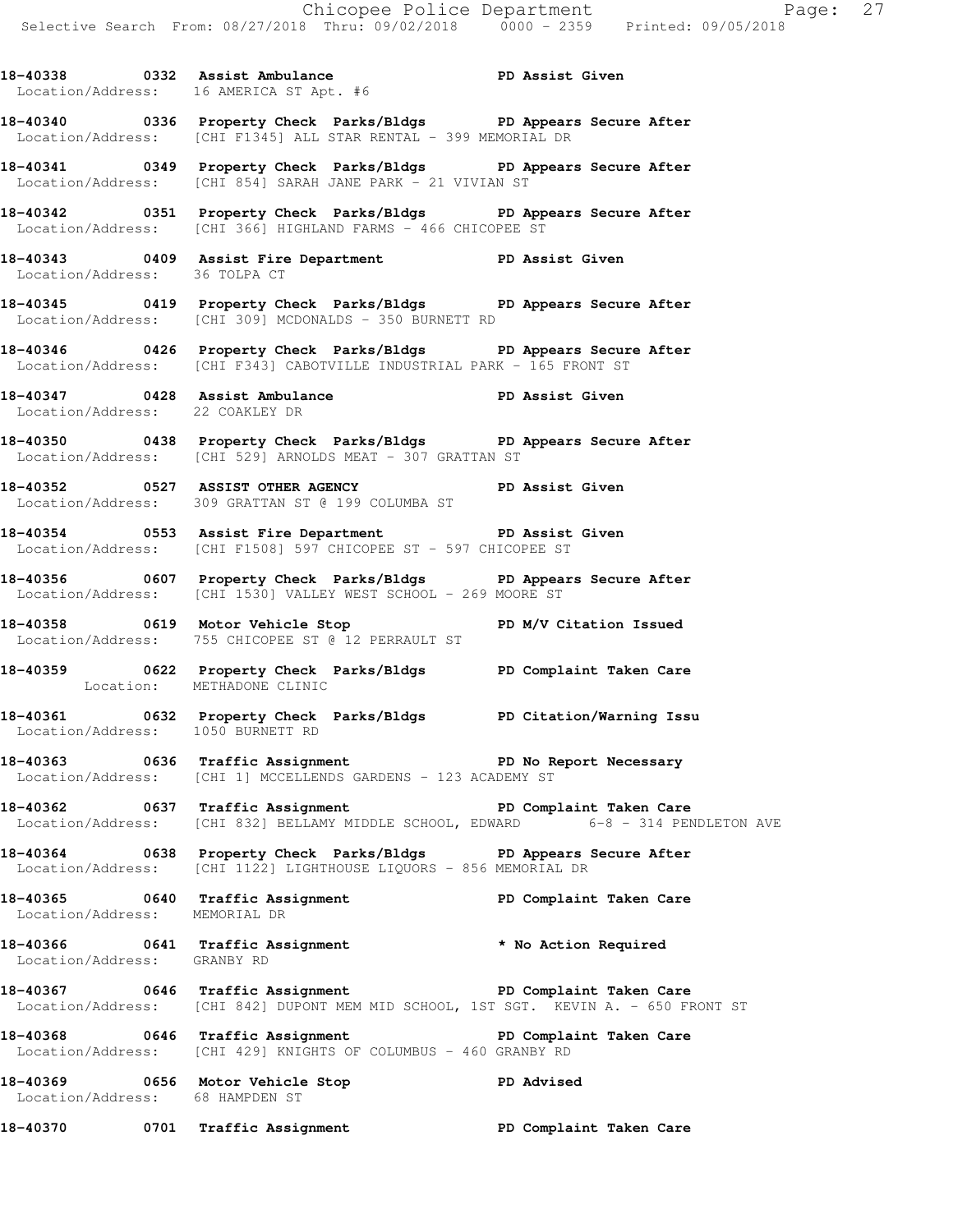|                               |                                                                                                                                                 | Chicopee Police Department<br>Selective Search From: 08/27/2018 Thru: 09/02/2018 0000 - 2359 Printed: 09/05/2018 |
|-------------------------------|-------------------------------------------------------------------------------------------------------------------------------------------------|------------------------------------------------------------------------------------------------------------------|
| Location/Address: SHERIDAN ST |                                                                                                                                                 |                                                                                                                  |
|                               | 18-40371 0701 Disabled Motor Vehicle PD Complaint Taken Care<br>Location/Address: 1483 GRANBY RD @ 840 MEMORIAL DR                              |                                                                                                                  |
|                               | 18-40372 0708 Public Service 20 PD Served in Hand<br>Location/Address: [CHI F825] MASS TRIAL COURT [CHICOPEE] - 30 CHURCH ST                    |                                                                                                                  |
|                               | 18-40373 0716 Motor Vehicle Stop North PD Citation/Warning Issu<br>Location/Address: [CHI 1191] WALMART - 591 MEMORIAL DR                       |                                                                                                                  |
|                               | 18-40374 0733 Motor Vehicle Stop N/V Citation Issued<br>Location/Address: [CHI F1342] CVS PHARMACY - 235 CENTER ST                              |                                                                                                                  |
|                               | 18-40376 0819 Suspicious M/V<br>Location/Address: BROADCAST CTR                                                                                 | * Could not Locate                                                                                               |
|                               | 18-40377 0825 Transport Service PD Transport Complete<br>Location/Address: [CHI F825] MASS TRIAL COURT [CHICOPEE] - 30 CHURCH ST                |                                                                                                                  |
|                               | 18-40378 0830 Public Service <b>18-40378</b> PD Complaint Taken Care<br>Location/Address: [CHI 346] US POST OFFICE - 28 MAIN ST                 |                                                                                                                  |
|                               | 18-40379 0908 Property Check Parks/Bldgs PD Appears Secure After<br>Location/Address: [CHI F621] FAMILY DOLLAR - 209 EXCHANGE ST                |                                                                                                                  |
|                               | 18-40380 0910 Crash Personal Injury PD Complaint Taken Care<br>Location/Address: BAYSTATE MEDICAL CENTER - CHESTNUT ST                          |                                                                                                                  |
|                               | 18-40381 0918 Property Check Parks/Bldgs PD Appears Secure After<br>Location/Address: [CHI F734] AMVETS CLUB POST 12 - 754 MONTGOMERY ST        |                                                                                                                  |
|                               | 18-40382 		 0920 Suspicious Person/Activity 		 PD Complaint Taken Care<br>Location/Address: [CHI 1196] SHELL - 95 WEST ST                       |                                                                                                                  |
|                               | 18-40383 0925 Property Check Parks/Bldgs PD Appears Secure After<br>Location/Address: [CHI 594] WESTOVER METROPOLITAN AIRPORT - 255 PADGETTE ST |                                                                                                                  |
|                               | 18-40385 0936 Motor Vehicle Stop North PD Citation/Warning Issu<br>Location/Address: 0 SHERIDAN ST @ 0 CELEBRATION CIR                          |                                                                                                                  |
|                               | 18-40387 1006 Suspicious Person/Activity PD Advised<br>Location/Address: ALDENVILLE COMMONS - 628 GRATTAN ST @ 5 DALE ST                        |                                                                                                                  |
|                               | 18-40388 1023 Property Check Parks/Bldgs PD Appears Secure After<br>Location/Address: [CHI 68] AMF LANES CHICOPEE - 291 BURNETT RD              |                                                                                                                  |
|                               | 18-40389 1023 Crash Property Damage PD Report Made Location/Address: 179 MONTGOMERY ST                                                          |                                                                                                                  |
|                               | 18-40391 1023 Service of a Summons PD Served in Hand<br>Location/Address: 31 PLEASANT ST Apt. #2                                                |                                                                                                                  |
|                               | 18-40392 1027 Property Check Parks/Bldgs PD Appears Secure After<br>Location/Address: [CHI 74] CHICOPEE SAVINGS BANK - 435 BURNETT RD           |                                                                                                                  |
|                               | 18-40393 1034 Service of a Summons PD Served in Hand<br>Location/Address: 79 CASINO AVE Apt. #1                                                 |                                                                                                                  |
|                               | 18-40394 1039 Assault & Battery Complaint PD Criminal Complaint Re<br>Location/Address: [CHI F825] MASS TRIAL COURT [CHICOPEE] - 30 CHURCH ST   |                                                                                                                  |
| Location/Address: 51 BELL ST  | 18-40395 1043 Service of a Summons PD Served in Hand                                                                                            |                                                                                                                  |
|                               | 18-40397 1047 Public Service 2012 PD Advised<br>Location/Address: [CHI 346] US POST OFFICE - 28 MAIN ST                                         |                                                                                                                  |
|                               | 18-40398 1055 Suspicious Person/Activity PD Advised<br>Location/Address: [CHI 931] TD BANK NA - 153 MEADOW ST                                   |                                                                                                                  |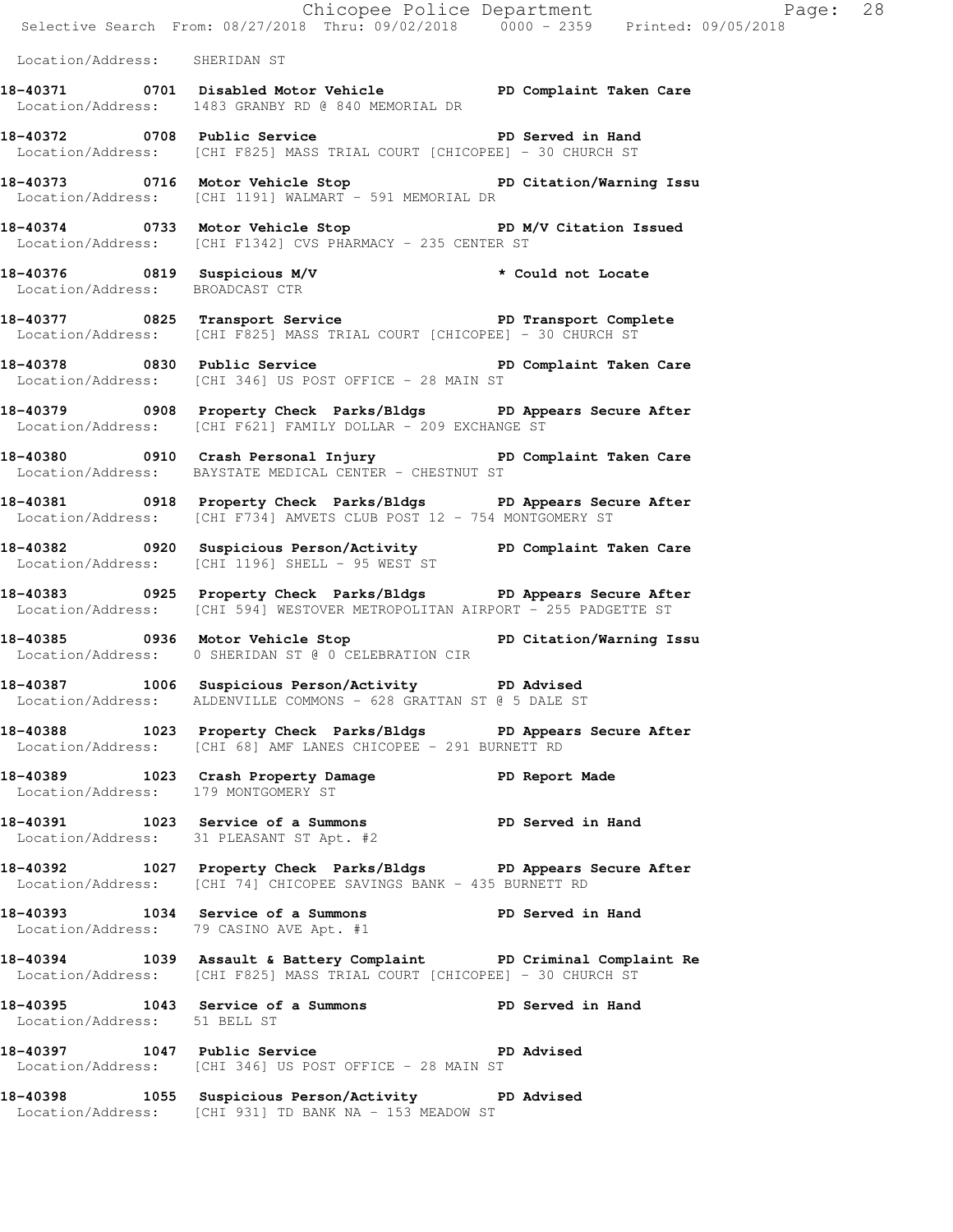|                                     |                                                                                                                                                    | Chicopee Police Department<br>Selective Search From: 08/27/2018 Thru: 09/02/2018 0000 - 2359 Printed: 09/05/2018 |  |
|-------------------------------------|----------------------------------------------------------------------------------------------------------------------------------------------------|------------------------------------------------------------------------------------------------------------------|--|
|                                     | 18-40399 1057 Motor Vehicle Stop N/V Citation Issued<br>Location/Address: 420 EAST ST @ 319 BEAUCHAMP TER                                          |                                                                                                                  |  |
|                                     | 18-40400 1105 Suspicious Person/Activity PD Advised<br>Location/Address: [CHI F162] 30 CENTER ST - 30 CENTER ST                                    |                                                                                                                  |  |
| Location/Address: 555 FRONT ST      | 18-40402 1120 Service of a Summons PD Served in Hand                                                                                               |                                                                                                                  |  |
|                                     | 18-40403 1123 Property Check Parks/Bldgs PD Appears Secure After<br>Location/Address: [CHI 1662] PRECISION WASH AND DRY - 199 EXCHANGE ST          |                                                                                                                  |  |
|                                     | 18-40404 1128 Public Service PD Served in Hand<br>Location/Address: 377 SPRINGFIELD ST                                                             |                                                                                                                  |  |
|                                     | 18-40405 1131 Property Check Parks/Bldgs PD Appears Secure After<br>Location/Address: [CHI F122] SALTER COLLEGE - 645 SHAWINIGAN DR                |                                                                                                                  |  |
| Location/Address: 458 GRATTAN ST    | 18-40406 1140 Service of a Summons * Could not Locate                                                                                              |                                                                                                                  |  |
| Location/Address: 27 PENDLETON AVE  | 18-40408 1153 Drug/Narcotic Activity * Could not Locate                                                                                            |                                                                                                                  |  |
|                                     | 18-40413 1234 MAIL RUN 2008 PD Complaint Taken Care<br>Location/Address: [CHI F368] CITY HALL ANNEX - 274 FRONT ST                                 |                                                                                                                  |  |
|                                     | 18-40416 1257 ASSIST OTHER AGENCY THE PD Complaint Taken Care<br>Location/Address: [CHI F1120] CANTERBURY ARMS APTS - 165 EAST MAIN ST Apt. #207   |                                                                                                                  |  |
|                                     | 18-40417 1257 Disturbance<br>Location/Address: [CHI F1342] CVS PHARMACY - 235 CENTER ST                                                            | PD Report Made                                                                                                   |  |
|                                     | 18-40418 1259 ASSIST OTHER AGENCY THE PD Complaint Taken Care<br>Location/Address: [CHI F1120] CANTERBURY ARMS APTS - 165 EAST MAIN ST Apt. #207   |                                                                                                                  |  |
| Location/Address: 33 ROBINSON DR    | 18-40419 1259 Assault & Battery Complaint PD Report Made                                                                                           |                                                                                                                  |  |
|                                     | 18-40422 1304 Shoplifter * Could not Locate<br>Location/Address: [CHI 644] STOP & SHOP SUPERMARKET - 672 MEMORIAL DR                               |                                                                                                                  |  |
| Location/Address: 384 CHICOPEE ST   | 18-40425 1312 Suspicious Person/Activity PD Advised                                                                                                |                                                                                                                  |  |
|                                     | 18-40428 1346 Firearms/Shots Fired PD Complaint Taken Care<br>Location/Address: [CHI F1150] CHICOPEE COMPREHENSIVE HIGH SCHOOL - 617 MONTGOMERY ST |                                                                                                                  |  |
|                                     | 18-40431 1416 Abandoned 911 Call<br>Location/Address: 40/42 SUNNYMEADE AVE                                                                         | * False Alarm                                                                                                    |  |
|                                     | 18-40437 1527 Disturbance<br>Location/Address: 80 COLUMBA ST Apt. #7A                                                                              | <b>PD Advised</b>                                                                                                |  |
|                                     | 18-40438 1537 Assist Fire Department PD Complaint Taken Care<br>Location/Address: 60 SIMARD DR Apt. #2                                             |                                                                                                                  |  |
|                                     | 18-40439 1544 Crash Personal Injury 19 PD Report Made<br>Location/Address: [CHI F556] ROY MOTORS INC - 490 MEADOW ST                               |                                                                                                                  |  |
|                                     | 18-40441 1601 Crash Property Damage * Could not Locate<br>Location/Address: 774 MCKINSTRY AVE @ 13 KENDALL ST                                      |                                                                                                                  |  |
| Location/Address: 74B RIVERVIEW TER | 18-40443 1603 CHECK THE WELL BEING PD Complaint Taken Care                                                                                         |                                                                                                                  |  |
|                                     | 18-40444 1605 CHECK THE WELL BEING PD Complaint Taken Care<br>Location/Address: [CHI F1120] CANTERBURY ARMS APTS - 165 EAST MAIN ST Apt. #216      |                                                                                                                  |  |
| Location/Address: 127 FALMOUTH RD   | 18-40445 1606 CHECK THE WELL BEING                                                                                                                 | * Could not Locate                                                                                               |  |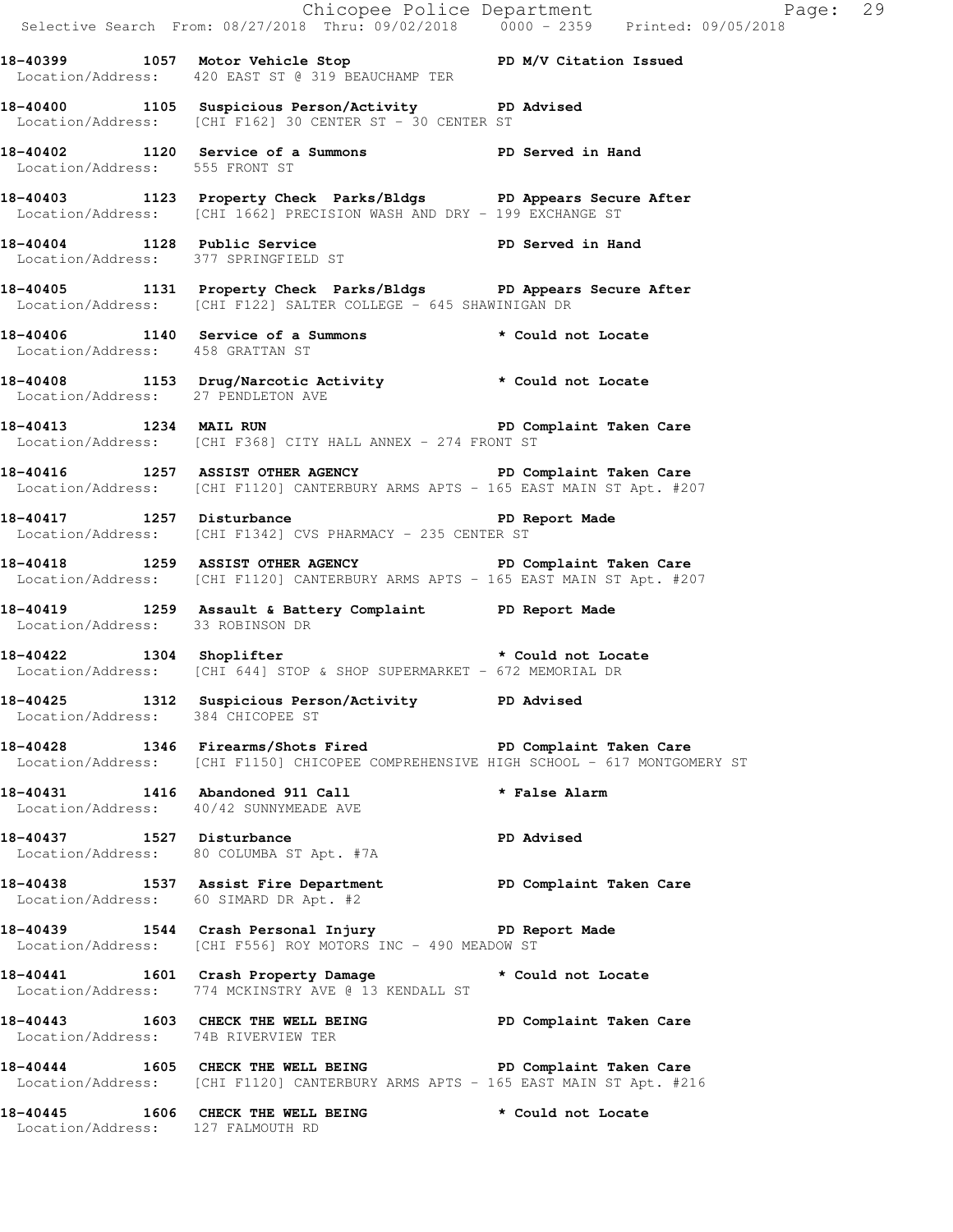|                                    |                                                                                                                                                   | Chicopee Police Department<br>Selective Search From: 08/27/2018 Thru: 09/02/2018 0000 - 2359 Printed: 09/05/2018 |  |
|------------------------------------|---------------------------------------------------------------------------------------------------------------------------------------------------|------------------------------------------------------------------------------------------------------------------|--|
|                                    | 18-40446 1608 Larceny Complaint Past PD No Report Necessary<br>Location/Address: [CHI F1271] 90 COCHRAN ST - 90 COCHRAN ST Apt. #3FL L            |                                                                                                                  |  |
| Location/Address: 82 SEARLES ST    | 18-40449 1627 Suspicious Person/Activity PD Assist Given                                                                                          |                                                                                                                  |  |
| Location/Address: 580 BROADWAY     | 18-40450 1637 Crash Property Damage PD Report Made                                                                                                |                                                                                                                  |  |
|                                    | 18-40454 1721 CHECK THE WELL BEING PD Advised<br>Location/Address: 18 PERCY ST Apt. #2FL                                                          |                                                                                                                  |  |
| Location/Address: STONINA DR       | 18-40457 1734 Traffic/Parking Complaint PD Advised                                                                                                |                                                                                                                  |  |
|                                    | 18-40458 1802 Disturbance 1802 PD Advised<br>Location/Address: [CHI 68] AMF LANES CHICOPEE - 291 BURNETT RD                                       |                                                                                                                  |  |
|                                    | 18-40459 1802 Public Service 1802 PD Complaint Taken Care<br>Location/Address: [CHI F1150] CHICOPEE COMPREHENSIVE HIGH SCHOOL - 617 MONTGOMERY ST |                                                                                                                  |  |
| Location/Address: 183 NONOTUCK AVE | 18-40460 1811 Missing Person * Canceled/Cancelled enr                                                                                             |                                                                                                                  |  |
| Location/Address: 127 FALMOUTH RD  | 18-40461 1833 Breaking & Entering-Report * Canceled/Cancelled enr                                                                                 |                                                                                                                  |  |
|                                    | 18-40462 1836 Crash Property Damage PD Report Made<br>Location/Address: 200 LAMBERT TER Apt. #36                                                  |                                                                                                                  |  |
|                                    | 18-40463 1848 Traffic/Parking Complaint * Could not Locate<br>Location/Address: [CHI F1057] DOLLAR TREE - 591 MEMORIAL DR Apt. #B                 |                                                                                                                  |  |
|                                    | 18-40465 1902 Assist Ambulance New PD Advised<br>Location/Address: [CHI 146] MCKINLEY HOUSE APARTMENTS - 38 ASINOF AVE Apt. #135                  |                                                                                                                  |  |
|                                    | 18-40468 1917 Traffic/Parking Complaint PD Complaint Taken Care<br>Location/Address: 427 GRATTAN ST @ 892 GRANBY RD                               |                                                                                                                  |  |
|                                    | 18-40469 1943 Motor Vehicle Stop 18-40469 PD Advised<br>Location/Address: 209 MEETINGHOUSE RD @ 682 MEADOW ST                                     |                                                                                                                  |  |
|                                    | 18-40472 2030 Motor Vehicle Stop N/V Citation Issued<br>Location/Address: [CHI 1280] J N PHILLIPS AUTO GLASS - 708 MEMORIAL DR                    |                                                                                                                  |  |
| Location/Address: 696 BRITTON ST   | 18-40474 2042 Open Door/Window No PD Complaint Taken Care                                                                                         |                                                                                                                  |  |
|                                    | 18-40475 2057 Motor Vehicle Stop North PD M/V Citation Issued<br>Location/Address: [CHI 1751] 0 CHICOPEE ST B @ 0 MARGARET ST                     |                                                                                                                  |  |
|                                    | 18-40476 2106 Trespasser/Trespassing * Canceled/Cancelled enr<br>Location/Address: [CHI 299] PRESTON PARK - 50 ACCESS RD                          |                                                                                                                  |  |
|                                    | 18-40477 2107 Crash Property Damage PD Report Made<br>Location/Address: 317 FAIRVIEW AVE @ 123 ACADEMY ST                                         |                                                                                                                  |  |
|                                    | 18-40478 2112 Motor Vehicle Stop PD M/V Citation Issued<br>Location/Address: 18 JOHN ST                                                           |                                                                                                                  |  |
|                                    | 18-40479 2113 Assist Ambulance New PD Assisted other Agency<br>Location/Address: [CHI 839] STEFANIK SCHOOL, GENERAL. JOHN J. K-5 - 720 MEADOW ST  |                                                                                                                  |  |
| Location/Address: 7 REEDSTONE AVE  | 18-40482 2130 Assist Ambulance PD Assisted other Agency                                                                                           |                                                                                                                  |  |
|                                    | 18-40484 2134 Crash Property Damage PD Report Made<br>Location/Address: [CHI 865] UNIQUE AUTO INC - 40 PROSPECT ST                                |                                                                                                                  |  |
|                                    | 18-40486 2147 Larceny Complaint Past PD Criminal Complaint Re                                                                                     |                                                                                                                  |  |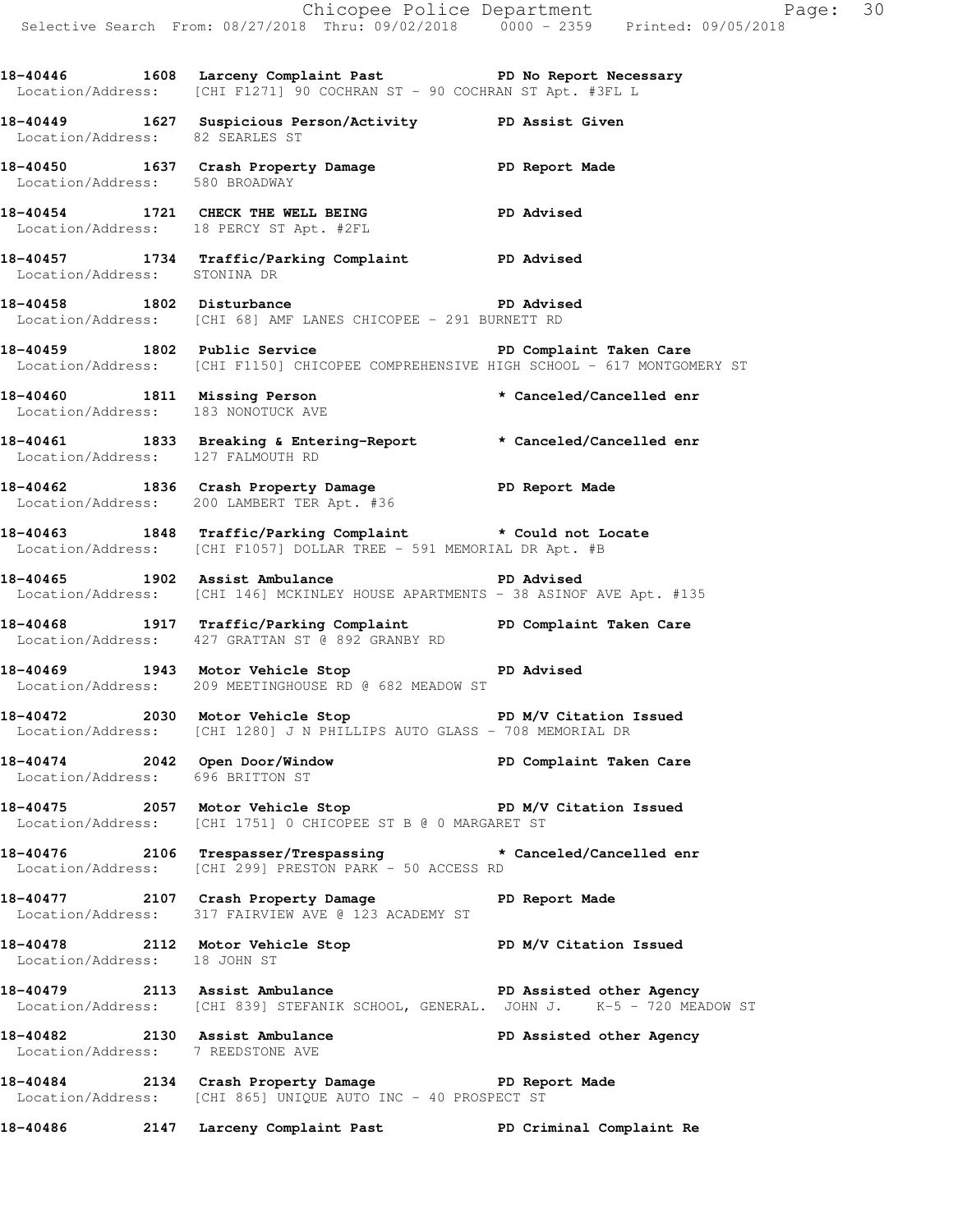|                                                            |                                                                                                                                                          | Chicopee Police Department<br>Selective Search From: 08/27/2018 Thru: 09/02/2018 0000 - 2359 Printed: 09/05/2018 |  |
|------------------------------------------------------------|----------------------------------------------------------------------------------------------------------------------------------------------------------|------------------------------------------------------------------------------------------------------------------|--|
|                                                            |                                                                                                                                                          |                                                                                                                  |  |
|                                                            | Location/Address: [CHI F1120] CANTERBURY ARMS APTS - 165 EAST MAIN ST Apt. #216<br>18-40487 2202 Disabled Motor Vehicle PD Assist Given                  |                                                                                                                  |  |
|                                                            | Location/Address: [CHI F1345] ALL STAR RENTAL - 399 MEMORIAL DR                                                                                          |                                                                                                                  |  |
|                                                            | 18-40488 2220 Crash Property Damage PD Report Made<br>Location/Address: [CHI 632] DAYS INN/ TRUMPETS - 450 MEMORIAL DR                                   |                                                                                                                  |  |
| Location/Address: 391 - GRATTAN ST                         | 18-40489 2244 Motor Vehicle Stop PD Advised                                                                                                              |                                                                                                                  |  |
| Location/Address: 63 FAIRVIEW AVE                          | 18-40490 2248 Crash Property Damage PD Report Made                                                                                                       |                                                                                                                  |  |
|                                                            | 18-40491 2254 Motor Vehicle Stop PD M/V Citation Issued<br>Location/Address: [CHI 271] C&T PIZZA INC - 982 CHICOPEE ST                                   |                                                                                                                  |  |
|                                                            | 18-40493 2307 CHECK THE WELL BEING * Could not Locate<br>Location/Address: HEADING TOWARDS DOVERBROOK - PENDLETON AVE                                    |                                                                                                                  |  |
| Location/Address: 675 GRANBY RD                            | 18-40494 2318 Motor Vehicle Stop PD M/V Citation Issued                                                                                                  |                                                                                                                  |  |
|                                                            | 18-40496 2325 Loud Music the set of the set of the 18-40496<br>Location/Address: 22 MARCELLE ST Apt. #1FL L                                              |                                                                                                                  |  |
| Location/Address: 638 GRANBY RD                            | 18-40497 2327 Motor Vehicle Stop N/V Citation Issued                                                                                                     |                                                                                                                  |  |
|                                                            | 18-40499 2349 Motor Vehicle Stop 50 PD Advised<br>Location/Address: [CHI 429] KNIGHTS OF COLUMBUS - 460 GRANBY RD                                        |                                                                                                                  |  |
| For Date: $09/01/2018$ - Saturday                          |                                                                                                                                                          |                                                                                                                  |  |
|                                                            | 18-40501 0001 Loud Music 2000 PD Advised<br>Location/Address: 22 MARCELLE ST Apt. #1STLF                                                                 |                                                                                                                  |  |
|                                                            | 18-40502 0004 Public Service National PD Assist Given<br>Location/Address: [CHI XP2049] SUPER SAVER LAUNDROMAT - 199 EXCHANGE ST                         |                                                                                                                  |  |
|                                                            | 18-40503 0018 Property Check Parks/Bldgs PD Appears Secure After<br>Location/Address: [CHI 832] BELLAMY MIDDLE SCHOOL, EDWARD 6-8 - 314 PENDLETON AVE    |                                                                                                                  |  |
|                                                            | 18-40504 0023 Property Check Parks/Bldgs PD Appears Secure After<br>Location/Address: [CHI F1150] CHICOPEE COMPREHENSIVE HIGH SCHOOL - 617 MONTGOMERY ST |                                                                                                                  |  |
| 18-40505 0029 Disturbance<br>Location/Address: 22 KEITH ST |                                                                                                                                                          | <b>PD Advised</b>                                                                                                |  |
|                                                            | 18-40506 0030 Property Check Parks/Bldgs PD Appears Secure After<br>Location/Address: [CHI 882] VIEW STREET TAVERN - 13 VIEW ST                          |                                                                                                                  |  |
|                                                            | 18-40507 0036 Property Check Parks/Bldgs PD Appears Secure After<br>Location/Address: [CHI 566] SAM'S FOOD STORES (SUNOCO) - 810 MEADOW ST               |                                                                                                                  |  |
|                                                            | 18-40508 0038 Property Check Parks/Bldgs PD Appears Secure After<br>Location/Address: [CHI 86] FOOD BAG - 947 BURNETT RD                                 |                                                                                                                  |  |
|                                                            | 18-40509 0041 Property Check Parks/Bldgs PD Appears Secure After<br>Location/Address: [CHI 857] SZOT PARK - 97 SGT TRACY DR                              |                                                                                                                  |  |
|                                                            | 18-40510 0045 Property Check Parks/Bldgs PD Appears Secure After<br>Location/Address: [CHI 276] SUNOCO A PLUS MINI MART - 1031 CHICOPEE ST               |                                                                                                                  |  |
|                                                            | 18-40511 0049 Property Check Parks/Bldgs PD Appears Secure After<br>Location/Address: [CHI 1196] SHELL - 95 WEST ST                                      |                                                                                                                  |  |
| Location/Address: 190 HORSESHOE DR                         | 18-40512 0049 Malicious Damage-Past PD Report Made                                                                                                       |                                                                                                                  |  |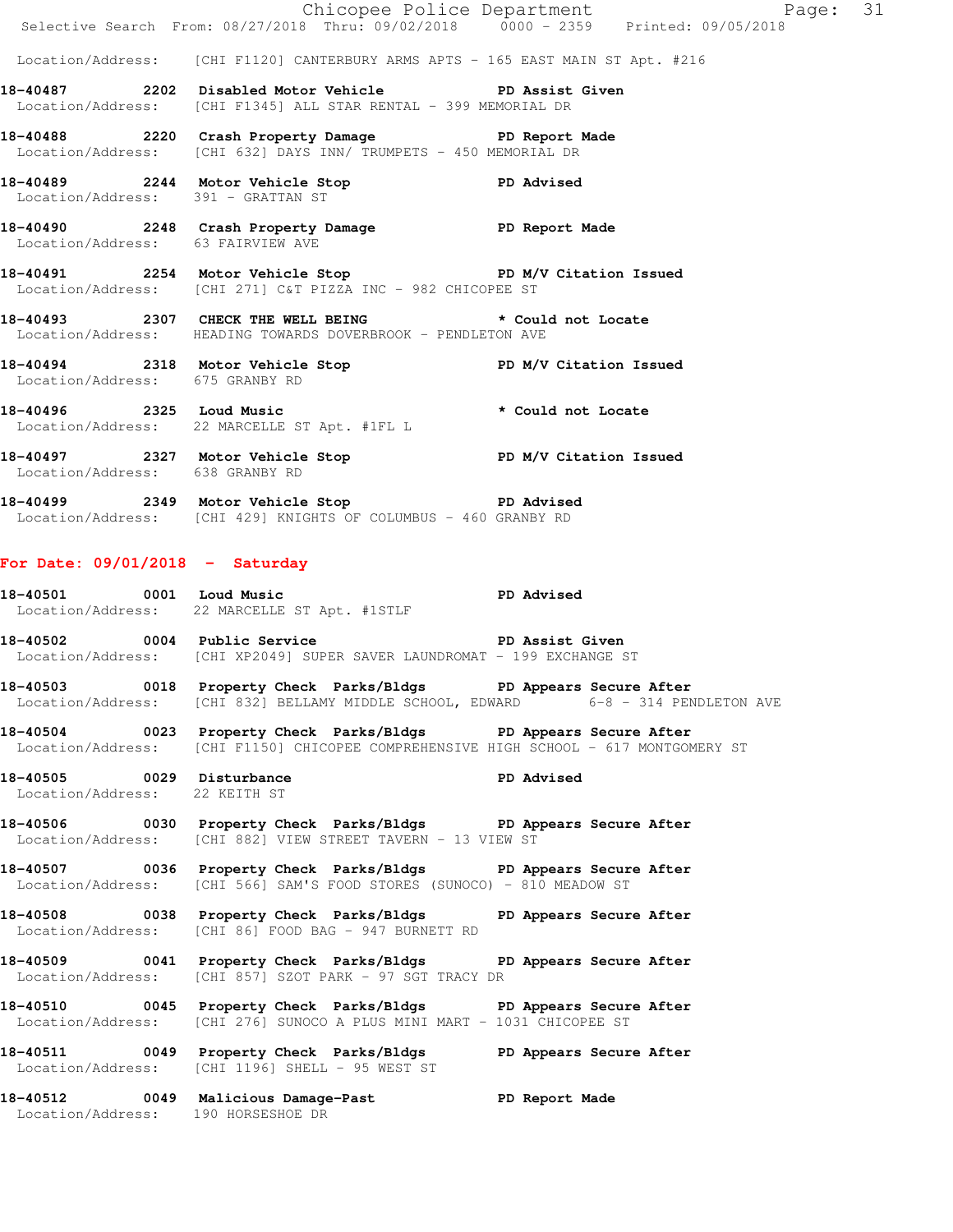|                                   | Chicopee Police Department<br>Selective Search From: 08/27/2018 Thru: 09/02/2018 0000 - 2359 Printed: 09/05/2018                                      |                         |
|-----------------------------------|-------------------------------------------------------------------------------------------------------------------------------------------------------|-------------------------|
|                                   | 18-40513 0051 Traffic/Parking Complaint PD Complaint Taken Care<br>Location/Address: [CHI F122] SALTER COLLEGE - 645 SHAWINIGAN DR                    |                         |
|                                   | 18-40514 0053 Property Check Parks/Bldgs PD Appears Secure After<br>Location/Address: [CHI 854] SARAH JANE PARK - 21 VIVIAN ST                        |                         |
|                                   | 18-40515 0100 Disturbance * Unfounded<br>Location/Address: 43 ASINOF AVE Apt. #2FL * * Unfounded                                                      |                         |
|                                   | 18-40516 0136 Property Check Parks/Bldgs PD Appears Secure After<br>Location/Address: [CHI 1122] LIGHTHOUSE LIQUORS - 856 MEMORIAL DR                 |                         |
|                                   | 18-40517 0146 Property Check Parks/Bldgs PD Appears Secure After<br>Location/Address: [CHI 873] ST PATRICK CHURCH - 319 BROADWAY                      |                         |
|                                   | Location/Address: 700 CENTER ST @ 3 PLAINFIELD ST                                                                                                     |                         |
|                                   | 18-40519 0151 Property Check Parks/Bldgs PD Appears Secure After<br>Location/Address: [CHI 328] SAMS CONVENIENCE STORE - 147 BROADWAY                 |                         |
|                                   | 18-40520 0158 Property Check Parks/Bldgs PD Appears Secure After<br>Location/Address: [CHI 1600] MONTY'S ROADHOUSE - 733 CHICOPEE ST                  |                         |
|                                   | 18-40521 0202 Property Check Parks/Bldgs PD Appears Secure After<br>Location/Address: [CHI F1272] LIFE POINT CHURCH - 603 NEW LUDLOW RD               |                         |
|                                   | 18-40522 0209 Property Check Parks/Bldgs PD Appears Secure After<br>Location/Address: [CHI 1578] DOC'S PLACE - 1264 GRANBY RD                         |                         |
|                                   | 18-40523 0215 Property Check Parks/Bldgs PD Appears Secure After<br>Location/Address: [CHI 276] SUNOCO A PLUS MINI MART - 1031 CHICOPEE ST            |                         |
|                                   | 18-40524 0217 Property Check Parks/Bldgs PD Appears Secure After<br>Location/Address: [CHI F1442] GOOD DOG SPOT - 35 N CHICOPEE ST                    |                         |
|                                   | 18-40525 0219 Abandoned 911 Call PD Advised<br>Location/Address: 2 BEAUDOIN CT Apt. #3                                                                |                         |
|                                   | 18-40526 0224 Property Check Parks/Bldgs PD Appears Secure After<br>Location/Address: [CHI F122] SALTER COLLEGE - 645 SHAWINIGAN DR                   |                         |
|                                   | 18-40527 		 0227 Property Check Parks/Bldgs 		 PD Appears Secure After<br>Location/Address: [CHI 188] PRIDE SERVICE STATION - 167 CHICOPEE ST         |                         |
|                                   | 18-40528 0234 Property Check Parks/Bldgs PD Appears Secure After<br>Location/Address: [CHI 849] RIVERS PARK - 19 ALDEN ST                             |                         |
| Location/Address: 300 SHERIDAN ST | 18-40530 0244 Crash Property Damage PD Report Made                                                                                                    |                         |
| Location/Address: GRATTAN ST      | 18-40532 0252 Motor Vehicle Stop PD Advised                                                                                                           |                         |
|                                   | 18-40533 0330 Suspicious M/V PD Complaint Taken Care<br>Location/Address: [CHI 907] TACO BELL - 1471 MEMORIAL DR                                      |                         |
|                                   | 18-40534 0331 Property Check Parks/Bldgs PD Appears Secure After<br>Location/Address: [CHI 782] ELMS, COLLEGE OF OUR LADY OF THE - 291 SPRINGFIELD ST |                         |
|                                   | 18-40535 0339 Property Check Parks/Bldgs PD Appears Secure After<br>Location/Address: [CHI 563] RITE AID PHARMACY - 577 MEADOW ST                     |                         |
|                                   | 18-40537 0345 Loud Music<br>Location/Address: 15 HAMPSHIRE ST                                                                                         | PD Complaint Taken Care |
|                                   | PD Advised<br>18-40536 0347 Motor Vehicle Stop<br>Location/Address: [CHI F402] CHICOPEE ELECTRIC LIGHT DEPT - 725 FRONT ST                            |                         |
|                                   | 18-40539 0351 Assist Ambulance No PD Assist Given                                                                                                     |                         |

Location/Address: [CHI F1120] CANTERBURY ARMS APTS - 165 EAST MAIN ST Apt. #207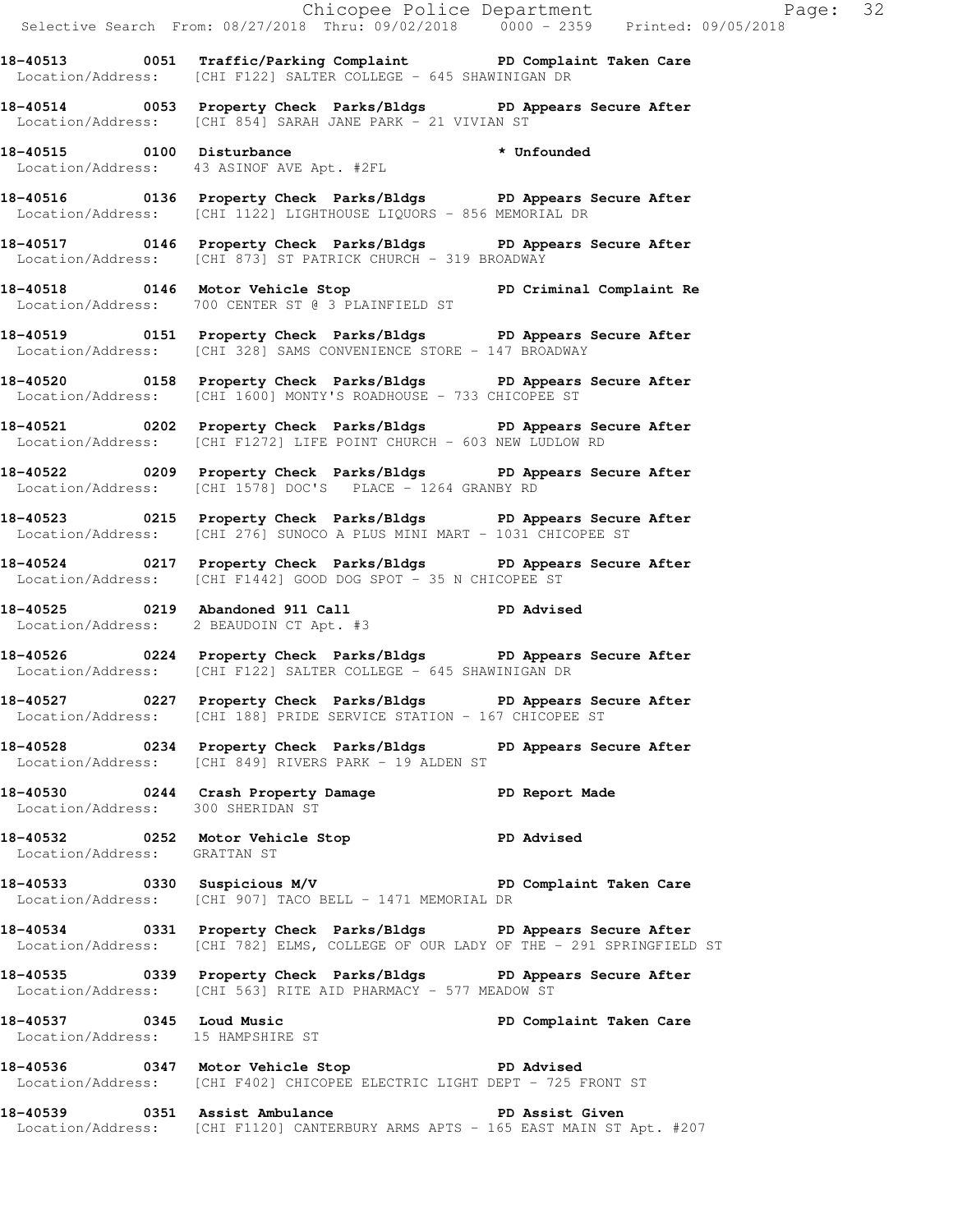Selective Search From: 08/27/2018 Thru: 09/02/2018 0000 - 2359 Printed: 09/05/2018 **18-40540 0352 Property Check Parks/Bldgs PD Appears Secure After**  Location/Address: [CHI F208] CAVALIER RESTAURANT, ALCOA CATERING - 366 CHICOPEE ST **18-40541 0406 Assist Ambulance PD Assist Given**  Location/Address: 12 BENOIT CIR Apt. #A **18-40543 0407 CHECK THE WELL BEING PD Complaint Taken Care**  Location/Address: BLUEBIRD CIR @ NEW LOMBARD RD **18-40546 0506 Property Check Parks/Bldgs PD Appears Secure After**  Location/Address: [CHI 608] FINYL VINYL - 33 GRATTAN ST **18-40547 0506 Property Check Parks/Bldgs PD Appears Secure After**  Location/Address: [CHI 305] CUMBERLAND FARMS - 37 MONTCALM ST **18-40548 0528 Assist Ambulance PD Assist Given**  Location/Address: [CHI 39] MAC ARTHUR TERRACE APARTMENTS - 70 BROADWAY Apt. #205 **18-40550 0532 Suspicious M/V \* Unfounded**  Location/Address: [CHI 306] RITE AID PHARMACY - 1-5 ST JAMES AVE **18-40551 0550 Suspicious M/V PD Advised**  Location/Address: NEAR DIKE - MAIN ST **18-40553 0558 Property Check Parks/Bldgs PD Appears Secure After**  Location/Address: [CHI 425] ELKS, FRATERNAL ORDERS OF - 431 GRANBY RD **18-40554 0613 Property Check Parks/Bldgs PD Appears Secure After**  Location/Address: [CHI F1150] CHICOPEE COMPREHENSIVE HIGH SCHOOL - 617 MONTGOMERY ST **18-40555 0617 Property Check Parks/Bldgs PD Appears Secure After**  Location/Address: [CHI F620] ALS DINER - 14 YELLE ST **18-40556 0634 Motor Vehicle Stop PD Citation/Warning Issu**  Location/Address: 884 CHICOPEE ST **18-40557 0643 Motor Vehicle Stop PD Citation/Warning Issu**  Location/Address: [CHI 1768] GENERATIONS SALON - 233 GRATTAN ST **18-40558 0645 Motor Vehicle Stop PD Citation/Warning Issu**  Location/Address: 805 CHICOPEE ST 18-40559 0650 Disturbance **PD** Advised Location/Address: NONOTUCK AVE @ FRONT ST **18-40560 0656 Motor Vehicle Stop PD Citation/Warning Issu**  Location/Address: 805 CHICOPEE ST **18-40561 0656 Service of a Summons PD Not Served**  Location/Address: 679 GRATTAN ST Apt. #2FL **18-40562 0657 Motor Vehicle Stop PD Advised**  Location: STOP AND SHOP **18-40563 0659 Public Service PD Complaint Taken Care**  Location/Address: [CHI F1150] CHICOPEE COMPREHENSIVE HIGH SCHOOL - 617 MONTGOMERY ST **18-40565 0700 Stolen M/V L/P Report PD Report Made**  Location/Address: 593 BROADWAY **18-40564 0705 Service of a Summons PD Not Served**  Location/Address: 180 MONTGOMERY ST **18-40566 0712 Motor Vehicle Stop PD Advised**  Location/Address: [CHI 842] DUPONT MEM MID SCHOOL, 1ST SGT. KEVIN A. - 650 FRONT ST **18-40567 0717 Motor Vehicle Stop PD Citation/Warning Issu**  Location/Address: MEETINGHOUSE RD

Chicopee Police Department Page: 33

**18-40568 0720 Motor Vehicle Stop PD Citation/Warning Issu**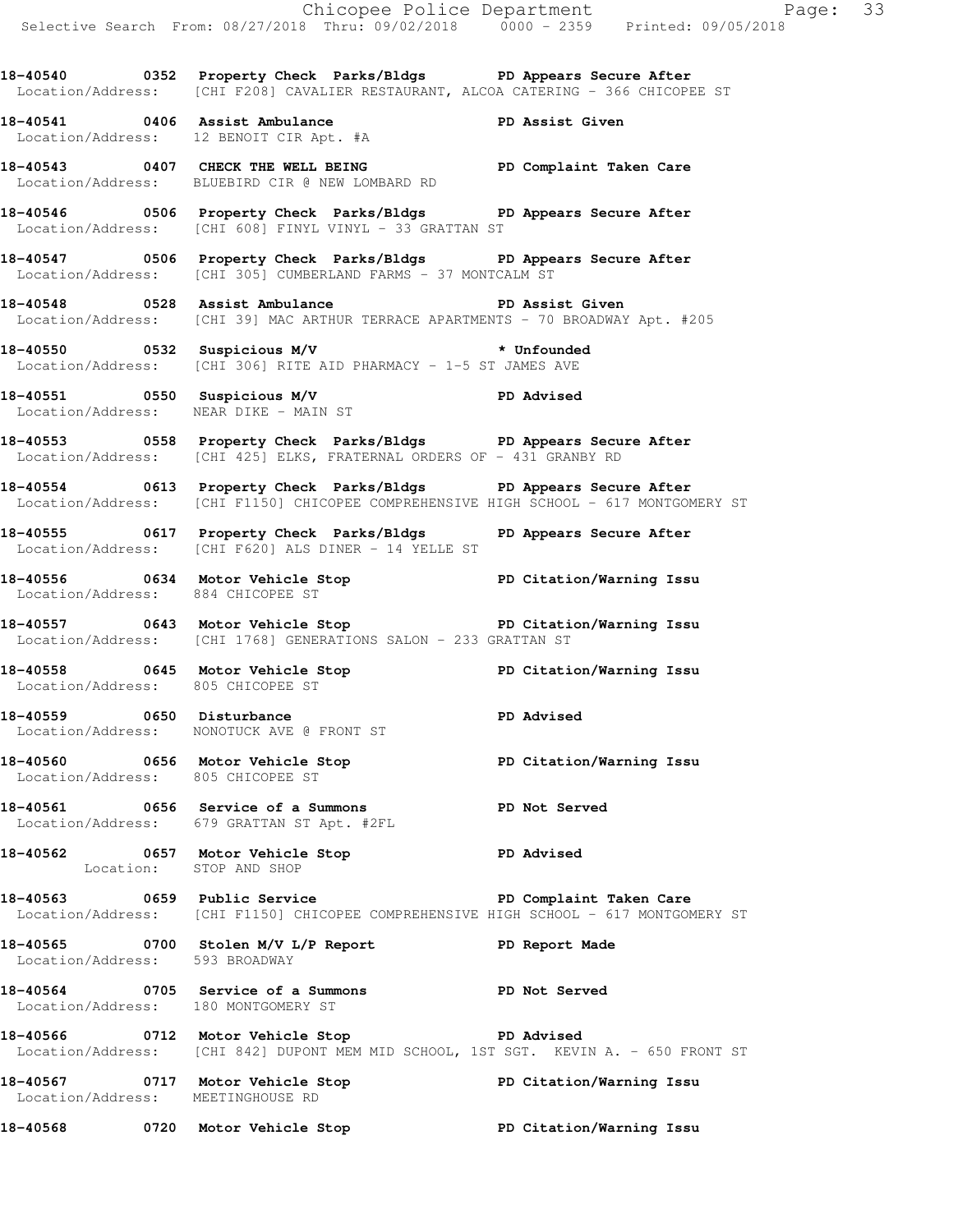|                                       | Chicopee Police Department<br>Selective Search From: 08/27/2018 Thru: 09/02/2018 0000 - 2359 Printed: 09/05/2018                                  |                      |  |
|---------------------------------------|---------------------------------------------------------------------------------------------------------------------------------------------------|----------------------|--|
|                                       | Location/Address: [CHI 981] L&R USED FURNITURE AND MORE - 824 CHICOPEE ST                                                                         |                      |  |
|                                       | 18-40570 0807 Assist Other Police Department * Could not Locate<br>Location/Address: [CHI 444] WESTOVER TRAILER PARK - 1246 GRANBY RD Apt. #2     |                      |  |
|                                       | 18-40574 0844 Property Check Parks/Bldgs PD Appears Secure After<br>Location/Address: [CHI 992] CHICOPEE DEPT. OF PUBLIC WORKS - 115 BASKIN DR    |                      |  |
|                                       | 18-40575 0903 Property Check Parks/Bldgs PD Appears Secure After<br>Location/Address: [CHI F122] SALTER COLLEGE - 645 SHAWINIGAN DR               |                      |  |
| Location/Address: 10 OLEA ST          | 18-40578 		 0956 Public Service 		 PD Complaint Taken Care                                                                                        |                      |  |
| Location/Address: 203 EAST ST         | 18-40577 1001 Service of a Summons PD Not Served                                                                                                  |                      |  |
|                                       | 18-40580 1013 Service of a Summons PD Not Served Location/Address: 27 ROSE ST                                                                     |                      |  |
| Location/Address: 335 NEW LUDLOW RD   | 18-40583 1025 Identity Fraud/Theft <b>PD</b> Advised                                                                                              |                      |  |
|                                       | 18-40582 1026 Service of a Summons PD Not Served<br>Location/Address: [CHI 1422] YOUNG RESIDENCE - 2 BROADWAY CT                                  |                      |  |
|                                       | 18-40587 1048 Larceny Complaint Past PD Report Made<br>Location/Address: [CHI F955] QUALITY INN - 463 MEMORIAL DR Apt. #250                       |                      |  |
| Location/Address: 166 JAMROG DR       | 18-40588 1051 Crash Property Damage No Report Necessary                                                                                           |                      |  |
|                                       | 18-40589 1106 Property Check Parks/Bldgs PD Appears Secure After<br>Location/Address: [CHI 837] LITWIN SCHOOL, SGT. ROBERT R. K-5 - 135 LITWIN LN |                      |  |
| 18-40591 1114 Man Down                | Location/Address: MCKINSTRY GARDENS - MONTGOMERY ST                                                                                               | * No Action Required |  |
|                                       | 18-40590 1115 CHECK THE WELL BEING * Could not Locate<br>Location/Address: [CHI 563] RITE AID PHARMACY - 577 MEADOW ST                            |                      |  |
|                                       | 18-40592 1136 Traffic/Parking Complaint PD Complaint Taken Care<br>Location/Address: [CHI 1237] LAPOINTE RESIDENCE - 451 EAST MAIN ST             |                      |  |
|                                       | 18-40593 1142 Property Check Parks/Bldgs PD Appears Secure After<br>Location/Address: [CHI 92] CHICOPEE CHLORINATION PLANT - 1356 BURNETT RD      |                      |  |
|                                       | 18-40594 1152 Property Check Parks/Bldgs PD Appears Secure After<br>Location/Address: [CHI 1893] WILLIAMS PARK - 880 BURNETT RD                   |                      |  |
| Location/Address: [CHI 328] MEADOW ST | 18-40595 1206 Larceny Complaint Past PD Report Made                                                                                               |                      |  |
|                                       | 18-40596 1211 Breaking & Entering in progres * Could not Locate<br>Location/Address: [CHI 792] CENTER AUTO PARTS - 651 CENTER ST                  |                      |  |
| Location/Address: 290 BEAUCHAMP TER   | 18-40597 1213 Motor Vehicle Stop N/V Citation Issued                                                                                              |                      |  |
| Location/Address: 23 LOMBARD RD       | 18-40598 1218 Custody/Probate PD Advised                                                                                                          |                      |  |
|                                       | 18-40600 1231 Motor Vehicle Stop N/V Citation Issued<br>Location/Address: 0 BEAUCHAMP TER @ 0 OXFORD ST                                           |                      |  |
|                                       | 18-40603 1321 Disturbance<br>Location/Address: DALE CT @ MONTGOMERY ST                                                                            | PD Advised           |  |
|                                       | 18-40604 1345 Crash Property Damage PD Report Made<br>Location/Address: [CHI 1191] WALMART - 591 MEMORIAL DR                                      |                      |  |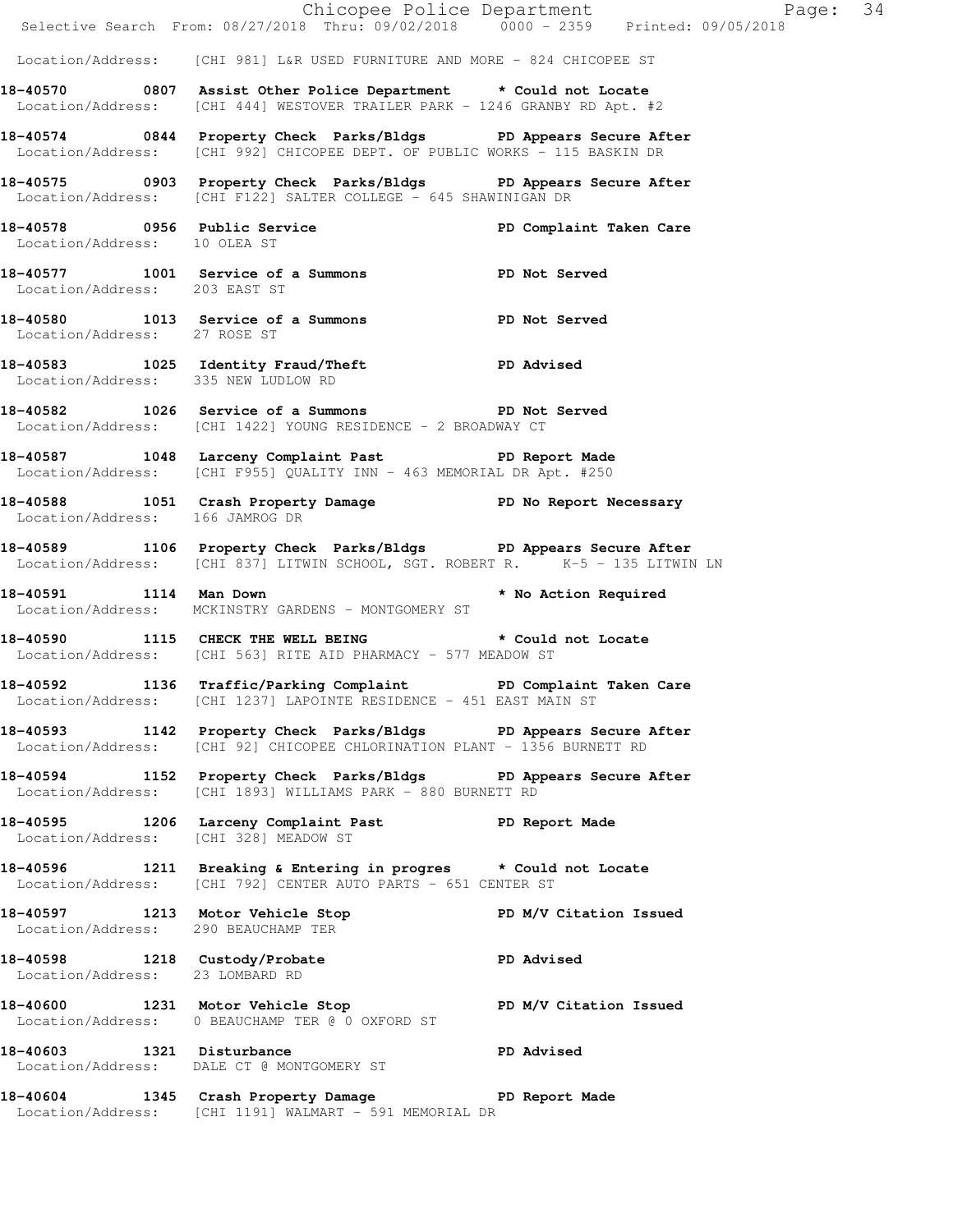|                                       |                                                                                                                                                          | Chicopee Police Department<br>Selective Search From: 08/27/2018 Thru: 09/02/2018 0000 - 2359 Printed: 09/05/2018 |  |
|---------------------------------------|----------------------------------------------------------------------------------------------------------------------------------------------------------|------------------------------------------------------------------------------------------------------------------|--|
|                                       | 18-40605 1413 Traffic/Parking Complaint PD Complaint Taken Care<br>Location/Address: [CHI 919] BIG Y WORLD CLASS MARKETS - 650 MEMORIAL DR               |                                                                                                                  |  |
| Location/Address: 34 FRONTENAC ST     | 18-40606 1415 Traffic/Parking Complaint PD Advised                                                                                                       |                                                                                                                  |  |
| Location/Address: MARION ST           | 18-40607 1434 Disturbance                                                                                                                                | <b>PD</b> Advised                                                                                                |  |
|                                       | 18-40609 1450 Motor Vehicle Stop PD Citation/Warning Issu<br>Location/Address: 247 BEAUCHAMP TER                                                         |                                                                                                                  |  |
|                                       | 18-40610 1454 Shoplifter 200 PD Arrest Made<br>Location/Address: [CHI 1191] WALMART - 591 MEMORIAL DR                                                    |                                                                                                                  |  |
|                                       | 18-40611 1500 Disabled Motor Vehicle PD Complaint Taken Care<br>Location/Address: 14 SIMARD DR @ 33 YELLE ST                                             |                                                                                                                  |  |
|                                       | 18-40613 1608 Suspicious Person/Activity * Could not Locate<br>Location/Address: [CHI 854] SARAH JANE PARK - 21 VIVIAN ST                                |                                                                                                                  |  |
|                                       | 18-40615 1609 Property Check Parks/Bldgs PD Appears Secure After<br>Location/Address: [CHI 849] RIVERS PARK - 19 ALDEN ST                                |                                                                                                                  |  |
|                                       | 18-40616 1615 Traffic/Parking Complaint * Could not Locate<br>Location/Address: [CHI 849] RIVERS PARK - 19 ALDEN ST                                      |                                                                                                                  |  |
| Location/Address: KNAPP ST            | 18-40618 1615 Assist Other Police Department PD Assist Given                                                                                             |                                                                                                                  |  |
|                                       | 18-40619 1624 Transport Service New PD Transport Complete<br>Location/Address: [LUD] HAMPDEN COUNTY HOUSE OF CORRECTIONS - 629 RANDALL RD                |                                                                                                                  |  |
|                                       | 18-40620 1643 Crash Property Damage PD Report Made<br>Location/Address: [CHI 638] BJS WHOLESALE FOOD WAREHOUSE - 650 MEMORIAL DR                         |                                                                                                                  |  |
| Location/Address: 5 VOLPE DR Apt. #25 | 18-40621 1644 Larceny Complaint Past PD Report Made                                                                                                      |                                                                                                                  |  |
|                                       | 18-40622 1649 Assist Ambulance No PD Assist Given<br>Location/Address: [CHI 269] JENROSE WINES & LIQUORS - 945 CHICOPEE ST                               |                                                                                                                  |  |
|                                       | 18-40624 1651 Warrant Service * * Unfounded<br>Location/Address: [CHI 938] HOME DEPOT - 655 MEMORIAL DR                                                  |                                                                                                                  |  |
|                                       | 18-40625 1712 Larceny Complaint Past PD Criminal Complaint Re<br>Location/Address: 235 FAIRVIEW AVE Apt. #1FL                                            |                                                                                                                  |  |
|                                       | 18-40629 1723 Unwanted Party/Undesirable PD Complaint Taken Care<br>Location/Address: 209 GRANBY RD Apt. #14                                             |                                                                                                                  |  |
| Location/Address: 37 SCHOOL ST        | 18-40631 1742 Juvenile Complaint                                                                                                                         | PD Report Made                                                                                                   |  |
|                                       | 18-40632 1749 Property Check Parks/Bldgs PD Complaint Taken Care<br>Location/Address: [CHI 847] RAY ASH PARK - 52 ARCADE ST                              |                                                                                                                  |  |
|                                       | 18-40634 1754 Property Check Parks/Bldgs PD Complaint Taken Care<br>Location/Address: [CHI F1150] CHICOPEE COMPREHENSIVE HIGH SCHOOL - 617 MONTGOMERY ST |                                                                                                                  |  |
|                                       | 18-40635 1757 CHECK THE WELL BEING PD Complaint Taken Care<br>Location/Address: [CHI F162] 30 CENTER ST - 30 CENTER ST Apt. #2                           |                                                                                                                  |  |
|                                       | 18-40638 1821 Unwanted Party/Undesirable PD Complaint Taken Care<br>Location/Address: [CHI 818] BEACON SQUARE EFFICIENCY - 1892 MEMORIAL DR              |                                                                                                                  |  |
| 18-40639 1839 Disturbance             | Location/Address: [CHI 857] SZOT PARK - 97 SGT TRACY DR                                                                                                  | * Unfounded                                                                                                      |  |
| Location/Address: 110 CHURCH ST       | 18-40640 1853 Public Service                                                                                                                             | PD Report Made                                                                                                   |  |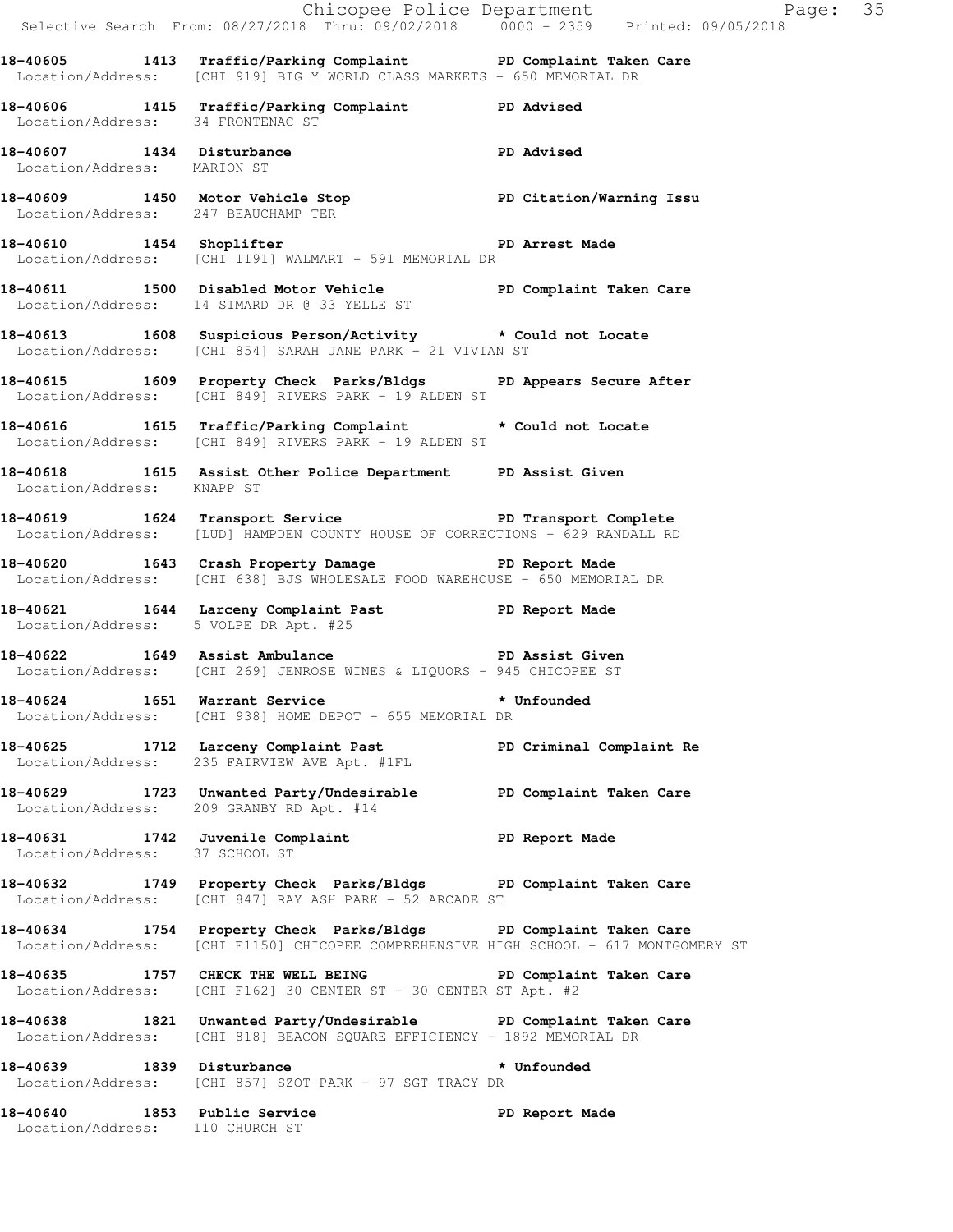**18-40642 1919 Motor Vehicle Stop PD Citation/Warning Issu**  Location/Address: 1041 MEMORIAL DR @ 591 PENDLETON AVE

**18-40645 1943 Crash Property Damage PD Report Made**  Location/Address: [CHI F554] CALLAWAY GOLF BALL OPERATIONS INC. - 425 MEADOW ST

**18-40647 1950 Suspicious M/V \* Canceled/Cancelled enr**  Location/Address: [CHI 1750] MASSE'S CUSTOM CUTS - 1512 MEMORIAL DR

18-40648 **2000** Traffic Assignment **PD Complaint Taken Care** Location/Address: MEMORIAL DR

- **18-40649 2008 Assault & Battery Complaint PD Advised**  Location/Address: 63 ELCON DR
- 18-40650 2013 Disturbance **PD Appears Secure After** Location/Address: [CHI F1340] 12 CHAPMAN ST

**18-40652 2014 CHECK THE WELL BEING \* Could not Locate**  Location/Address: 22 COAKLEY DR **18-40653 2016 CHECK THE WELL BEING PD Appears Secure After** 

Location/Address: 268 HAMPDEN ST

**18-40654 2101 Larceny Complaint Past PD Report Made**  Location/Address: EAST MAIN ST

**18-40656 2136 Disturbance PD Advised**  Location/Address: 25 KENDALL ST **18-40658 2148 Disturbance \* Could not Locate** 

Location/Address: [CHI F1340] 12 CHAPMAN ST

**18-40657 2149 CHECK THE WELL BEING PD Advised**  Location/Address: 22 COAKLEY DR

18-40659 **2208** Transport Service **PED Transport Complete** Location/Address: [LUD] HAMPDEN COUNTY HOUSE OF CORRECTIONS - 629 RANDALL RD

**18-40663 2310 Motor Vehicle Stop PD Criminal Complaint Re**  Location/Address: [CHI F659] UNIQUE MOTORS - 1021 MEMORIAL DR

**18-40664 2352 Crash Property Damage PD Report Made**  Location/Address: 84 GRAPE ST

## **For Date: 09/02/2018 - Sunday**

**18-40665 0014 Traffic/Parking Complaint PD Complaint Taken Care**  Location/Address: [CHI 1342] BULLSEYE BAR - 621 CENTER ST

18-40666 **0025** Motor Vehicle Stop **PD M/V Citation Issued** Location/Address: [CHI 287] TEDDY BEAR POOLS & SPAS - 41 EAST ST

**18-40667 0027 Property Check Parks/Bldgs PD Advised**  Location/Address: [CHI F351] BASKINS AUTO EXCHANGE - 452 CHICOPEE ST

**18-40669 0031 Assist Other Police Department PD Assisted other Agency**  Location/Address: 24 BRAYS ST

**18-40668 0034 Property Check Parks/Bldgs PD Appears Secure After**  Location/Address: [CHI 919] BIG Y WORLD CLASS MARKETS - 650 MEMORIAL DR

**18-40670 0041 Property Check Parks/Bldgs PD Appears Secure After**  Location/Address: [CHI XF1665] MASS ALTERNATIVE CARE - 1247 EAST MAIN ST

**18-40671 0042 Property Check Parks/Bldgs PD Appears Secure After**  Location/Address: MURPHY LN

**18-40672 0051 Property Check Parks/Bldgs PD Appears Secure After**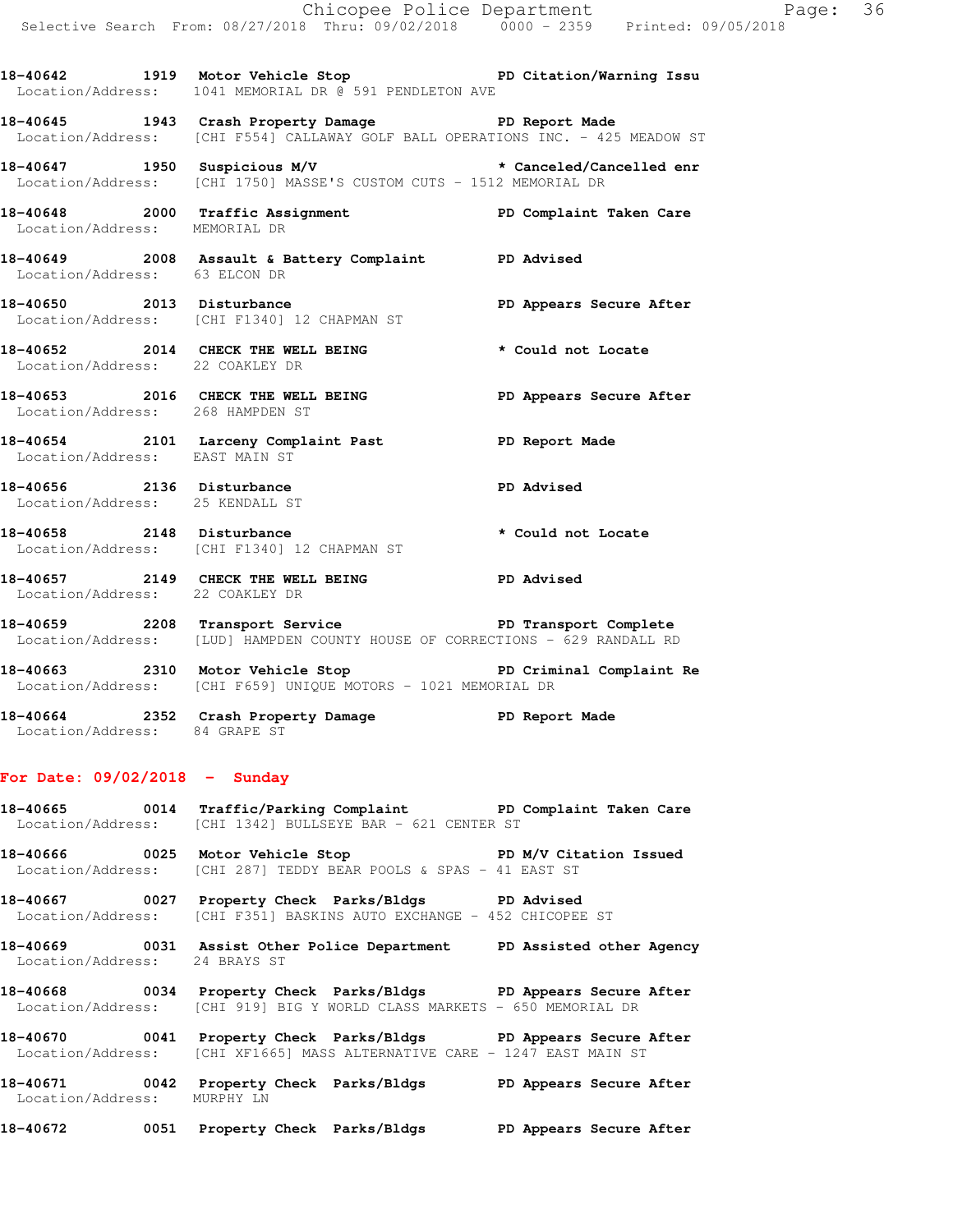| Location/Address: [CHI 82] COUNTRY TRADING POST - 771 BURNETT RD<br>18-40673 0053 Property Check Parks/Bldgs PD Appears Secure After<br>Location/Address: [CHI F1328] GALLAGHER OLDE FASHIONED SERVICE - 560 EAST ST<br>18-40674 0054 Property Check Parks/Bldgs PD Appears Secure After<br>Location/Address: ADAMS ST<br>18-40675 0105 Property Check Parks/Bldgs PD Appears Secure After<br>Location/Address: [CHI 1533] PRIDE TRUCK STOP - 363 BURNETT RD<br>18-40676 0105 Property Check Parks/Bldgs PD Appears Secure After<br>Location/Address: [CHI 178] BASICS PLUS MINI MART - 190 EAST ST |
|-----------------------------------------------------------------------------------------------------------------------------------------------------------------------------------------------------------------------------------------------------------------------------------------------------------------------------------------------------------------------------------------------------------------------------------------------------------------------------------------------------------------------------------------------------------------------------------------------------|
|                                                                                                                                                                                                                                                                                                                                                                                                                                                                                                                                                                                                     |
|                                                                                                                                                                                                                                                                                                                                                                                                                                                                                                                                                                                                     |
|                                                                                                                                                                                                                                                                                                                                                                                                                                                                                                                                                                                                     |
|                                                                                                                                                                                                                                                                                                                                                                                                                                                                                                                                                                                                     |
|                                                                                                                                                                                                                                                                                                                                                                                                                                                                                                                                                                                                     |
| 18-40677 0105 Property Check Parks/Bldgs PD Appears Secure After<br>Location/Address: [CHI 574] PRIDE - 27 MONTGOMERY ST                                                                                                                                                                                                                                                                                                                                                                                                                                                                            |
| 18-40678 0108 Property Check Parks/Bldgs PD Appears Secure After<br>Location/Address: [CHI 497] MOTEL 6 - 36 JOHNNY CAKE HOLLOW RD                                                                                                                                                                                                                                                                                                                                                                                                                                                                  |
| 18-40679 0109 Property Check Parks/Bldgs PD Appears Secure After<br>Location/Address: [CHI 1797] PETROS BREAKFAST AND LUNCH - 353 FRONT ST                                                                                                                                                                                                                                                                                                                                                                                                                                                          |
| 18-40680 0111 Property Check Parks/Bldgs PD Appears Secure After<br>Location/Address: [CHI 366] HIGHLAND FARMS - 466 CHICOPEE ST                                                                                                                                                                                                                                                                                                                                                                                                                                                                    |
| 18-40681 0113 Property Check Parks/Bldgs PD Appears Secure After<br>Location/Address: [CHI F122] SALTER COLLEGE - 645 SHAWINIGAN DR                                                                                                                                                                                                                                                                                                                                                                                                                                                                 |
| 18-40682 0116 Property Check Parks/Bldgs PD Appears Secure After<br>Location/Address: [CHI F1342] CVS PHARMACY - 235 CENTER ST                                                                                                                                                                                                                                                                                                                                                                                                                                                                      |
| 18-40683 0120 Property Check Parks/Bldgs PD Appears Secure After<br>Location/Address: [CHI F1021] KIWK FOOD MART SHELL GAS - 447 SPRINGFIELD ST                                                                                                                                                                                                                                                                                                                                                                                                                                                     |
| 18-40684 0120 Property Check Parks/Bldgs PD Appears Secure After<br>Location/Address: [CHI 328] SAMS CONVENIENCE STORE - 147 BROADWAY                                                                                                                                                                                                                                                                                                                                                                                                                                                               |
| 18-40685 0126 Property Check Parks/Bldgs PD Appears Secure After<br>Location/Address: [CHI 850] LINCOLN GROVE - PARK - 224 BROADWAY                                                                                                                                                                                                                                                                                                                                                                                                                                                                 |
| 18-40686 0128 Property Check Parks/Bldgs PD Appears Secure After<br>Location/Address: [CHI 1394] WALGREENS DRUGS STORE - 1195 GRANBY RD                                                                                                                                                                                                                                                                                                                                                                                                                                                             |
| 18-40687 0129 Custody/Probate PD Report Made<br>Location/Address: 136 ELCON DR                                                                                                                                                                                                                                                                                                                                                                                                                                                                                                                      |
| 18-40689 0139 Property Check Parks/Bldgs PD Appears Secure After<br>Location/Address: [CHI 1] MCCELLENDS GARDENS - 123 ACADEMY ST                                                                                                                                                                                                                                                                                                                                                                                                                                                                   |
| PD Advised<br>18-40691 0146 Loud Music<br>Location/Address: SARATOGA AVE                                                                                                                                                                                                                                                                                                                                                                                                                                                                                                                            |
| 18-40690 0147 Property Check Parks/Bldgs PD Appears Secure After<br>Location/Address: [CHI F343] CABOTVILLE INDUSTRIAL PARK - 165 FRONT ST                                                                                                                                                                                                                                                                                                                                                                                                                                                          |
| 18-40694 0155 Assist Other Police Department * Could not Locate<br>Location/Address: I-291 EXIT 6 - 324 SHAWINIGAN DR @ 900 FULLER RD                                                                                                                                                                                                                                                                                                                                                                                                                                                               |
| 18-40692 0201 Suspicious M/V<br><b>PD</b> Advised<br>Location/Address: [CHI 857] SZOT PARK - 97 SGT TRACY DR                                                                                                                                                                                                                                                                                                                                                                                                                                                                                        |
|                                                                                                                                                                                                                                                                                                                                                                                                                                                                                                                                                                                                     |
| 18-40693 0205 Property Check Parks/Bldgs PD Appears Secure After<br>Location/Address: [CHI 592] SUNOCO - F.L. ROBERTS - 500 MONTGOMERY ST                                                                                                                                                                                                                                                                                                                                                                                                                                                           |
| 18-40696 0215 Breaking & Entering in progres PD Report Made<br>Location/Address: 104 WOODBRIDGE RD                                                                                                                                                                                                                                                                                                                                                                                                                                                                                                  |

Chicopee Police Department Page: 37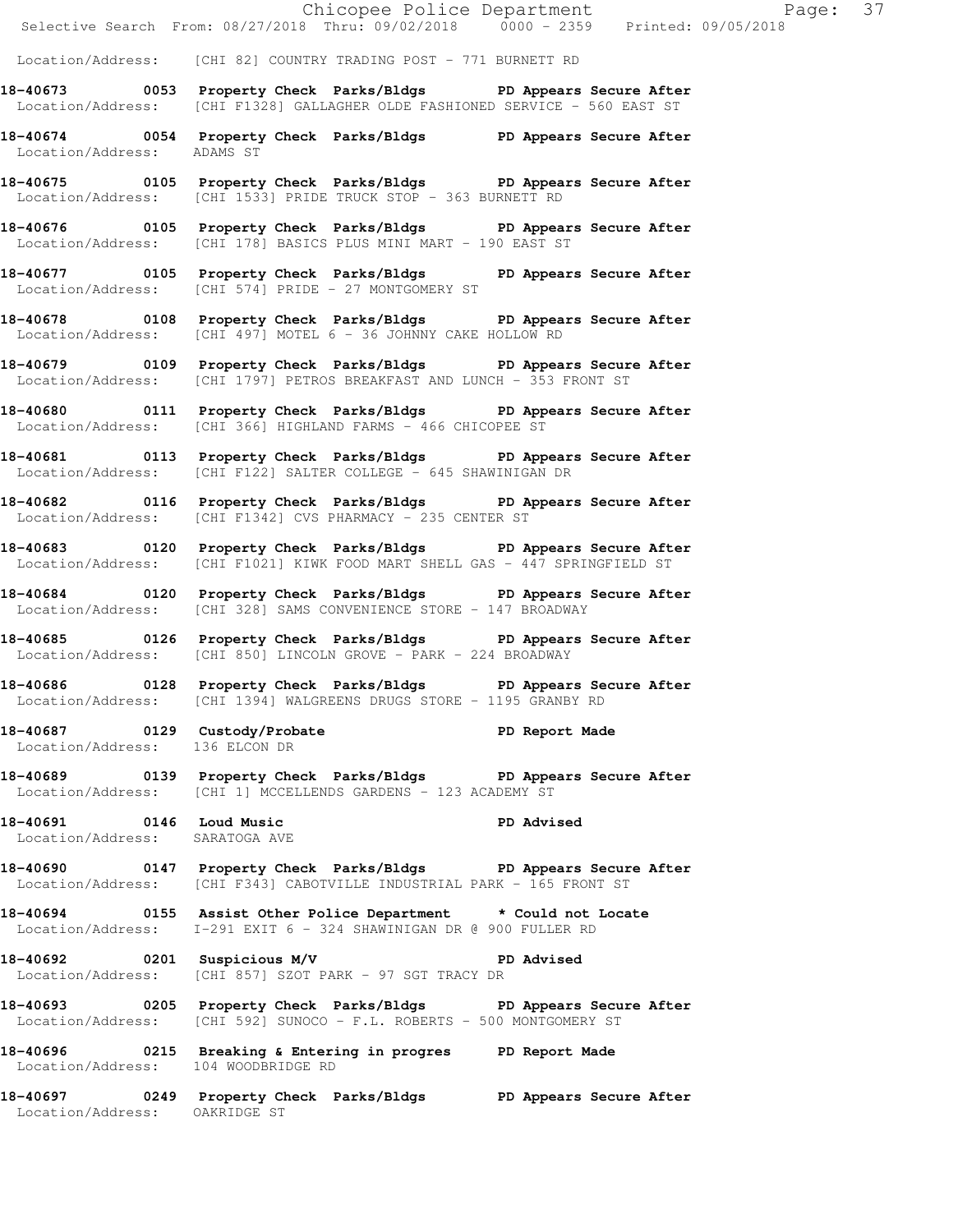Location/Address: 62 BEESLEY AVE **18-40698 0253 Property Check Parks/Bldgs PD Appears Secure After** 

Location/Address: [CHI XP2059] RIVOLI THE - 41 SPRINGFIELD ST

**18-40700 0300 Property Check Parks/Bldgs PD Appears Secure After**  Location/Address: [CHI 162] MAXIMUM CAPACITY - 116 SCHOOL ST

**18-40701 0308 Property Check Parks/Bldgs PD Appears Secure After**  Location/Address: [CHI 718] CVS 693 - 1616 MEMORIAL DR

**18-40702 0309 Property Check Parks/Bldgs PD Appears Secure After**  Location/Address: [CHI 292] AMERICAN LEGION POST 452 - 43 EXCHANGE ST

**18-40703 0310 Suspicious M/V PD Arrest Made**  Location/Address: [CHI 854] SARAH JANE PARK - 21 VIVIAN ST

**18-40704 0316 Property Check Parks/Bldgs PD Appears Secure After**  Location/Address: [CHI 721] Stanley Berchulski boat ramp - 140 SYREK ST

**18-40705 0321 Property Check Parks/Bldgs PD Appears Secure After**  Location/Address: [CHI 857] SZOT PARK - 97 SGT TRACY DR

**18-40706 0322 Property Check Parks/Bldgs PD Appears Secure After**  Location/Address: BLUEBIRD ACRES - SPARROW DR

**18-40707 0323 Property Check Parks/Bldgs PD Appears Secure After**  Location/Address: [CHI 525] GRISE FUNERAL HOME - 280 SPRINGFIELD ST

**18-40708 0326 Property Check Parks/Bldgs PD Appears Secure After**  Location/Address: [CHI 1065] CHICOPEE HIGH SCHOOL - 820 FRONT ST

**18-40710 0332 Assist Ambulance PD Assist Given**  Location/Address: [CHI 612] QUICKYS - 2 SPRINGFIELD ST Apt. #110

**18-40711 0336 Property Check Parks/Bldgs PD Appears Secure After**  Location/Address: [CHI 330] PENSKE TRUCK LEASING - 30 FULLER RD

**18-40713 0358 Property Check Parks/Bldgs PD Appears Secure After**  Location/Address: [CHI F1150] CHICOPEE COMPREHENSIVE HIGH SCHOOL - 617 MONTGOMERY ST

**18-40714 0435 Property Check Parks/Bldgs PD Appears Secure After**  Location/Address: [CHI 361] CITGO, WYMAN - 451 GRATTAN ST

**18-40715 0438 CHECK THE WELL BEING PD Complaint Taken Care**  Location/Address: 67 COCHRAN ST Apt. #2FL

**18-40716 0457 Property Check Parks/Bldgs PD Appears Secure After**  Location/Address: [CHI 849] RIVERS PARK - 19 ALDEN ST

**18-40718 0509 Property Check Parks/Bldgs PD Appears Secure After**  Location/Address: [CHI F787] METRO CHRYSLER DODGE JEEP - 650 MEMORIAL DR

**18-40719 0518 Property Check Parks/Bldgs PD Appears Secure After**  Location/Address: [CHI 1714] UNION MART-2 - 457 GRANBY RD

**18-40720 0601 Property Check Parks/Bldgs PD Appears Secure After**  Location/Address: [CHI 560] CHICOPEE CENTRAL MAINTENANCE GARAGE - 677 MEADOW ST

**18-40721 0613 Service of a Summons PD Not Served**  Location/Address: 679 GRATTAN ST

**18-40723 0626 Service of a Summons PD Not Served**  Location/Address: 34 BEVERLY ST

**18-40724 0626 Service of a Summons PD Not Served**  Location/Address: 180 MONTGOMERY ST

**18-40725 0632 Disturbance PD No Report Necessary**  Location/Address: [CHI 90] CHICOPEE COUNTRY CLUB MAINT. BUILDING - 1290 BURNETT RD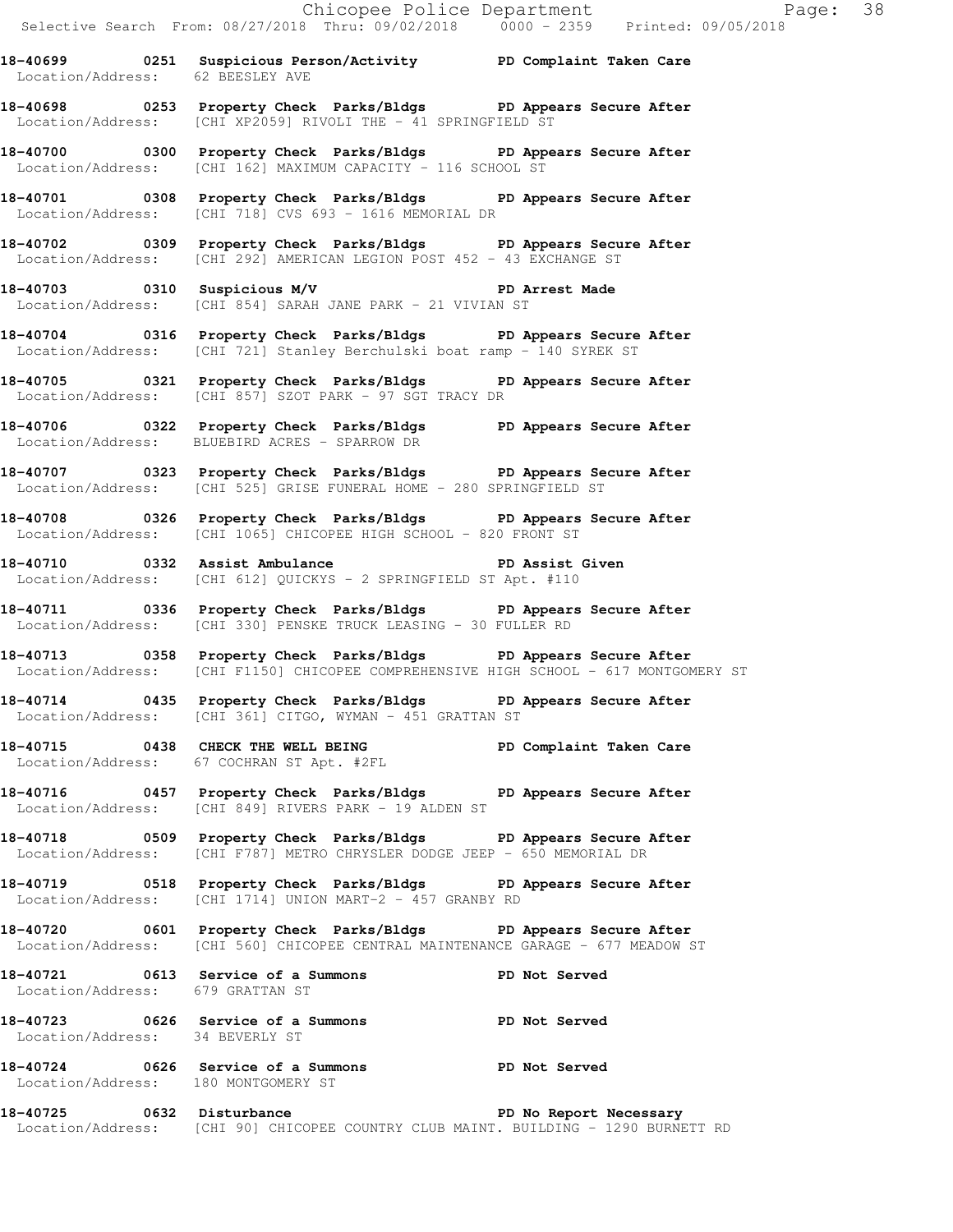**18-40726 0641 Service of a Summons PD Served in Hand**  Location/Address: 235 ROLF AVE **18-40727 0644 Service of a Summons PD Not Served**  Location/Address: 213 SKEELE ST 18-40728 0646 Transport Service **PED TRANSPORT Complete**  Location: LUDLOW HOUSE OF CORRECTIONS **18-40729 0655 Service of a Summons PD Served in Hand**  Location/Address: 24 ELCON DR **18-40730 0658 Service of a Summons PD Served in Hand**  Location/Address: 234 ROLF AVE **18-40731 0703 Service of a Summons PD Not Served**  Location/Address: [CHI 1422] YOUNG RESIDENCE - 2 BROADWAY CT **18-40735 0713 Service of a Summons PD Not Served**  Location/Address: 458 GRATTAN ST **18-40737 0720 Neighbor/Landlord Dispute PD Advised**  Location/Address: 13 FOREST ST Apt. #2FL **18-40738 0732 Larceny Complaint Past \* Could not Locate**  Location/Address: 21 LUCRETIA AVE **18-40740 0811 Stolen M/V L/P Report \* Could not Locate**  Location/Address: 135 CRESCENT DR **18-40742 0813 Assist Other Police Department PD Assisted other Agency**  Location/Address: I-90 ON/OFF RAMP - MEMORIAL DR **18-40743 0823 Abandoned/Found Property PD Report Made**  Location/Address: 41 MARK ST **18-40744 0823 Motor Vehicle Stop PD Advised**  Location/Address: BROADWAY **18-40746 0827 Assist Other Police Department PD Assisted other Agency**  Location/Address: I-90 ON RAMP - MEMORIAL DR **18-40747 0901 Traffic/Parking Complaint PD Assist Given**  Location/Address: 73 SCHOOL ST **18-40749 0908 Breaking & Entering-Report PD Report Made**  Location/Address: 59 KEDDY BLVD **18-40748 0909 Property Check Parks/Bldgs PD Appears Secure After**  Location/Address: [CHI 1065] CHICOPEE HIGH SCHOOL - 820 FRONT ST **18-40753 1002 Property Check Parks/Bldgs PD Appears Secure After**  Location/Address: [CHI 857] SZOT PARK - 97 SGT TRACY DR **18-40755 1003 CHECK THE WELL BEING \* No Action Required**  Location/Address: [CHI F208] CAVALIER RESTAURANT, ALCOA CATERING - 366 CHICOPEE ST **18-40754 1004 Traffic/Parking Complaint PD Complaint Taken Care**  Location/Address: [CHI F1161] CHICOPEE MARKETPLACE - 591 MEMORIAL DR **18-40757 1021 Property Check Parks/Bldgs PD Appears Secure After**  Location/Address: [CHI XF1665] MASS ALTERNATIVE CARE - 1247 EAST MAIN ST **18-40758 1026 Neighbor/Landlord Dispute PD Advised**  Location/Address: [CHI F1340] 12 CHAPMAN ST Apt. #B3 **18-40759 1026 Assist Ambulance PD Report Made**  Location/Address: 175 SLATE RD **18-40761 1044 Breaking & Entering-Report PD Report Made**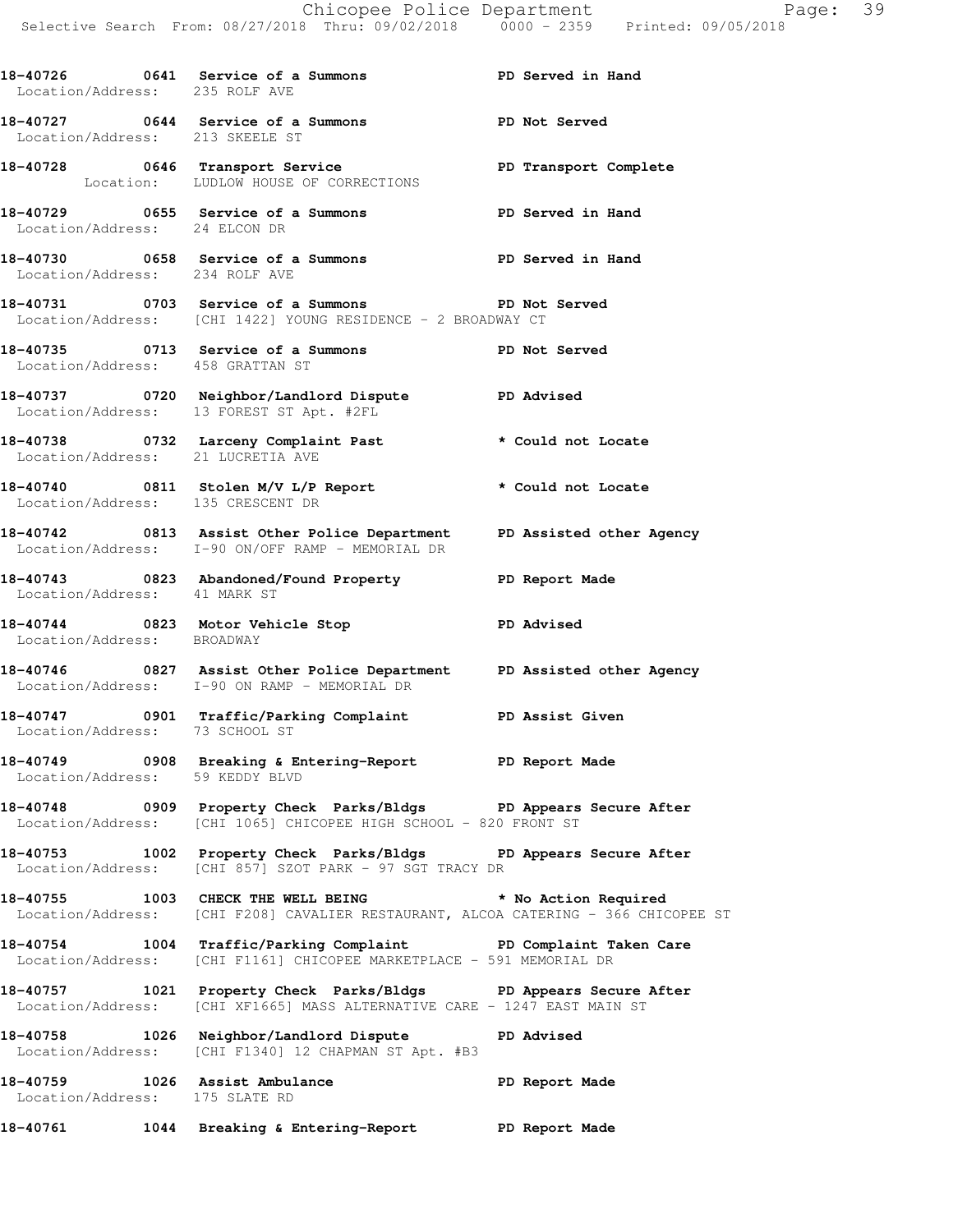|                                                                    | Chicopee Police Department<br>Selective Search From: 08/27/2018 Thru: 09/02/2018 0000 - 2359 Printed: 09/05/2018                                         | Page: 40                |  |
|--------------------------------------------------------------------|----------------------------------------------------------------------------------------------------------------------------------------------------------|-------------------------|--|
| Location/Address: 98 DOVERBROOK RD                                 |                                                                                                                                                          |                         |  |
| Location/Address: 281 JAMES ST                                     | 18-40763 1052 Suspicious M/V 18-40763                                                                                                                    |                         |  |
| Location/Address: SLATE RD                                         | 18-40765 1114 CHECK THE WELL BEING * No Action Required                                                                                                  |                         |  |
|                                                                    | 18-40766 1119 Breaking & Entering-Report PD Complaint Taken Care<br>Location/Address: 103 DOVERBROOK RD                                                  |                         |  |
|                                                                    | 18-40767 1120 CHECK THE WELL BEING PD Report Made<br>Location/Address: 166 EAST MAIN ST @ 7 BELCHER ST                                                   |                         |  |
|                                                                    | 18-40768 1134 Breaking & Entering-Report PD Report Made<br>Location/Address: 85 CRESCENT DR                                                              |                         |  |
|                                                                    | 18-40770 1216 Traffic/Parking Complaint PD Advised<br>Location/Address: CATHERINE ST                                                                     |                         |  |
| Location/Address: 417 SPRINGFIELD ST                               | 18-40771 1217 Crash Property Damage PD Report Made                                                                                                       |                         |  |
|                                                                    | 18-40772 1227 Property Check Parks/Bldgs PD Appears Secure After<br>Location/Address: [CHI 847] RAY ASH PARK - 52 ARCADE ST                              |                         |  |
|                                                                    | 18-40773 1236 Shoplifter <b>18-40773</b> 1236 Shoplifter 18-10-1200 PD Criminal Complaint Re<br>Location/Address: [CHI 938] HOME DEPOT - 655 MEMORIAL DR |                         |  |
|                                                                    | 18-40774 1247 Crash Personal Injury PD Report Made<br>Location/Address: 13 NARRAGANSETT BLVD @ 506 CHICOPEE ST                                           |                         |  |
|                                                                    | 18-40776 1249 Malicious Damage-Past PD Report Made<br>Location/Address: [CHI F1439] ACCLAIM PROPERTY MANAGEMENT - 74 FRONT ST Apt. #74-88                |                         |  |
| Location/Address: 31 PEARL ST                                      | 18-40777 1255 Breaking & Entering-Report PD Advised                                                                                                      |                         |  |
|                                                                    | 18-40779 1320 Suspicious M/V * Could not Locate<br>Location/Address: FIRST LEFT OFF - HONEYSUCKLE DR                                                     |                         |  |
| 18-40780                                                           | 1324 CHECK THE WELL BEING<br>Location/Address: [CHI 919] BIG Y WORLD CLASS MARKETS - 650 MEMORIAL DR                                                     | * Could not Locate      |  |
| 18-40782 1341 Assist Ambulance<br>Location/Address: 40 LINCOLN ST  |                                                                                                                                                          | PD Assist Given         |  |
|                                                                    | 18-40783 1342 Unwanted Party/Undesirable PD Assist Given<br>Location/Address: [CHI F1286] CHIPOTLE MEXICAN GRILL #1580 - 530 MEMORIAL DR Apt. #4         |                         |  |
|                                                                    | 18-40786 1416 Larceny Complaint Past<br>Location/Address: 17 ST JACQUES AVE Apt. #ST                                                                     | <b>PD Advised</b>       |  |
|                                                                    | 18-40787 1428 Crash Property Damage<br>Location/Address: WEAR RAMP - SHAWINIGAN DR                                                                       | PD Report Made          |  |
|                                                                    | 18-40790 1514 Larceny Complaint Past<br>Location/Address: [CHI 39] WALMART - 591 MEMORIAL DR                                                             | PD Report Made          |  |
| 18-40794 1600 Animal Complaint<br>Location/Address: 148 AMHERST ST |                                                                                                                                                          | PD Complaint Taken Care |  |
| Location/Address:                                                  | 18-40795 1626 Property Check Parks/Bldgs PD Appears Secure After<br>[CHI 849] RIVERS PARK - 19 ALDEN ST                                                  |                         |  |
| Location/Address: 37 MONTVILLE ST                                  | 18-40796 1638 Drug/Narcotic Activity                                                                                                                     | PD Advised              |  |
| Location/Address: 203 BUCKLEY BLVD                                 | 18-40797 1641 Motor Vehicle Stop                                                                                                                         | PD Advised              |  |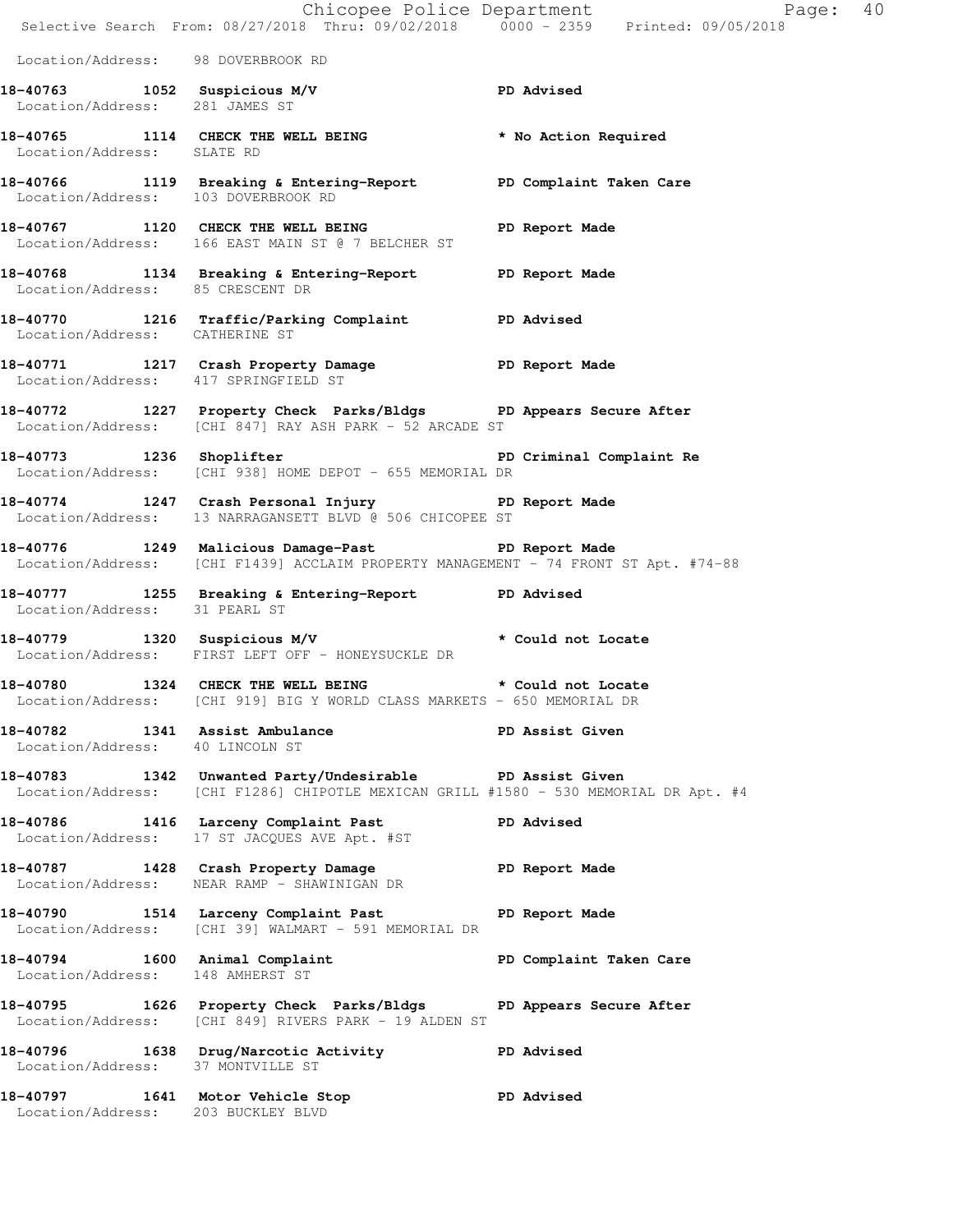Location/Address: [CHI XF1639] HARRISON RESIDENCE - 89 WOODCREST CIR **18-40801 1655 Suspicious Person/Activity PD Complaint Taken Care**  Location/Address: [CHI 1191] WALMART - 591 MEMORIAL DR **18-40802 1658 Traffic/Parking Complaint \* Could not Locate**  Location/Address: DALE ST **18-40804 1713 Traffic/Parking Complaint \* Could not Locate**  Location/Address: 0 CARMEN ST @ 0 SILVIN RD **18-40805 1715 Assist Ambulance PD Assist Given**  Location/Address: [CHI F1186] MONTCALM HEIGHTS - 419 MONTCALM ST Apt. #418 **18-40807 1717 Larceny Complaint Past PD Report Made**  Location/Address: [CHI 1191] WALMART - 591 MEMORIAL DR **18-40811 1750 Assist Other Police Department PD Complaint Taken Care**  Location/Address: 22 MONROE ST Apt. #1 **18-40810 1751 Service of a Summons PD Served in Hand**  Location/Address: 213 SKEELE ST **18-40812 1803 Service of a Summons PD Not Served**  Location/Address: 6 FLORENCE ST 18-40814 1835 Animal Complaint **PD Assist Given**  Location/Address: 137 AMHERST ST **18-40815 1853 Crash Property Damage PD No Report Necessary**  Location/Address: [CHI 37] FIRST CENTRAL BAPTIST CHURCH - 50 BROADWAY **18-40819 2009 Suspicious M/V \* Could not Locate**  Location/Address: 139 NEW LUDLOW RD **18-40820 2013 Property Check Parks/Bldgs \* No Action Required**  Location/Address: [CHI 857] SZOT PARK - 97 SGT TRACY DR **18-40821 2027 CHECK THE WELL BEING \* Could not Locate**  Location/Address: [CHI 1196] SHELL - 95 WEST ST **18-40822 2046 Assist Fire Department PD Assist Given**  Location/Address: 60 HAWTHORN ST **18-40824 2058 Suspicious Person/Activity \* Could not Locate**  Location/Address: CHUCKS YARD - EXCHANGE ST **18-40825 2101 Property Check Parks/Bldgs PD Appears Secure After**  Location/Address: [CHI 847] RAY ASH PARK - 52 ARCADE ST **18-40826 2103 Assist Fire Department PD Assist Given**  Location/Address: 45 BENOIT CIR 18-40829 2104 Public Service **Propriet PD Complaint Taken Care**  Location/Address: 92 RIVERS AVE **18-40828 2105 Property Check Parks/Bldgs PD Appears Secure After**  Location/Address: [CHI 882] VIEW STREET TAVERN - 13 VIEW ST **18-40832 2137 Assault & Battery Complaint PD Report Made**  Location/Address: 67 DWIGHT ST **18-40833 2150 Abandoned 911 Call \* False Alarm** 

**18-40798 1644 Suspicious M/V PD Complaint Taken Care** 

**18-40800 1654 Animal Complaint PD Complaint Taken Care** 

Location/Address: 517 SPRINGFIELD ST

Location/Address: 39 BEELER AVE

18-40835 2231 Suspicious M/V **PD** Arrest Made Location/Address: 66 WARD ST